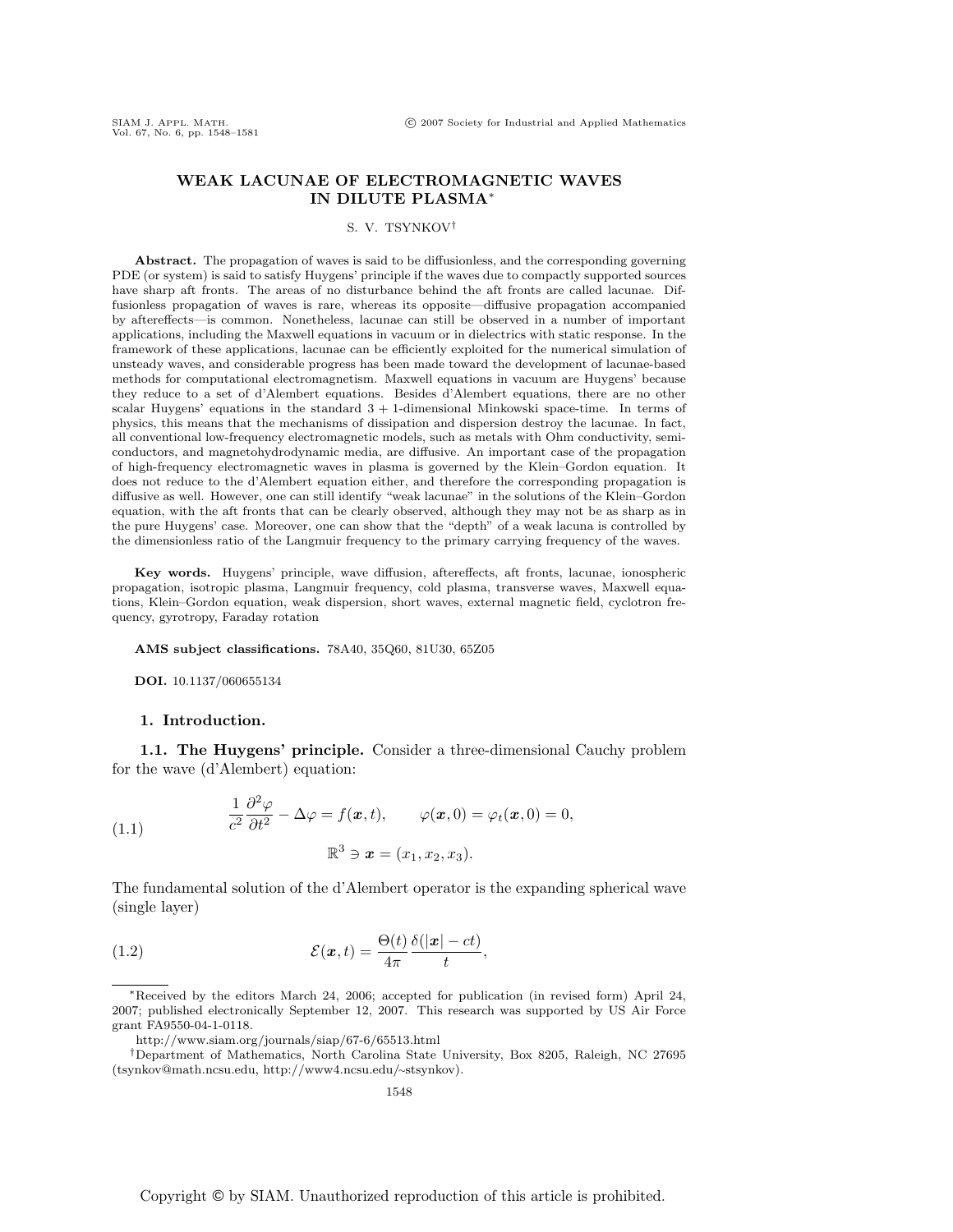where  $\Theta(t)$  is the Heaviside function, and the solution to the Cauchy problem (1.1) is given by the convolution of the fundamental solution (1.2) with the right-hand side  $f(\boldsymbol{x}, t)$ , i.e., by the Kirchhoff integral

(1.3) 
$$
\varphi(\boldsymbol{x},t) = \mathcal{E} * f = \frac{1}{4\pi} \iiint_{\varrho \leq ct} \frac{f(\boldsymbol{\xi},t-\varrho/c)}{\varrho} d\boldsymbol{\xi},
$$

where  $\mathbb{R}^3 \ni \boldsymbol{\xi} = (\xi_1, \xi_2, \xi_3)$  and  $\varrho = |\boldsymbol{x} - \boldsymbol{\xi}|$ .

Assume now that the right-hand side  $f(x, t)$  is compactly supported in space and in time, i.e., that supp  $f \subseteq Q$ , where Q is a bounded region in  $\mathbb{R}^3 \times [0, +\infty) \equiv$  $\{(x, t) | x \in \mathbb{R}^3, 0 \le t < +\infty\}.$  Then, the Kirchhoff formula (1.3) immediately implies that

$$
(1.4) \qquad \varphi(\boldsymbol{x},t) \equiv 0 \text{ for } (\boldsymbol{x},t) \in \bigcap_{(\boldsymbol{\xi},\tau)\in Q} \left\{ (\boldsymbol{x},t) \big| |\boldsymbol{x}-\boldsymbol{\xi}| < c(t-\tau), \ t > \tau \right\}.
$$

The region of space-time defined by formula (1.4) is known as the lacuna of the solution  $\varphi(x, t)$  of problem (1.1), because the solution vanishes there. This region can be interpreted as the intersection of all the characteristic cones of the d'Alembert equation, once the vertex of the cone sweeps the support  $Q$  of the right-hand side.

The presence of lacunae (or lacunas) in the solution is equivalent to the existence of the sharp aft fronts of the waves. In other words, the perturbation due to a compactly supported source first reaches a given fixed location of the observer and then ceases completely once a finite interval of time has elapsed. Subsequently, the solution at this location remains identically zero. Lacunae can then be viewed as areas of "quietness" behind the aft fronts, and the latter, reciprocally, serve as boundaries of the lacunae.

Differential equations, for which lacunae can be identified in their solutions, are said to satisfy the Huygens' principle. The most well-known classical example is provided by the foregoing d'Alembert equation. The Huygens' principle should not be confused with another concept that bears the same name and that often appears in the context of wave propagation in optics. Namely, according to the Huygens' construction, at every given moment of time the front of the propagating wave can be considered a collection of secondary sources that altogether define the wave field at subsequent moments of time [5].

Existence of the lacunae is a rare and fragile property. Its opposite is known as the diffusion of waves and is considered common. The diffusion manifests itself by aftereffects that accompany the propagation of waves governed by non-Huygens' equations. In this case, there are no sharp aft fronts, and once the perturbation has reached a given observation point it will never cease but only decay in amplitude.

A key constraint that distinguishes between the diffusionless and diffusive propagation is that lacunae may exist only if the number of space dimensions is odd. In particular, the propagation of waves governed by the d'Alembert equation on the plane  $(\mathbb{R}^2)$ , as opposed to  $\mathbb{R}^3$ ) is already characterized by aftereffects.

Another important consideration is that studying the wave phenomena in the time domain is essential for the analysis and interpretation of the Huygens' principle. Indeed, a standard frequency-domain model is the Helmholtz equation

$$
\Delta \hat{\varphi} + k^2 \hat{\varphi} = \hat{f},
$$

which is obtained from the d'Alembert equation by applying the Fourier transform in time. In (1.5),  $k^2 = \omega^2/c^2$ , and  $\hat{\varphi}$  denotes the complex amplitude of the time-harmonic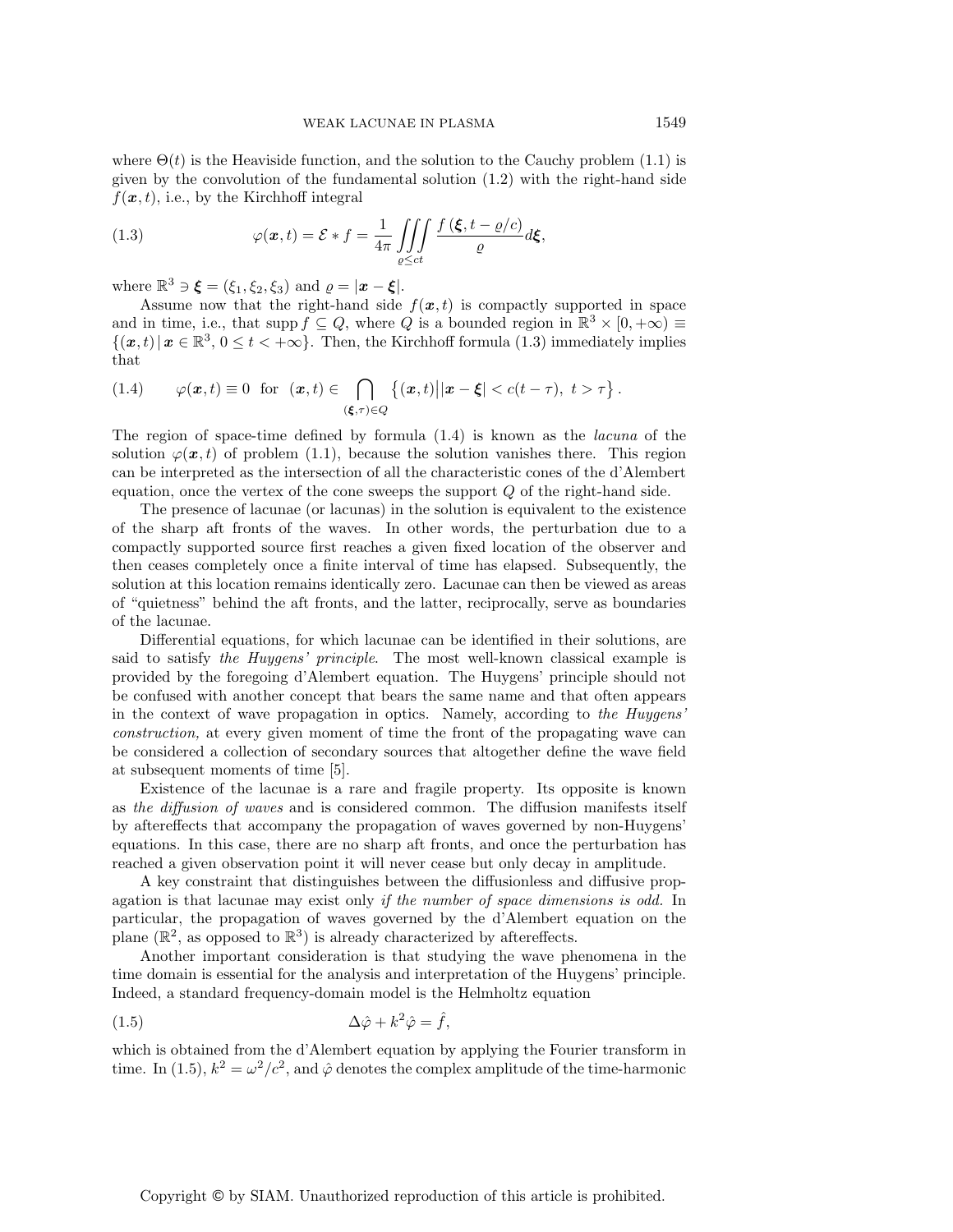wave at the frequency  $\omega$  (i.e., the  $\omega$  Fourier coefficient). Solutions of the Helmholtz equation (1.5) are known to be analytic in the areas of homogeneity; therefore, they may not turn into zero only on a subdomain.

A review of the facts and publications in the literature pertaining to the Huygens' principle can be found in [3]; see also [10, 11]. The question of describing the hyperbolic differential equations and systems that admit the diffusionless propagation of waves was first formulated by Hadamard [12, 13, 14]. He did not know any other examples besides the classical d'Alembert equation. The notion of lacunae was introduced and studied by Petrowsky in [23]; see also [7, Chapter VI]. He obtained general conditions for the coefficients of hyperbolic equations/systems that guaranteed the presence of lacunae. Subsequent work in this direction was done by Atiyah, Bott, and G $\tilde{a}$ rding in [1, 2]. However, no other constructive examples of lacunae in the solutions have been found besides solutions of the wave equation and its equivalents. In fact, Matthisson [20] has shown that in the standard  $3 + 1$ -dimensional Minkowski spacetime the only scalar hyperbolic equation that satisfies the Huygens' principle is the wave equation. From the standpoint of applications, this result provides one of the most convenient and useful criteria. Namely, the equation may be Huygens' only if it is equivalent to the d'Alembert equation. We will employ this criterion for the analysis in the current paper. In this regard, we also emphasize that the aforementioned equivalence does not have to be global; a given equation may only locally reduce to the d'Alembert equation. An interesting illustration of this fact is provided by Lax and Phillips in  $[19]$ —they analyze the waves that propagate on an *n*-dimensional sphere, where  $n$  is odd, and prove that the propagation is diffusionless. The first examples of nontrivial scalar equations (i.e., nonequivalent to the d'Alembert equation) that satisfy the Huygens' principle were built by Stellmacher (see [28, 16, 29]) in the spaces  $\mathbb{R}^n$  for odd  $n \geq 5$ . His examples have the form  $c^{-2}\varphi_{tt} - \Delta \varphi + H(\mathbf{x}, t)\varphi = 0$ , where the function  $H(\mathbf{x},t)$  is specially chosen to guarantee the diffusionless propagation, in which case it is called the Huygens' potential [3]. There are also examples of nontrivial diffusionless (i.e., Huygens') systems (as opposed to scalar equations) in the standard Minkowski  $3 + 1$  space-time [26, 3, 10], as well as examples of nontrivial scalar Huygens' equations in a  $3 + 1$ -dimensional space-time but equipped with an alternative metric (the so-called plane wave metric); see [3, 10, 9].

**1.2. Applications of lacunae.** Lacunae of a given differential equation or system can be efficiently exploited for designing advanced numerical integration techniques. Lacunae-based methods have been developed previously for solving the scalar wave equation [25, 24], as well as for the problems of computational acoustics [31] and computational electromagnetism [32, 33, 34]. For the simplest possible setup that involves the radiation of waves by a known source, these methods guarantee that the grid convergence of a given discrete approximation will be uniform in time. For a more general setting that involves a sophisticated or potentially unknown mechanism of wave generation confined to a bounded region, lacunae-based methods facilitate construction of highly accurate unsteady artificial boundary conditions (ABCs) with only fixed and limited extent of temporal nonlocality in time. Note that overcoming the nonlocality of the exact unsteady ABCs in time has long been regarded as a challenging numerical issue [30]. From this perspective it is important to emphasize that the bound on temporal nonlocality obtained through the use of lacunae does not come at the expense of any approximation and/or simplification of the model; it is rather an implication of the fundamental properties of the corresponding solutions.

In addition to having the aforementioned computational benefits, lacunae can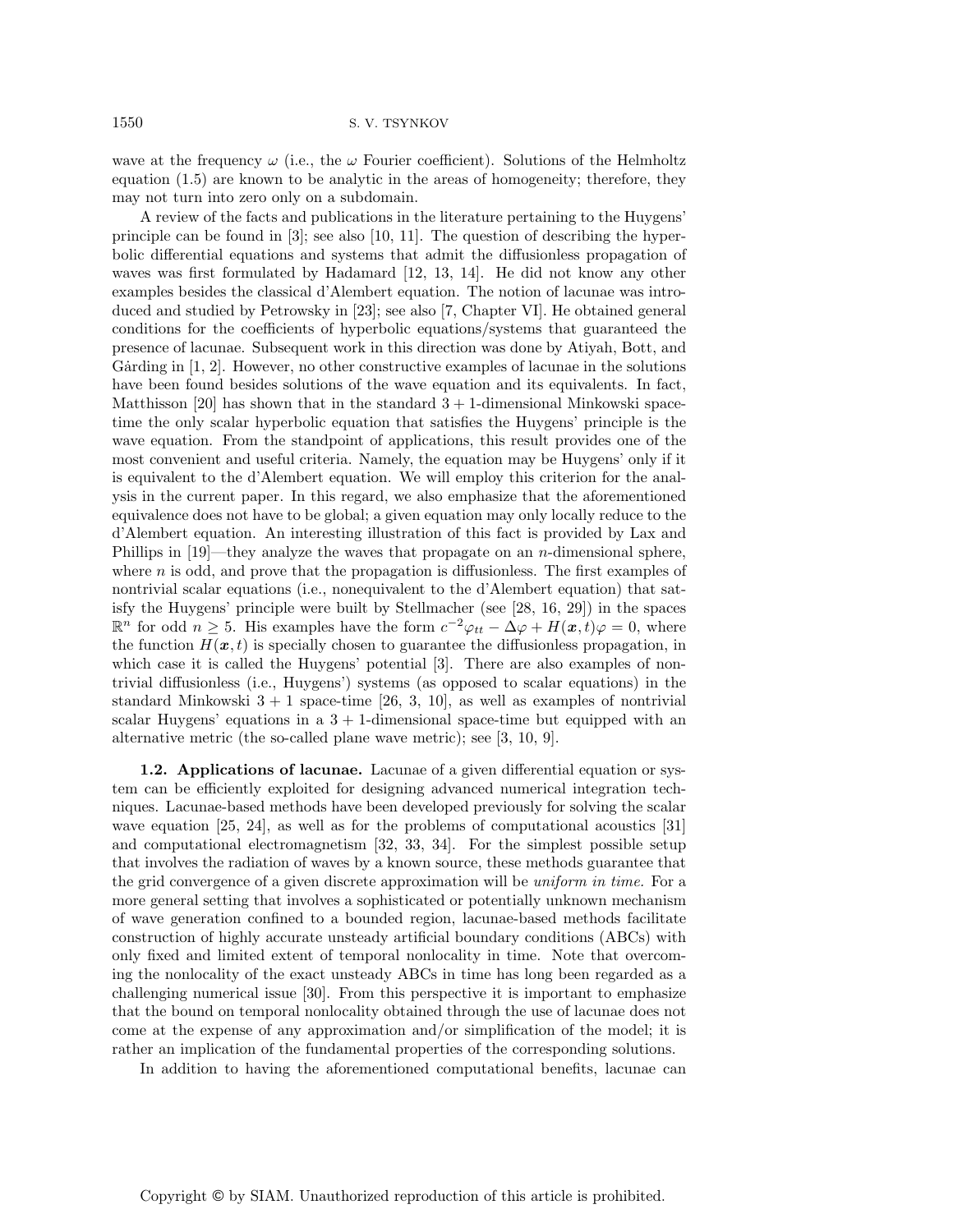also be instrumental in performing a number of tasks other than numerical ones. For example, explicit knowledge of their shape can help in planning of electromagnetic measurements and subsequent interpretation of the results.

In the current paper, we are not going to concentrate on numerical issues, except in section 3.5. Instead, we will focus on the phenomenon of lacunae itself. In particular, we will see that in the context of electromagnetism, only the simplest models that involve the propagation of waves in vacuum or in dielectrics with static response admit lacunae in the classical sense of the word. Many other traditional low-frequency models, such as different types of dielectrics, metals, semiconductors, magnetohydrodynamic media (MHD), turn out to be diffusive. However, for the important case of the propagation of high-frequency electromagnetic waves in dilute plasma, lacunae can still be identified in the solutions of the Maxwell equations in some approximate sense. Moreover, one can show that the quality, or "depth," of these weak lacunae is controlled by the ratio of the Langmuir frequency, which is a key parameter that characterizes temporal responses of the plasma to the primary carrying frequency of the incident wave.

### **2. Traditional electromagnetic models.**

**2.1. The Maxwell system of equations. Lacunae in vacuum.** The evolution of electromagnetic field in vacuum is governed by the classical Maxwell equations

(2.1) 
$$
\frac{1}{c} \frac{\partial \mathbf{B}}{\partial t} + \text{curl} \mathbf{E} = \mathbf{0}, \qquad \text{div} \mathbf{B} = 0,
$$

$$
\frac{1}{c} \frac{\partial \mathbf{E}}{\partial t} - \text{curl} \mathbf{B} = -\frac{4\pi}{c} \mathbf{j}_{\text{ext}}, \quad \text{div} \mathbf{E} = 4\pi \rho_{\text{ext}}.
$$

In system (2.1), *E* and *B* are intensities of the electric and magnetic field, respectively, c is the speed of light,  $j_{\text{ext}}$  is the density of the extraneous current, and  $\rho_{\text{ext}}$  is the density of the extraneous electric charge [17]. A necessary solvability condition for system  $(2.1)$  is continuity of the charges and currents:

(2.2) 
$$
\frac{\partial \rho_{\text{ext}}}{\partial t} + \text{div} \mathbf{j}_{\text{ext}} = 0.
$$

Equation (2.2) is obtained by taking divergence of the second unsteady equation of  $(2.1)$  and then substituting the second steady-state equation of  $(2.1)$ . From the standpoint of physics, continuity (2.2) implies the conservation of electric charge. The rate of change of the total charge contained in any given region of space is equal to the flux of the charge, i.e., the total current, through the boundary of this region.

By differentiating each unsteady equation of (2.1) with respect to time, taking curl of the other unsteady equation, substituting curlcurl[ $\cdot$ ] = graddiv[ $\cdot$ ] –  $\Delta[\cdot]$ , and employing the corresponding steady-state equation of (2.1), we arrive at the following individual equations for the field intensities *B* and *E*:

(2.3)  
\n
$$
\frac{1}{c^2} \frac{\partial^2 \mathbf{B}}{\partial t^2} - \Delta \mathbf{B} = \frac{4\pi}{c} \text{curl} \mathbf{j}_{\text{ext}},
$$
\n
$$
\frac{1}{c^2} \frac{\partial^2 \mathbf{E}}{\partial t^2} - \Delta \mathbf{E} = -4\pi \left[ \frac{1}{c^2} \frac{\partial \mathbf{j}_{\text{ext}}}{\partial t} + \text{grad} \rho_{\text{ext}} \right].
$$

Equations  $(2.3)$  are vector d'Alembert equations with the propagation speed c. Each equation of  $(2.3)$  is Huygens' in  $\mathbb{R}^3$ , and hence system  $(2.1)$  is also Huygens'. If the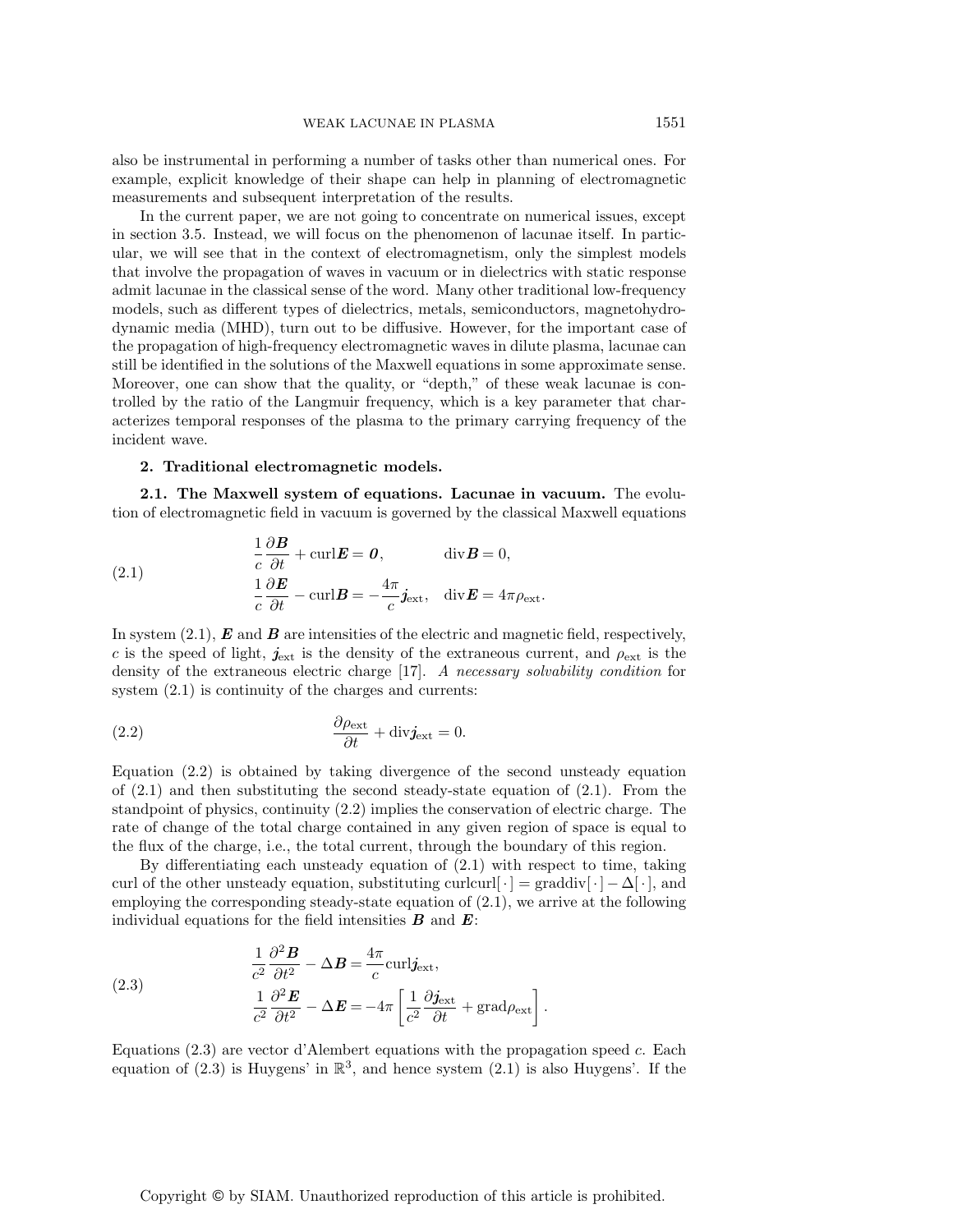charges  $\rho_{\text{ext}}$  and currents  $j_{\text{ext}}$  are compactly supported, then the solution of (2.1) will have a lacuna of the same structure as determined by the Kirchhoff integral (1.3). Hence, the three-dimensional propagation of electromagnetic waves in vacuum is diffusionless.

Equations (2.1) will also remain a valid model for describing the electromagnetic field in various materials, but *only on the microscopic level*. The macroscopic equations are obtained by averaging; see [18]. In doing so, the impinging electromagnetic field may give rise to the induced charges and currents (see section 2.2), which, in turn, may affect the fields themselves. This range of phenomena is described by introducing the electric induction (or displacement) *D* and the magnetic field *H* , whereas the "old" quantity *B* is referred to as the magnetic induction. The macroscopic Maxwell equations in the medium then become

(2.4) 
$$
\frac{1}{c} \frac{\partial \mathbf{B}}{\partial t} + \text{curl} \mathbf{E} = \mathbf{0}, \qquad \text{div} \mathbf{B} = 0,
$$

$$
\frac{1}{c} \frac{\partial \mathbf{D}}{\partial t} - \text{curl} \mathbf{H} = -\frac{4\pi}{c} \mathbf{j}_{\text{ext}}, \quad \text{div} \mathbf{D} = 4\pi \rho_{\text{ext}}.
$$

Note that once  $\boldsymbol{B}$  is referred to as the induction, and  $\boldsymbol{H}$  as the magnetic field, system (2.4) looks mathematically more symmetric. However, as far as the physics is concerned, the true intensity of the magnetic field<sup>1</sup> is  $\boldsymbol{B}$  rather than  $\boldsymbol{H}$ . As for the right-hand sides'  $j_{ext}$  and  $\rho_{ext}$  of system (2.4), they may be interpreted differently for different types of media and may sometimes be treated only as formal mathematical source terms.

System (2.4) is underdetermined unless additional relations are specified between the electric quantities  $\boldsymbol{E}$  and  $\boldsymbol{D}$  and the magnetic quantities  $\boldsymbol{H}$  and  $\boldsymbol{B}$ . These relations are determined by the medium, across which the electromagnetic waves propagate. They are called the responses. The responses may vary drastically for different types of media and different regimes of propagation. The simplest response is static.

**2.2. Dielectric media with static response. Lacunae.** A dielectric medium may not support a constant (i.e., steady-state) electric current. Responses of a dielectric medium can be characterized in terms of the electric polarization *P*, which is the induced electric dipole moment per unit volume, and magnetization  $M$ , which is the induced magnetic dipole moment per unit volume. Then, by definition,

(2.5) 
$$
D = E + 4\pi P \text{ and } B = H + 4\pi M.
$$

In an isotropic dielectric with static response, the electric induction *D* is assumed directly proportional to the electric field  $E$ , and the magnetic induction  $B$  is assumed directly proportional to the magnetic field *H* :

(2.6) 
$$
D = \epsilon E \quad \text{and} \quad B = \mu H,
$$

where the dielectric permittivity  $\epsilon$  = const and the magnetic permeability  $\mu$  = const. In vacuum, we have  $\epsilon = \mu = 1$ , so that (2.4), (2.6) transform back to (2.1). In dielectric media other than vacuum, the assumptions of  $\epsilon$  = const and  $\mu$  = const may hold only for static incident fields. They can be used in the case of unsteady fields as well, but only as approximations and provided that the incident frequencies

<sup>&</sup>lt;sup>1</sup>A quantitative characteristic of the field that determines how it affects the moving charged particles.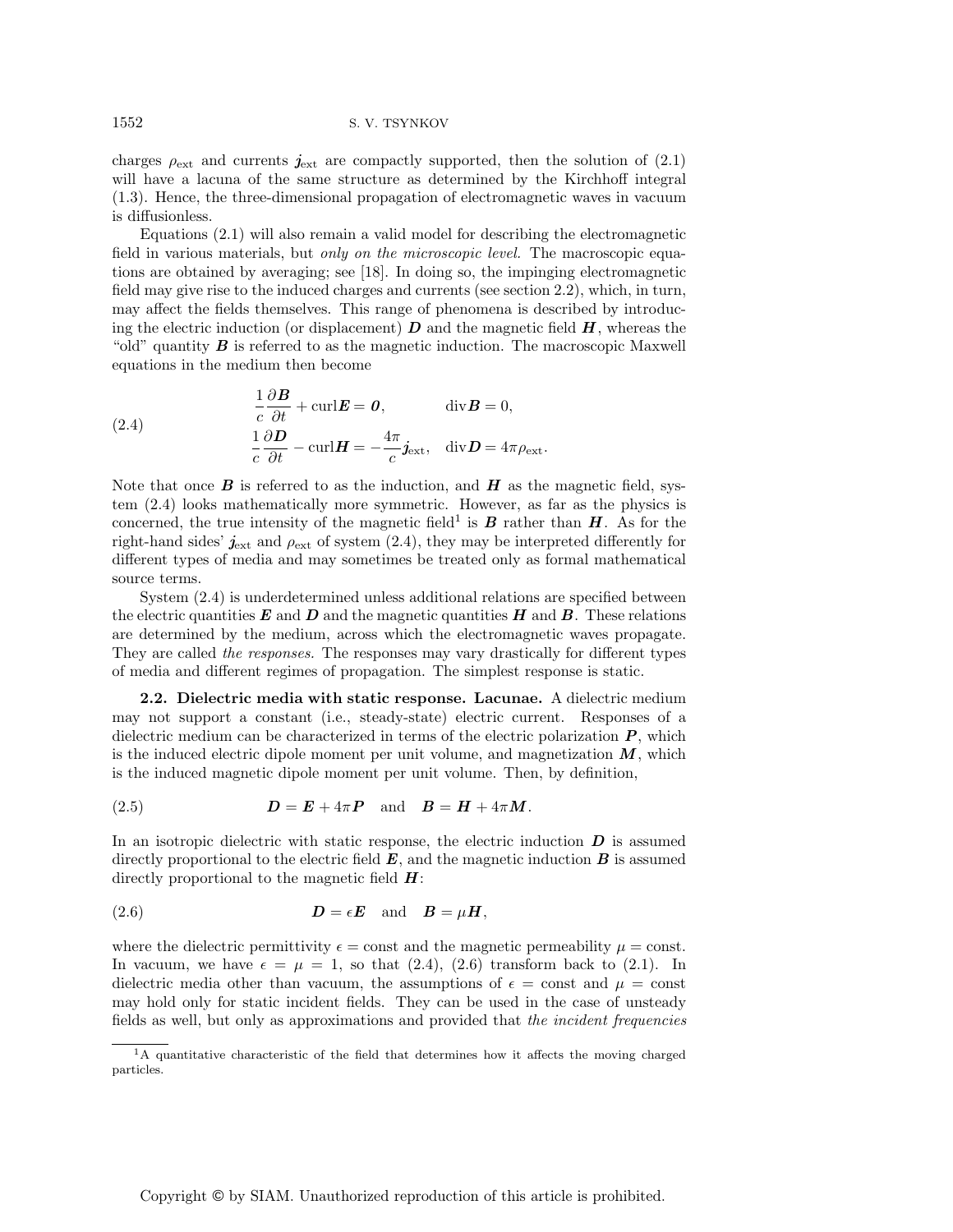are  $low^2$ , i.e., considerably lower than the typical frequencies of the molecular or electronic oscillations that are responsible for the onset of electric polarization and/or magnetization of the medium.

Under the assumption of a static response  $(2.6)$ , the Maxwell equations  $(2.4)$ reduce to

(2.7) 
$$
\frac{\mu}{c} \frac{\partial \mathbf{H}}{\partial t} + \text{curl} \mathbf{E} = \mathbf{0}, \qquad \text{div} \mathbf{H} = 0,
$$

$$
\frac{\epsilon}{c} \frac{\partial \mathbf{E}}{\partial t} - \text{curl} \mathbf{H} = -\frac{4\pi}{c} \mathbf{j}_{\text{ext}}, \quad \text{div} \mathbf{E} = \frac{4\pi}{\epsilon} \rho_{\text{ext}}.
$$

Then, a procedure identical to the one used when deriving equations  $(2.3)$  from  $(2.1)$ yields

(2.8) 
$$
\frac{\epsilon \mu}{c^2} \frac{\partial^2 \mathbf{H}}{\partial t^2} - \Delta \mathbf{H} = \frac{4\pi}{c} \text{curl} \mathbf{j}_{\text{ext}},
$$

$$
\frac{\epsilon \mu}{c^2} \frac{\partial^2 \mathbf{E}}{\partial t^2} - \Delta \mathbf{E} = -4\pi \left[ \frac{\mu}{c^2} \frac{\partial \mathbf{j}_{\text{ext}}}{\partial t} + \frac{1}{\epsilon} \text{grad} \rho_{\text{ext}} \right].
$$

Thus, equations (2.8) that individually govern the fields  $H$  and  $E$  in  $\mathbb{R}^3$  are Huygens'. As such, so is system (2.7). The corresponding wave speed  $c/\sqrt{\epsilon\mu}$  is slower than the speed of light c.

Unfortunately, the propagation in vacuum or in dielectrics with static response is practically the only case of electromagnetic propagation with no aftereffects. In sections 2.3, 2.4, and 2.5, we will see that many conventional electrodynamic models appear diffusive even before the onset of *dispersion*, i.e., for *low frequencies*, when static relations between  $D$ ,  $B$  and  $E$ ,  $H$  can still be employed for unsteady fields. The propagation remains diffusive in the case of higher incident frequencies as well.<sup>3</sup>

Note also that the description of the responses in terms of the polarization *P* and magnetization  $M$  (see  $(2.5)$ ) naturally brings along the definition of the induced charge  $\rho_{\text{ind}}$  and the induced current  $j_{\text{ind}}$ :

(2.9) 
$$
\rho_{\text{ind}} = -\text{div}\,\boldsymbol{P}, \qquad \boldsymbol{j}_{\text{ind}} = \frac{\partial \boldsymbol{P}}{\partial t} + c \,\text{curl}\,\boldsymbol{M}.
$$

Substitution of  $(2.5)$  and  $(2.9)$  into the Maxwell equations  $(2.4)$  yields

(2.10) 
$$
\frac{1}{c} \frac{\partial \mathbf{B}}{\partial t} + \text{curl} \mathbf{E} = \mathbf{0}, \qquad \text{div} \mathbf{B} = 0,
$$

$$
\frac{1}{c} \frac{\partial \mathbf{E}}{\partial t} - \text{curl} \mathbf{B} = -\frac{4\pi}{c} (\mathbf{j}_{\text{ext}} + \mathbf{j}_{\text{ind}}), \quad \text{div} \mathbf{E} = 4\pi (\rho_{\text{ext}} + \rho_{\text{ind}}).
$$

System  $(2.10)$  is identical to  $(2.1)$ , except that on its right-hand side we have the full current  $\mathbf{j} = \mathbf{j}_{ext} + \mathbf{j}_{ind}$  and the full charge  $\rho = \rho_{ext} + \rho_{ind}$  instead of only the extraneous quantities. This is an alternative way of representing the electromagnetic field inside a material—by looking at the actual intensities *B* and *E* only, but driven by the induced sources added to the original extraneous sources.<sup>4</sup>

<sup>&</sup>lt;sup>2</sup>The notion of incident frequency is to be interpreted broadly here as frequency of any external excitation to the field inside the material, whether it be the frequency of the actual impinging wave or the frequency of the extraneous sources.

<sup>3</sup>Incident frequencies on the order of, or higher than, the characteristic microscopic frequencies for a given medium.

<sup>&</sup>lt;sup>4</sup>Extraneous sources may or may not be present in every particular case.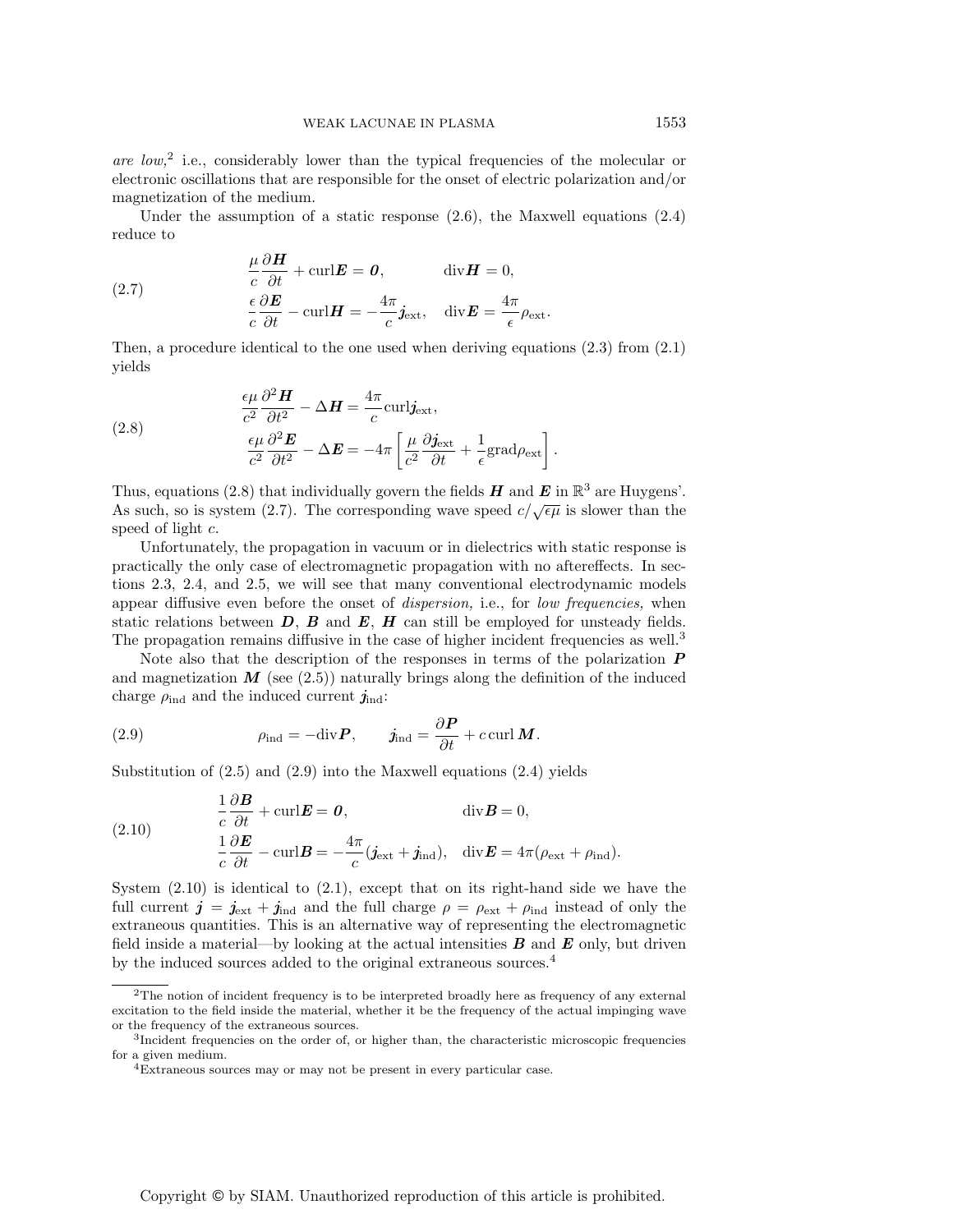**2.3. Ohm conductivity in metals.** In contradistinction to dielectrics, conducting materials can support a constant electric current. The steady-state model of a conductor can be obtained by dropping the displacement current  $\frac{\partial D}{\partial t} = \epsilon \frac{\partial E}{\partial t}$  from the second unsteady Maxwell equation (2.4) or (2.7), which yields

$$
(2.11) \t\t \t curl H = \frac{4\pi}{c} j_c.
$$

The quantity  $j_c$  on the right-hand side of  $(2.11)$  is called the conductivity current. In the pure static case it is assumed given, and then  $(2.11)$  is solved along with div $\mathbf{B} = 0$ to determine the magnetic field. Note that according to formula (2.11) the conductivity current is solenoidal,  $div j_c = 0$ , which is a manifestation of the conservation of charge in this case.

The foregoing static model for conducting materials such as metals can also be applied to the analysis of slowly varying electromagnetic fields. In this case, however, the conductivity current  $j_c$  shall no longer be treated as given. It rather becomes an unsteady current induced by the electric field that, in turn, is due to the variation in the magnetic field. Then, one also needs to add the first unsteady equation of the Maxwell system  $(2.4)$  or  $(2.7)$  to  $(2.11)$  and div $\mathbf{B} = 0$ . In doing so, the displacement current may still remain omitted from (2.11). The justification for not including it into the unsteady analysis is outlined in section 2.4, where a more comprehensive model is considered that includes semiconductors.

The key relation that one still needs in order to complete the unsteady model is a connection between the conductivity current and the electric field. Often, this connection is provided by the same classical Ohm law of electrostatics that establishes the direct proportionality between  $j_c$  and the electric intensity  $\boldsymbol{E}$ :

$$
(2.12) \t\t j_c = \sigma E.
$$

The quantity  $\sigma$  in formula (2.12) is the electric conductivity; in the isotropic case it is a scalar. The conductivity  $\sigma$  can be assumed constant, and accordingly, static relations (2.11), (2.12) can be used for the unsteady fields in metals, under conditions similar to those discussed in section 2.2. Namely, the frequency of the incident field must be much lower than the characteristic frequencies of the microscopic mechanism of conductivity, which is due to the collisions between the conductivity electrons and atoms of the crystal lattice. Therefore, the incident frequency must be much lower than the collision frequency  $\mathcal{O}(v_{e}/\delta)$ , where  $v_{e}$  is the electron thermal speed and  $\delta$  is the mean free path.

By combining the first two equations of  $(2.4)$  with relations  $(2.11)$  and  $(2.12)$ , we obtain the following system of equations that governs the unsteady electromagnetic field in metals:

(2.13) 
$$
\frac{1}{c} \frac{\partial \mathbf{B}}{\partial t} + \text{curl} \mathbf{E} = \mathbf{0}, \qquad \text{div} \mathbf{B} = 0,
$$

$$
\text{curl} \mathbf{H} = \frac{4\pi}{c} \sigma \mathbf{E},
$$

where we again assume that  $\mathbf{B} = \mu \mathbf{H}$  with  $\mu = \text{const.}$  From system (2.13) we easily obtain

$$
\frac{1}{c}\frac{\partial \boldsymbol{B}}{\partial t} + \text{curl}\frac{c}{4\pi\sigma}\text{curl}\boldsymbol{H} = \boldsymbol{0},
$$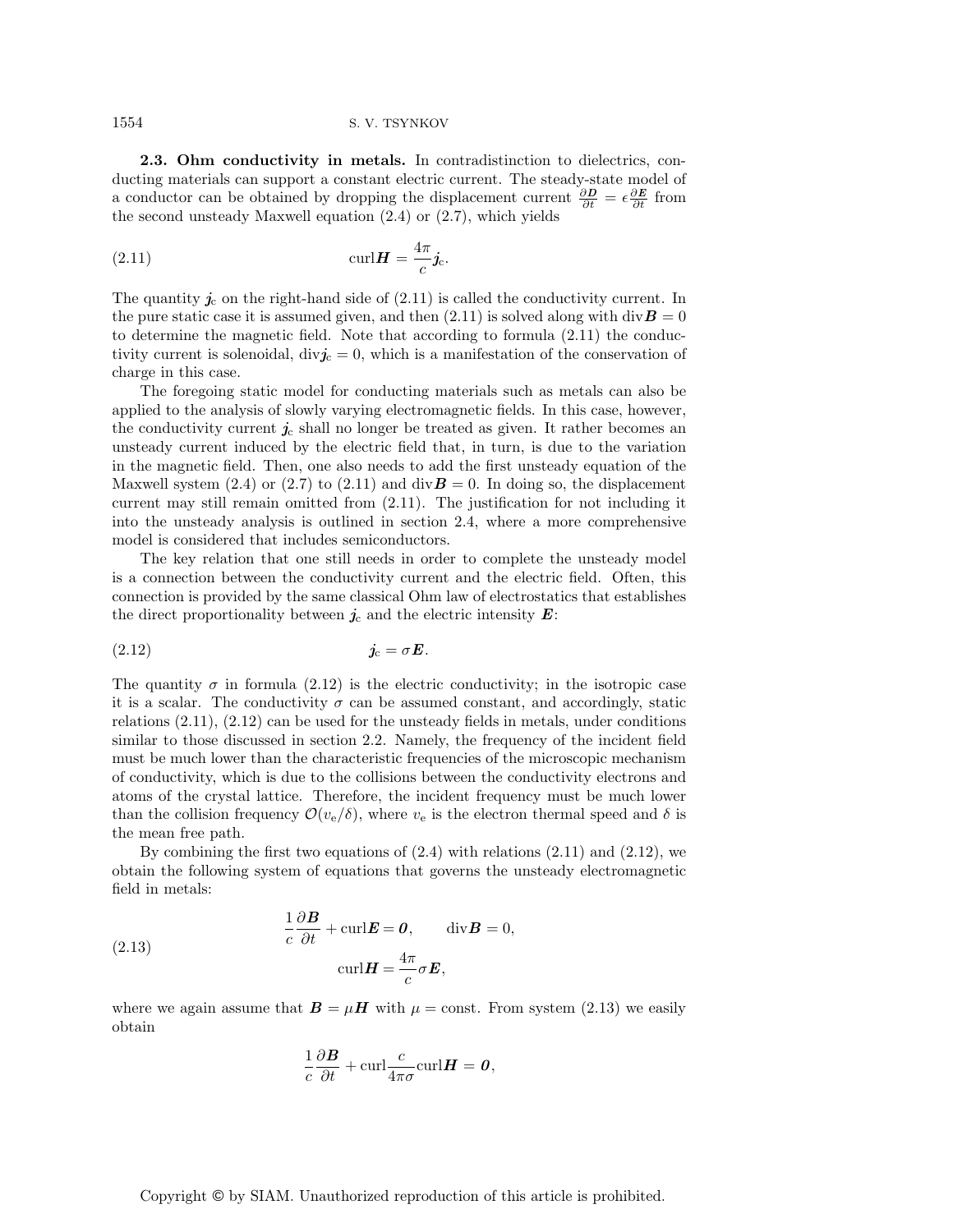which, along with  $\text{div} \mathbf{B} = \mu \text{div} \mathbf{H} = 0$ , yields the following parabolic equation for the magnetic field *H* :

(2.14) 
$$
\frac{\partial \boldsymbol{H}}{\partial t} - \frac{c^2}{4\pi\sigma\mu} \Delta \boldsymbol{H} = \boldsymbol{0}.
$$

Once (2.14) is solved, the electric field *E* is determined by the magnetic field through the last equation of  $(2.13)$ . Equation  $(2.14)$  is not equivalent to the d'Alembert equation. Hence, according to the Matthisson criterion [20], it is not Huygens', and there may be no lacunae in its solutions.

We should also notice that  $(2.14)$  is homogeneous and therefore may only be driven by the initial and/or boundary conditions, whereas previously we have analyzed lacunae in the solutions due to the compactly supported right-hand sides. Thus, let us see how a source term for (2.14) can be generated.

Let us introduce a nonphysical artificial current  $j_a$  that will be included on the right-hand side of  $(2.11)$  and as such will be affecting the magnetic field  $H$ ,

(2.15) 
$$
\operatorname{curl} \boldsymbol{H} = \frac{4\pi}{c} \boldsymbol{j}_{c} + \frac{4\pi}{c} \boldsymbol{j}_{a},
$$

but will not itself be driven by the induced electric field *E* through the Ohm law (2.12). Then, we use  $(2.15)$  instead of  $(2.11)$  and obtain a modified form of system  $(2.13)$ :

(2.16) 
$$
\frac{1}{c} \frac{\partial \mathbf{B}}{\partial t} + \text{curl} \mathbf{E} = \mathbf{0}, \qquad \text{div} \mathbf{B} = 0,
$$

$$
\text{curl} \mathbf{H} = \frac{4\pi}{c} \sigma \mathbf{E} + \frac{4\pi}{c} \mathbf{j}_a.
$$

The conservation of charge in the case is expressed as the total current being solenoidal:  $div(j_c + j_a) = 0$ . For simplicity, and with no substantial loss of generality (see Theorem 1 in [34]), we can also assume that the artificial current  $j_a$  itself is divergencefree,  $div j_a = 0$ . In this case, the electric field will remain solenoidal as in system (2.13):  $div \mathbf{E} = 0$ . From (2.16) we obtain the inhomogeneous counterpart of (2.14):

(2.17) 
$$
\frac{\partial \boldsymbol{H}}{\partial t} - \frac{c^2}{4\pi\sigma\mu} \Delta \boldsymbol{H} = -\frac{1}{\sigma} \operatorname{curl} \boldsymbol{j}_{\mathbf{a}}.
$$

Solutions of  $(2.17)$  do not have lacunae even if  $j_a$  is compactly supported. We can therefore conclude that the propagation of electromagnetic waves in the media with Ohm conductivity is diffusive.

**2.4. Semiconductors.** Let us now look more thoroughly into how one shall actually treat the displacement current for conducting materials. Keeping the unsteady term  $\frac{1}{c} \frac{\partial \mathbf{D}}{\partial t} = \frac{\epsilon}{c} \frac{\partial \mathbf{E}}{\partial t}$ , i.e., considering

(2.18) 
$$
\operatorname{curl} \boldsymbol{H} = \frac{4\pi}{c} \sigma \boldsymbol{E} - \frac{\epsilon}{c} \frac{\partial \boldsymbol{E}}{\partial t}
$$

instead of  $(2.11)$ ,  $(2.12)$ , can make sense only under the special circumstances when the second term on the right-hand side of (2.18) is of the same order of magnitude as the first term, or at least not negligibly small compared to the first term. If the field is time-harmonic, then the ratio of these two terms is  $\mathcal{O}\left(\frac{\epsilon\omega}{4\pi\sigma}\right)$ . In metals, we typically have  $\frac{\omega}{\sigma} \ll 1$  for the entire range of frequencies, for which the conductivity  $\sigma$  can still be considered constant [18]. Therefore, (2.18) in metals indeed reduces to (2.13).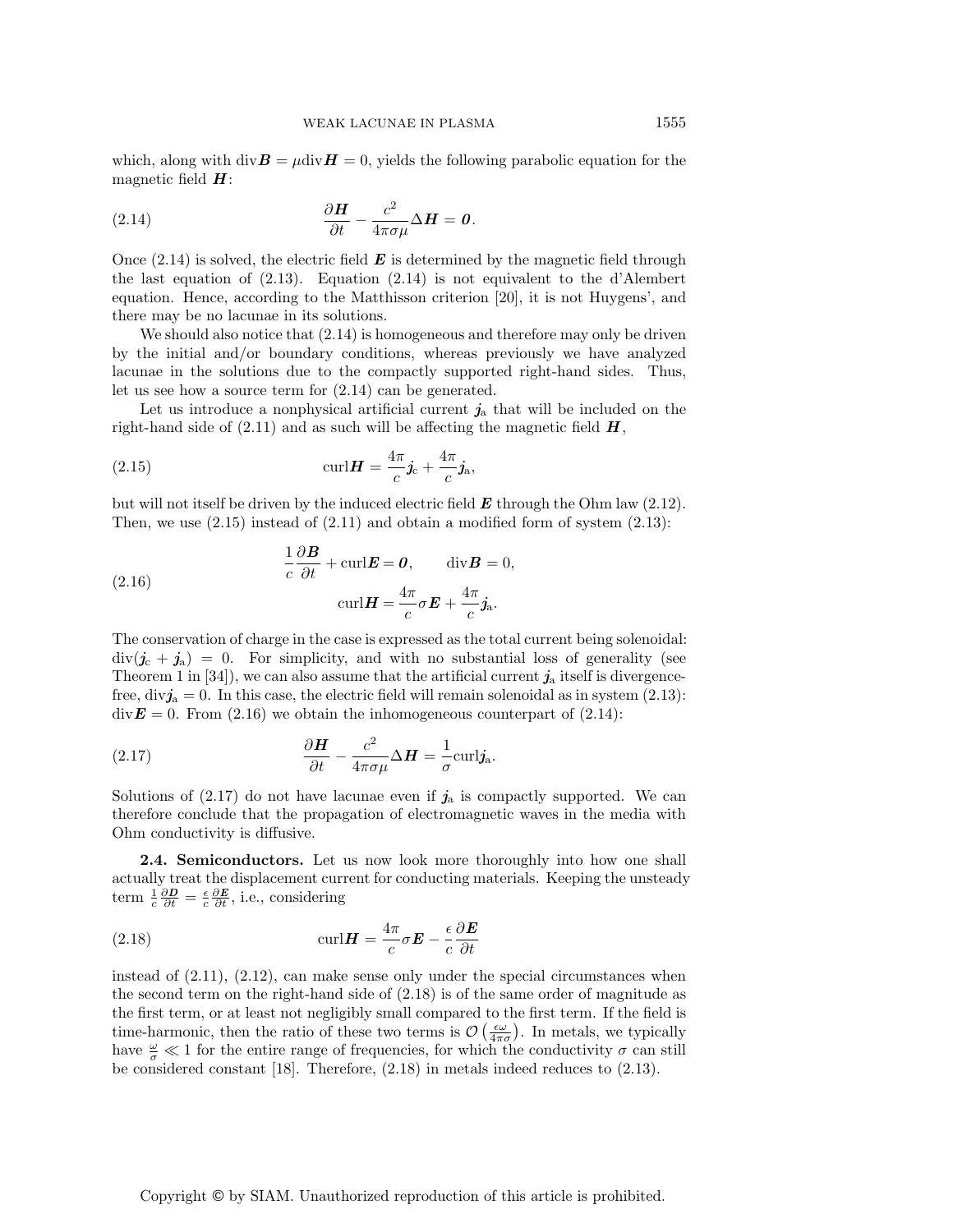In semiconductors, however, because of the low concentration of conductivity electrons, the value of  $\sigma$  could be very small, so that for all those frequencies, for which  $\sigma$  and  $\epsilon$  can still be regarded as constants, we may already have  $\frac{\epsilon\omega}{4\pi\sigma} = \mathcal{O}(1)$ . Then, the Maxwell equations become (cf. formulae (2.13) and (2.7))

(2.19) 
$$
\frac{\mu}{c} \frac{\partial \mathbf{H}}{\partial t} + \text{curl} \mathbf{E} = \mathbf{0}, \quad \text{div} \mathbf{H} = 0,
$$

$$
\frac{\epsilon}{c} \frac{\partial \mathbf{E}}{\partial t} + \frac{4\pi}{c} \sigma \mathbf{E} - \text{curl} \mathbf{H} = \mathbf{0}, \quad \text{div} \mathbf{E} = 0.
$$

By differentiating the second unsteady equation of  $(2.19)$  with respect to t, taking curl of the first unsteady equation, and then substituting  $div\mathbf{E} = 0$ , we arrive at the telegrapher's equation for the electric field:

(2.20) 
$$
\frac{\epsilon \mu}{c^2} \frac{\partial^2 \boldsymbol{E}}{\partial t^2} + \frac{4\pi \mu \sigma}{c^2} \frac{\partial \boldsymbol{E}}{\partial t} - \Delta \boldsymbol{E} = \boldsymbol{0}.
$$

A right-hand side for (2.20) can be built similarly to how it was done in section 2.3 for (2.14). Namely, if we were to formally add the artificial source terms  $-\frac{4\pi}{c}j_a$  and  $\frac{4\pi}{\epsilon}\rho_a$ to the second pair of the Maxwell equations (2.19), then we would have obtained the following equation instead of (2.20):

(2.21) 
$$
\frac{\epsilon \mu}{c^2} \frac{\partial^2 \mathbf{E}}{\partial t^2} + \frac{4\pi \mu \sigma}{c^2} \frac{\partial \mathbf{E}}{\partial t} - \Delta \mathbf{E} = -4\pi \left[ \frac{\mu}{c^2} \frac{\partial j_a}{\partial t} + \frac{1}{\epsilon} \text{grad} \rho_a \right].
$$

The operator on the left-hand side of (2.21) is not equivalent to the d'Alembert operator. Therefore, the Huygens' principle will not hold, and there will be no lacunae. Note also that the larger the ratio  $\frac{e\omega}{4\pi\sigma}$ , the more of a standard dielectric behavior will be displayed by the medium governed by (2.18).

**2.5. Magnetohydrodynamics.** The case of a conducting medium in motion is not very different from the stationary conducting medium analyzed in section 2.3. Instead of the Ohm law (2.12) we now have

(2.22) 
$$
\boldsymbol{j}_{\rm c} = \sigma \left( \boldsymbol{E} + \frac{1}{c} \boldsymbol{u} \times \boldsymbol{B} \right),
$$

where  $\boldsymbol{u}$  denotes the velocity of the conducting fluid. The second term on the righthand side of (2.22) is the so-called Lorentz correction that helps obtain the electric field in the frame of reference that moves with the velocity  $u$ , provided that  $|u| \ll c$ ; see [17]. Accordingly, instead of system (2.13) we obtain

$$
\frac{1}{c}\frac{\partial \mathbf{B}}{\partial t} + \text{curl}\mathbf{E} = \mathbf{0}, \qquad \text{div}\mathbf{B} = 0,
$$

$$
\text{curl}\mathbf{H} = \frac{4\pi}{c}\sigma\left(\mathbf{E} + \frac{1}{c}\mathbf{u} \times \mathbf{B}\right),
$$

and instead of (2.14) we have

(2.23) 
$$
\frac{\partial \boldsymbol{H}}{\partial t} - \text{curl}(\boldsymbol{u} \times \boldsymbol{H}) - \frac{c^2}{4\pi\sigma\mu} \Delta \boldsymbol{H} = \boldsymbol{0}.
$$

As before, (2.23) is to be solved under the condition that the magnetic field is solenoidal:  $div H = 0$ .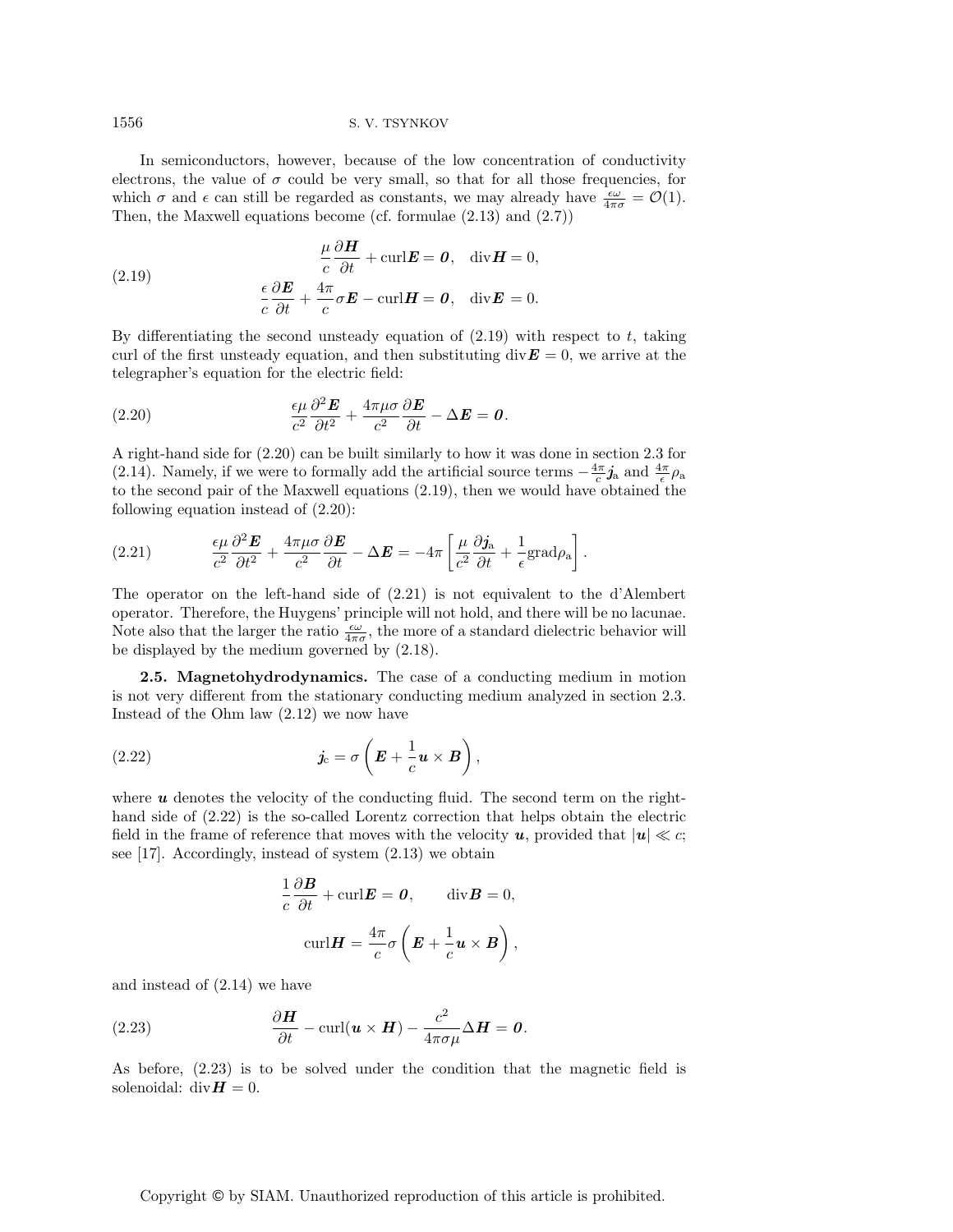Unlike in section 2.3, in magnetohydrodynamics the electromagnetic equations are not independent. They are coupled to the equations of the fluid flow through the quantity *u* in (2.23). Moreover, the ponderomotive force  $\frac{1}{c} j_c \times H$  is added to the right-hand side of the momentum equation of the fluid, and the Joule heat  $j_c^2/\sigma$ is added to the right-hand side of the energy equation of the fluid. Therefore, we cannot directly apply the Matthisson criterion to (2.23); this can only be done if we consider the velocity field  $u$  as given. Then, the answer is still negative— $(2.23)$  is not Huygens'.

Of particular interest may be the case of very large (theoretically, infinite) conductivities  $\sigma$ , when the dissipative term  $\sim \Delta H$  can be dropped from (2.23). Let us then consider the equations of inviscid compressible flow coupled with (2.23) for the magnetic field with no magnetic viscosity,  $\frac{c^2}{4\pi\sigma\mu} = 0$ :

(2.24)  
\n
$$
\frac{d\varrho}{dt} + \varrho \text{div} \mathbf{u} = 0,
$$
\n
$$
\varrho \frac{d\mathbf{u}}{dt} + \text{grad} p = \frac{1}{4\pi} \text{curl} \mathbf{H} \times \mathbf{H},
$$
\n
$$
\frac{\partial \mathbf{H}}{\partial t} = \text{curl} (\mathbf{u} \times \mathbf{H}).
$$

In system  $(2.24)$ ,  $\rho$ ,  $p$ , and  $T$  are the density, pressure, and temperature of the fluid, respectively, and  $\frac{d}{dt} = \frac{\partial}{\partial t} + (\mathbf{u} \cdot \text{grad})$ . It is easy to show (see, e.g., [27, Vol. 1]) that infinite conductivity also implies the adiabatic nature of the flow, because the Joule heat  $\frac{1}{\sigma} j_c^2$  must be disregarded. Then, instead of the energy equation, system (2.24) can be supplemented by the Poisson adiabatic relation between the pressure and density of a thermodynamically ideal fluid:  $p = \text{const} \cdot \varrho^{\gamma}$ , where  $\gamma = \frac{\bar{c}_p}{c_v}$  is the ratio of specific heats.

Let us linearize equations (2.24) at the background of an ambient conducting fluid immersed into a constant magnetic field, i.e., at the background of a constant solution:  $\varrho = \varrho_0, \ p = p_0, \ u = \boldsymbol{u}_0 = \boldsymbol{0}, \ \text{and} \ \boldsymbol{H} = \boldsymbol{H}_0. \ \text{Let } \varrho = \varrho_0 + \tilde{\varrho}, \ p = p_0 + \tilde{p}, \ \boldsymbol{u} = \tilde{\boldsymbol{u}},$ and  $H = H_0 + \tilde{H}$ , where all the quantities with the tilde are small perturbations. Retaining only the first order terms with respect to these perturbations, we obtain

$$
\frac{\partial \tilde{\varrho}}{\partial t} + \varrho_0 \operatorname{div} \tilde{\boldsymbol{u}} = 0,
$$
  
\n
$$
\varrho_0 \frac{\partial \tilde{\boldsymbol{u}}}{\partial t} + \operatorname{grad} \tilde{\varrho} = \frac{1}{4\pi} \operatorname{curl} \tilde{\boldsymbol{H}} \times \boldsymbol{H}_0,
$$
  
\n
$$
\frac{\partial \tilde{\boldsymbol{H}}}{\partial t} = \operatorname{curl} (\tilde{\boldsymbol{u}} \times \boldsymbol{H}_0),
$$
  
\n
$$
\tilde{\varrho} = \frac{\gamma p_0}{\varrho_0} \tilde{\varrho}.
$$

Then, introducing the displacement vector *x* as  $\frac{\partial x}{\partial t} = \tilde{u}$ , we can derive the following equation (see [15]):

(2.25) 
$$
\frac{\partial^2 \boldsymbol{x}}{\partial t^2} = c_s^2 \text{graddiv} \boldsymbol{x} + c_A^2 \text{grad}_{\perp} \text{div} \boldsymbol{x}_{\perp} + c_A^2 \frac{\partial^2 \boldsymbol{x}_{\perp}}{\partial z^2},
$$

where  $c_s = \sqrt{\gamma p_0/\varrho_0}$  is the conventional speed of sound,  $c_A = |\mathbf{H}_0|/\sqrt{4\pi \varrho_0}$  is the Alfvén speed, and  $x_\perp$  and grad<sub>⊥</sub> are the components of  $x$  and the gradient, respectively, orthogonal to the magnetic field  $H_0$ .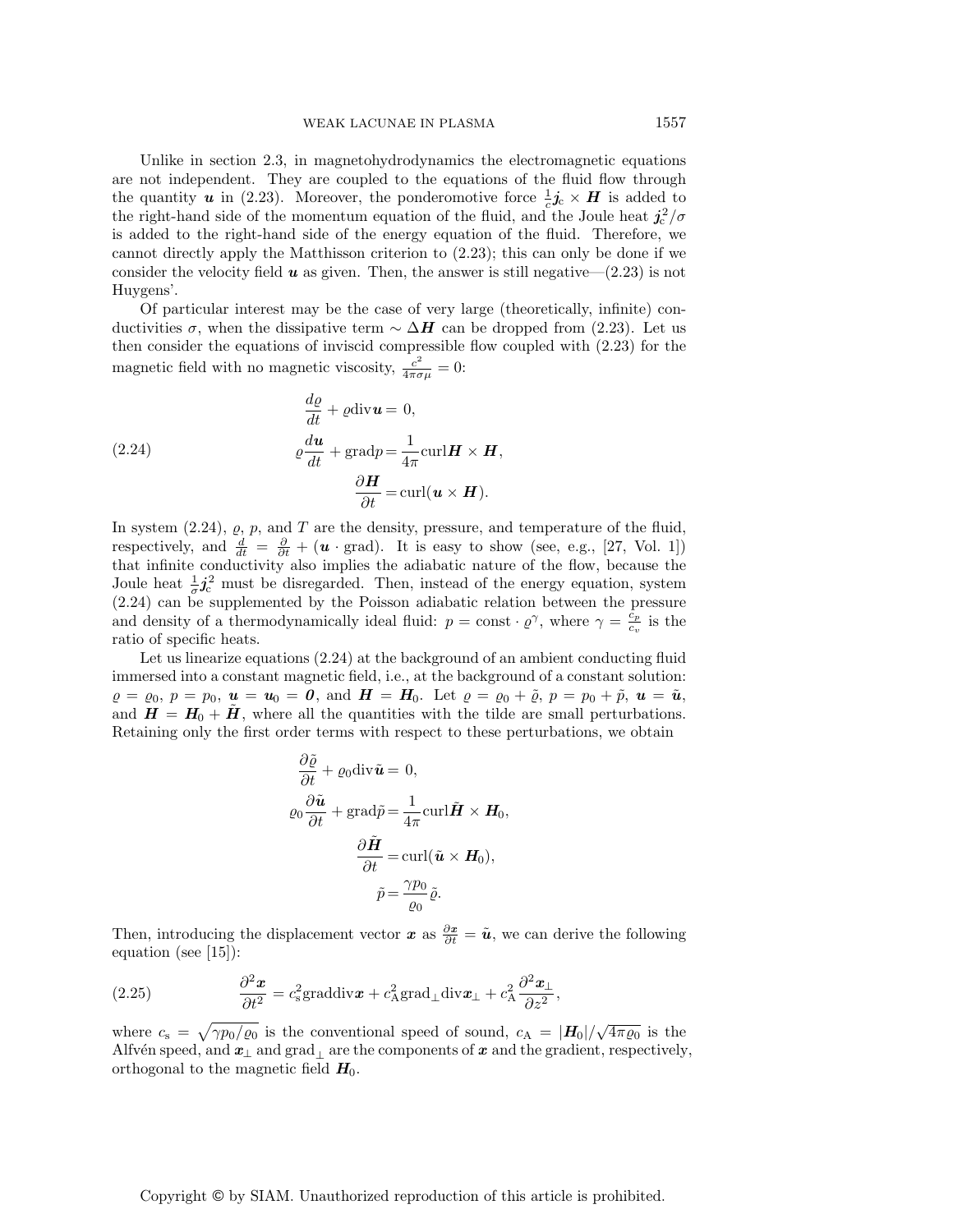For a particular class of transverse displacements,  $x = x_{\perp}$  and div $x_{\perp} = 0$ , we obtain from (2.25)

(2.26) 
$$
\frac{\partial^2 \mathbf{x}_\perp}{\partial t^2} = c_A^2 \frac{\partial^2 \mathbf{x}_\perp}{\partial z^2}.
$$

This is a one-dimensional d'Alembert equation that describes the propagation of the so-called Alfvén waves along the magnetic field with the speed  $c_A$ . Even though the number of space dimensions in (2.26) is odd, the one-dimensional case is special. Solutions to (2.26) may display the Huygens' behavior only if the equation is driven by some particular classes of initial data, whereas for the general RHS there is wave diffusion.

If the component of x along the magnetic field  $H_0$  is not zero, i.e.,  $x_3 \neq 0$ , then (2.25) yields

(2.27) 
$$
\frac{\partial^2 x_3}{\partial t^2} = c_s^2 \frac{\partial^2 x_3}{\partial z^2} + c_s^2 \frac{\partial}{\partial z} \text{div} \mathbf{x}_\perp.
$$

For div $x_{\perp} = 0$ , (2.27) governs the propagation of the so-called ion sound along the magnetic field with the speed  $c_s$ . As in the previous case of the Alfvén waves, the propagation of ion sound is diffusive.

To supplement (2.27), a second equation can be derived from (2.25) that would govern div*x*⊥:

$$
\frac{\partial^2 \text{div} \mathbf{x}_{\perp}}{\partial t^2} = c_s^2 \text{div} \text{grad}_{\perp} \underbrace{\text{div} \mathbf{x}}_{\text{div} \mathbf{x}_{\perp} + \frac{\partial^2 \mathbf{x}_{\perp}}{\partial z}} + c_A^2 \underbrace{\left[ \text{div} \text{grad}_{\perp} \text{div} \mathbf{x}_{\perp} + \frac{\partial^2 \text{div} \mathbf{x}_{\perp}}{\partial z^2} \right]}_{\Delta \text{div} \mathbf{x}_{\perp}}
$$
\n
$$
= c_s^2 \text{div} \text{grad}_{\perp} \text{div} \mathbf{x}_{\perp} + c_s^2 \text{div} \text{grad}_{\perp} \frac{\partial x_3}{\partial z} + c_A^2 \Delta \text{div} \mathbf{x}_{\perp}.
$$

Equations (2.27) and (2.28) form a system with the unknowns  $x_3$  and div $x_1$ . These equations decouple only when  $c_s \ll c_A$ . In this case, the terms  $\sim c_s^2$  on the right-hand side of (2.28) can be disregarded, which yields

(2.29) 
$$
\frac{\partial^2 \text{div} \mathbf{x}_\perp}{\partial t^2} = c_A^2 \Delta \text{div} \mathbf{x}_\perp.
$$

Equation (2.29) governs the so-called magnetoacoustic waves that propagate with the Alfvén speed  $c_A$ . It is a true three-dimensional d'Alembert equation and as such, is Huygens'. The assumption of the speed of sound  $c_s$  being much slower than the Alfvén speed  $c_A$  holds when the thermodynamic pressure  $p_0$  is much lower than the quantity  $H_0^2/8\pi$ , which can be interpreted as pressure of the magnetic field [15].

Hence, lacunae can potentially exist in the solutions for the transverse quantity div*x*⊥. However, div*x*<sup>⊥</sup> is then substituted into (2.27) to find the longitudinal displacement  $x_3$  in magnetoacoustic waves, and the spatially one-dimensional solution for  $x_3$  will, generally speaking, be diffusive. Altogether, the propagation of waves governed by (2.29), (2.27) will be only partially diffusionless.

**2.6. Summary on low-frequency models.** Having analyzed a number of conventional low-frequency electromagnetic models, we conclude that for most of them the propagation of waves is diffusive; i.e., the Huygens' principle does not hold. The driving frequency in these models is assumed lower than the characteristic microscopic frequencies of the medium, so that the material coefficients can be taken as constants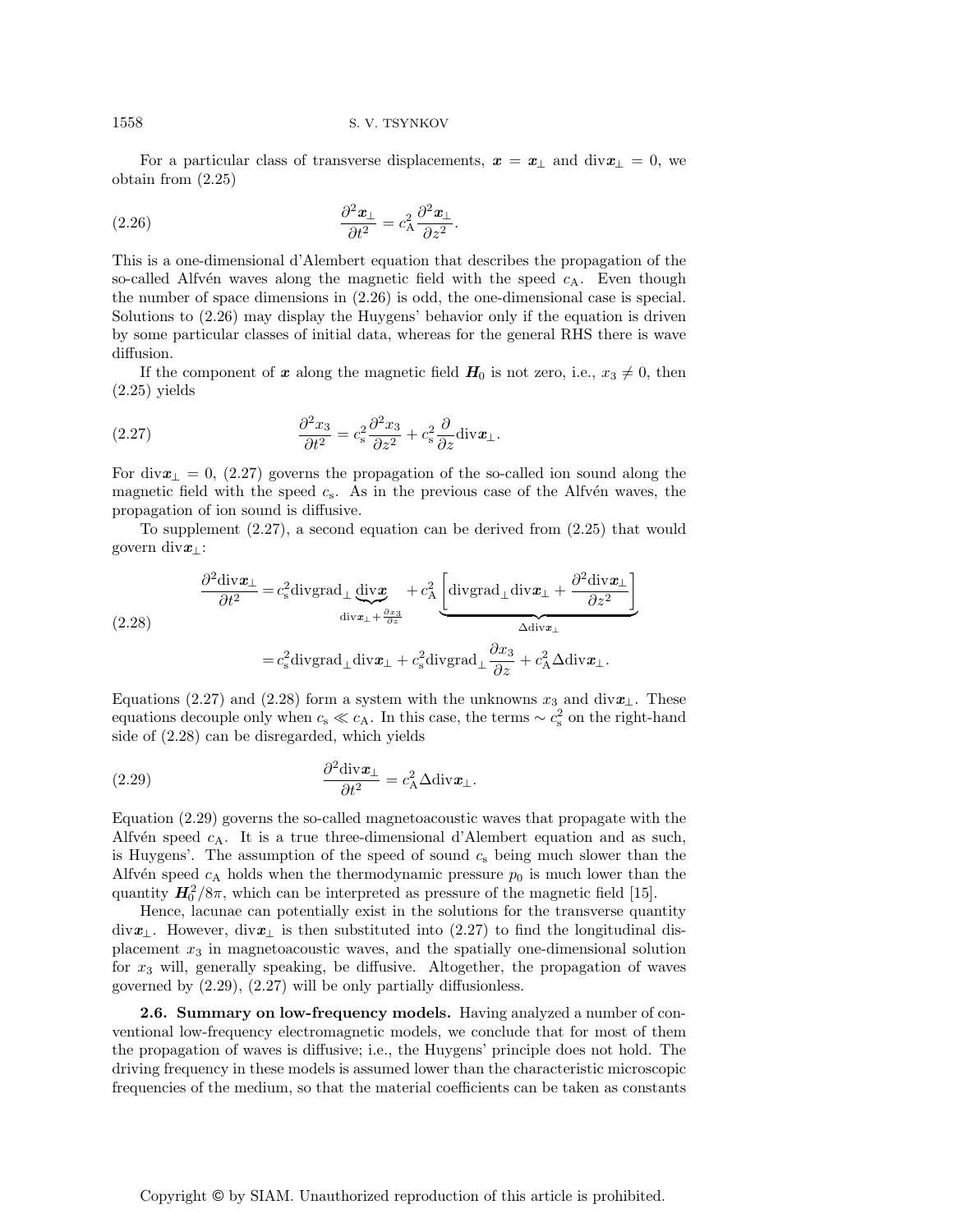(permittivity, permeability, and conductivity). The mechanism that destroys the lacunae in all these cases is typically of a dissipative nature, related to the electric conductivity. An exception, for which the Huygens' principle holds, is pure dielectric materials with static response. Another partial exception is magnetoacoustic waves in the medium with infinite conductivity.

When the incident (driving) frequency becomes higher, the material coefficients can no longer be assumed constant. Instead, they become frequency-dependent, and while relations  $(2.6)$  can still keep their form, all the quantities involved have to be considered in the frequency domain rather than in the time domain. In other words, relations (2.6) transform into the corresponding relations between the Fourier coefficients of the fields and of material "constants," while in the physical space the medium responses typically appear nonlocal in time (given by convolution-type integrals); see [18]. It is also known that the discrepancy between  $H$  and  $B$  becomes unimportant/negligible even for relatively low frequencies. Hence, for higher frequencies only the discrepancy between *D* and *E* matters.

Hereafter, we will depart from the low-frequency framework and analyze the propagation of high-frequency electromagnetic waves in the dilute ionospheric plasma. We will see that in this case the key mechanism that can destroy the lacunae is of a dispersive nature. We will also see that under certain assumptions lacunae can still be identified in this dispersive medium, but in an approximate sense.

### **3. High-frequency electromagnetic waves in dilute plasma.**

**3.1. Characteristics of the medium.** Our ultimate goal will be to work out an approximate interpretation of the Huygens' principle as it applies to the propagation of electromagnetic waves through the Earth's ionosphere. The ionosphere is a layer of dilute plasma (weakly ionized rarefied gas which is electrically neutral as a whole) surrounding the Earth at heights roughly between 60 km and 400 km from the surface. The primary source of ionization in the ionosphere is solar radiation. The negatively charged particles in the ionosphere are electrons with the charge of  $e = -4.803 \cdot 10^{-10}$ Gaussian units and the mass of  $m_e = 9.1 \cdot 10^{-28} g$ , and the positively charged particles are ions that are much heavier:  $m_i/m_e \gtrsim 2.93 \cdot 10^4$ . The ionosphere is, in fact, layered, and its local parameters strongly depend on the altitude; this dependence for key characteristics, such as the concentrations of charged particles, may be nonmonotonic. The parameters of the ionosphere also change between day and night and winter and summer, and depend on the level of solar activity; more detail can be found, e.g., in [8, 6]. In our subsequent considerations, we will be quoting the parameters typical for the so-called F-layer (that starts at about 130 km above the Earth's surface) during the periods of low solar activity. The concentrations of the negatively and positively charged particles are equal, and we will mostly use the electron concentration:  $n_e \approx$  $10^6$ cm<sup>-3</sup>. Note that the concentration of neutral atoms and molecules in the F-layer could be as high as  $n_m = 10^{10} \text{cm}^{-3}$ . A typical value of the electron temperature in the F-layer is  $T_e \approx 2000K$ ; the ions are a few times colder.

Several key quantities that depend on the foregoing parameters characterize the properties of the ionospheric plasma. The plasma electron frequency, also known as the Langmuir frequency, is defined as  $\omega_{\rm pe} = \sqrt{\frac{4\pi e^2 n_{\rm e}}{m_{\rm e}}}$ ; it provides a fundamental temporal scale. For the specific parameters of the plasma given above we obtain  $\omega_{\rm pe} \approx 5.64 \cdot 10^7 rad/s \approx 9$  MHz; in the literature, one can find the range of values for the Langmuir frequency in the ionosphere between 3 MHz and 15 MHz. The thermal speed of the electrons,  $v_e = \sqrt{3\kappa T_e/2m_e} \approx 3 \cdot 10^7$  cm/s, provides a characteristic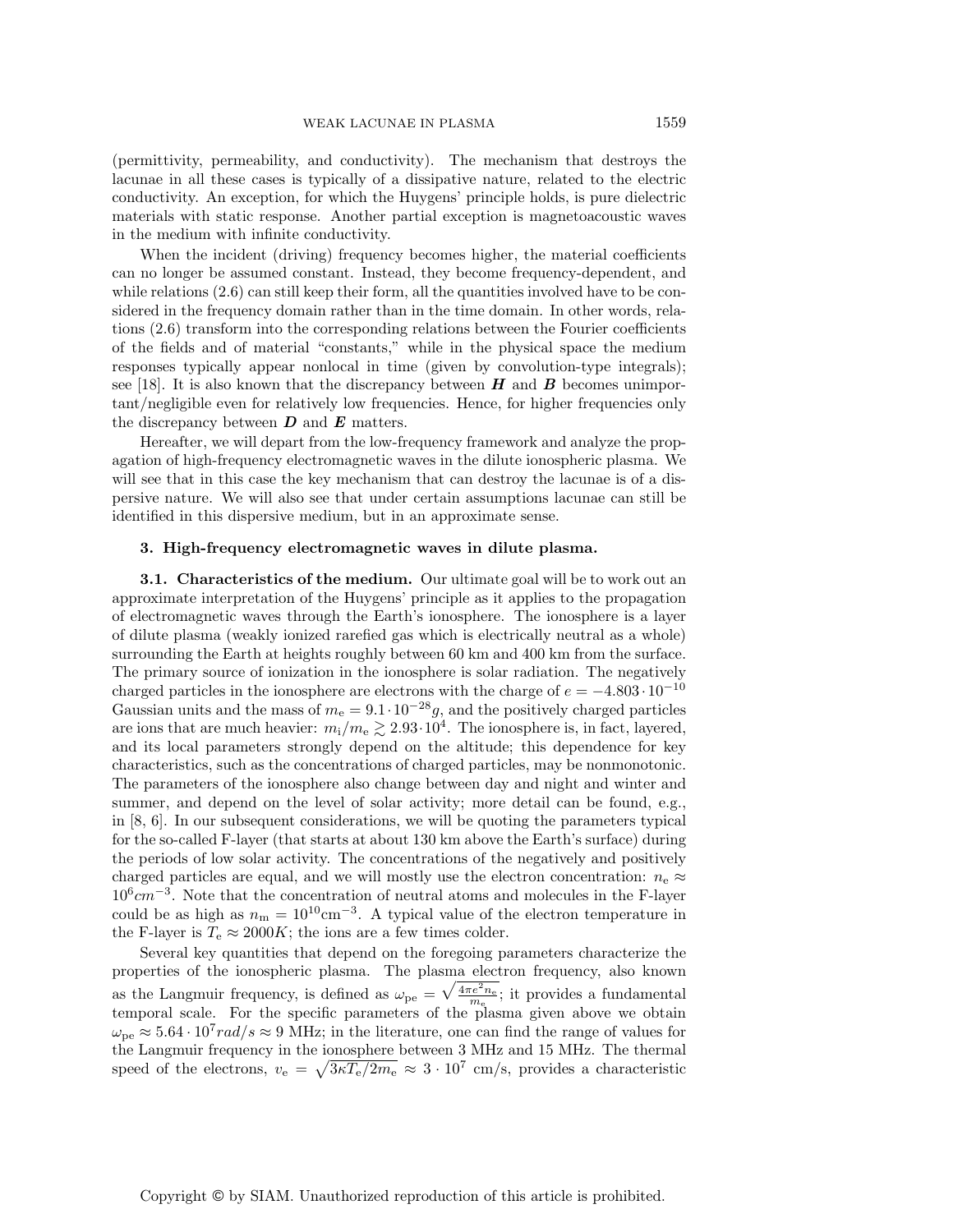velocity, where  $\kappa = 1.38 \cdot 10^{-16} erg/K$  is the Boltzmann constant; the speed  $v_e$  is roughly three orders of magnitude slower than the speed of light in vacuum,  $c = 3.10^{10}$ cm/s. The speed of the waves that propagate through the plasma will subsequently need to be compared to the characteristic velocity  $v_{e}$ . The Debye shielding length,  $d = \sqrt{\frac{\kappa T_e}{8\pi e^2 n_e}} \approx 0.22$  cm, provides a characteristic spatial scale for the shielding of a point charge immersed into the plasma by other charges; shielding effectively results in multiplication of the classical Coulomb electrostatic potential by the rapidly decaying function  $e^{-r/d}$ .

Another important parameter yet to be included in the consideration is the magnetic field of the Earth,  $B_0$ ,  $|B_0| \approx 0.3G$ . It brings along another characteristic frequency known as the electron cyclotron frequency,  $\Omega_e = \frac{e|B_0|}{c \cdot m_e} \approx 0.8 \text{ MHz}$ , which is about an order of magnitude lower than the Langmuir frequency. The presence of  $B_0$ implies anisotropy of the plasma and transforms it into a gyrotropic medium; see [18]. The propagation of electromagnetic waves through such a medium is accompanied by interesting effects, e.g., the Faraday rotation. In the literature, these effects are typically studied in the frequency domain (see [18, Chapter XI]); for our analysis we will use the time domain (see section 3.6).

**3.2. Cold plasma.** In the Maxwell system of equations (2.10), assume that no extraneous charges or currents are present; then take curl of the first unsteady equation and by substitution eliminate the magnetic field from the second unsteady equation, having differentiated it with respect to time. This yields

(3.1) 
$$
\frac{\partial^2 \boldsymbol{E}}{\partial t^2} + c^2 \text{curl} \text{curl} \boldsymbol{E} = -4\pi \frac{\partial \boldsymbol{j}_{\text{ind}}}{\partial t}.
$$

Equation (3.1) is the key governing equation for the electric field. However, it still requires that the time derivative of the induced current on the right-hand side be specified. To do so, we will use the approximation known as cold plasma (see, e.g.,  $[8, 21]$ ); the meaning of the term will be explained later.

To obtain the current, let us write Newton's second law of motion for the electrons:

(3.2) 
$$
m_{\rm e} \frac{du}{dt} + m_{\rm e} \nu_{\rm eff} u = -eE - \frac{e}{c} u \times B.
$$

As the ions are much heavier than the electrons, their motion is not taken into account. In (3.2), *u* denotes the velocity of the electrons due to the applied electromagnetic field (as opposed to the thermal velocity). Equation (3.2) is nonrelativistic because  $\kappa T/m_{\rm e}c^2 \approx 3.37 \cdot 10^{-7} \ll 1$ . The quantity  $\nu_{\rm eff}$  in (3.2) is the effective frequency of collisions between the electrons and other particles (both charged and neutral). Note that the acceleration term in  $(3.2)$  is important in the case of high frequencies, whereas in the low-frequency case it is often omitted. Omitting the acceleration term results in (3.2) being transformed into the (generalized) Ohm law; see [15]. In the high-frequency case we can instead drop the collision term  $m_e\nu_{\text{eff}}\mathbf{u}$  on the left-hand side of (3.2). This term is responsible for the mechanism of Ohm conductivity in the plasma and is dropped because typical collision frequencies  $\nu_{\text{eff}}$  in the ionosphere are low. A thorough analysis of collisions in dilute plasma requires the calculation of cross-sections using the apparatus of quantum mechanics; it goes beyond the scope of this paper, and we refer the reader to [8]. Here we only mention that for the collisions of electrons with either positive ions or neutral molecules in the F-layer we have  $\nu_{\text{eff}} \sim 10^2 s^{-1} \ll \omega_{\text{pe}}$ , and as we are predominantly interested in high incident frequencies,  $\omega \gg \omega_{\text{pe}}$ , we can indeed disregard the collisions term in (3.2).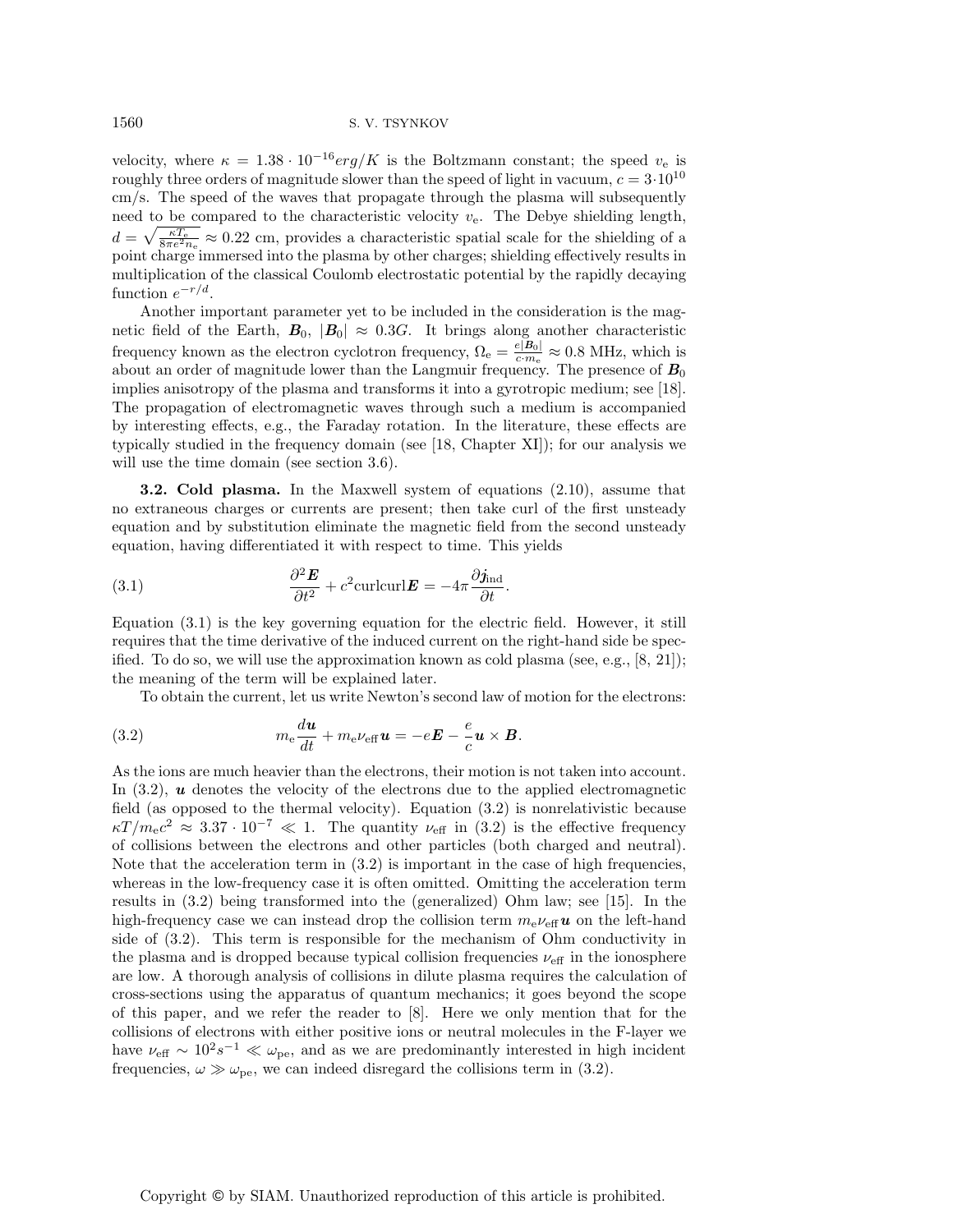In the isotropic case, when the constant magnetic field  $B_0$  is not taken into account, the Lorentz term on the right-hand side of (3.2) can also be neglected. The reason is that unlike, for example, the case of MHD (section 2.5), when plasma is immersed into the magnetic field and the electric field is induced, here we are assuming that both the electric field and the magnetic field have roughly the same magnitude in the impinging wave. Then, the term  $-\frac{e}{c}\mathbf{u} \times \mathbf{B}$  becomes a small relativistic correction, because  $|u| \ll c$ . The latter relation always holds, because even when the plasma is not at thermal equilibrium, i.e., when the velocity distribution function is not Maxwellian, the speed of systematic motion  $|\mathbf{u}|$  is still much slower than the average particle speed  $\sqrt{2K/m_e e}$  (K is the kinetic energy), which, in turn, is much slower than the speed of light. Altogether, (3.2) then reduces to

(3.3) 
$$
m_{\rm e} \frac{d\mathbf{u}}{dt} = -e\mathbf{E}.
$$

Next, by expressing the induced current as  $j_{\text{ind}} = -en_e \boldsymbol{u}$ , we transform (3.3) into

(3.4) 
$$
\frac{\partial \mathbf{j}_{\text{ind}}}{\partial t} = -en_{\text{e}} \frac{\partial \mathbf{u}}{\partial t} = \frac{e^2 n_{\text{e}}}{m_{\text{e}}} \mathbf{E}.
$$

In doing so we note that the foregoing expression  $j_{ind} = -en_e u$  corresponds to a simplified framework, whereas, strictly speaking, we should have written  $j_{\text{ind}} = -e$  $\int \boldsymbol{v} f(\boldsymbol{v}) d\boldsymbol{v}$ , where  $f(\boldsymbol{v})$  is the probability distribution function for electron velocities. In this paper, however, we employ the elementary approach rather than the fullfledged kinetic considerations.

We would also like to emphasize that the relation (3.4) between the induced current and the electric field is local in space, because (3.3) is an ordinary differential equation. In the frequency domain, when all the variables are interpreted as Fourier components, we immediately have

$$
\pmb{j}_{\mathrm{ind}}(\omega) = \frac{\omega_{\mathrm{pe}}}{4\pi} \frac{1}{i\omega} \pmb{E}(\omega),
$$

and since  $\frac{\partial \mathbf{D}}{\partial t} = \frac{\partial \mathbf{E}}{\partial t} + 4\pi \frac{\partial \mathbf{P}}{\partial t} = \frac{\partial \mathbf{E}}{\partial t} + 4\pi \mathbf{j}_{\text{ind}}$  (assuming  $\mu = 1$ ; see (2.5), (2.9)), we obtain

(3.5) 
$$
\mathbf{D}(\omega) = \mathbf{E}(\omega) - \frac{\omega_{\text{pe}}^2}{\omega^2} \mathbf{E}(\omega) \stackrel{\text{def}}{=} \varepsilon \mathbf{E}(\omega) \Rightarrow \varepsilon = 1 - \frac{\omega_{\text{pe}}^2}{\omega^2}.
$$

In other words, the electric permittivity  $\varepsilon$  depends only on the incident frequency  $\omega$  and does not depend on the wavenumber  $k$ . This is equivalent to neglecting the phenomenon of spatial dispersion in the plasma. It can indeed be neglected if  $a \ll \lambda$ , where a is a characteristic length and  $\lambda$  is the wavelength in the plasma. For the characteristic length we are taking the distance traveled by the electron during one period of fast oscillation,  $a = 2\pi v_e/\omega$ , and  $\lambda = 2\pi v_{ph}/\omega = 2\pi/k$ , where  $k = |\mathbf{k}|$  and  $v_{\rm ph}$  is the phase speed of the waves. Hence, we need to require that the phase speed be much faster than the thermal speed of the electrons:

(3.6) 
$$
v_{\rm ph} = \frac{\omega}{k} \gg v_{\rm e} = \sqrt{\frac{3\kappa T}{2m_{\rm e}}},
$$

which is also equivalent to requiring that  $kd \ll \omega/\omega_{\text{pe}}$ , where d is the Debye shielding length. The meaning of the term cold plasma can be explained with the help of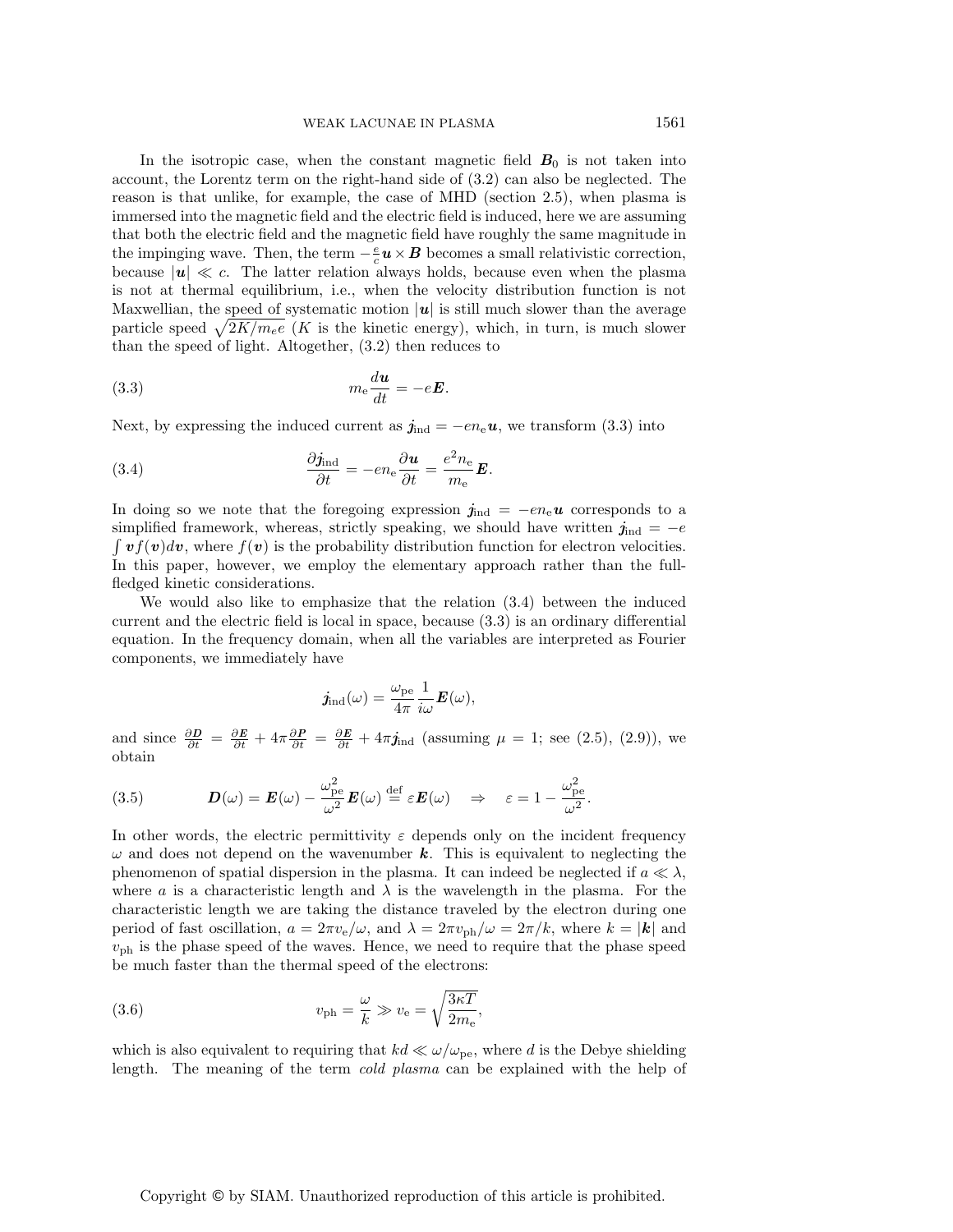relation (3.6). Namely, the temperature should be sufficiently low so that the thermal speed is much slower that the phase speed of the waves.

Finally, by substituting expression  $(3.4)$  into the right-hand side of  $(3.1)$ , we obtain

(3.7) 
$$
\frac{\partial^2 \boldsymbol{E}}{\partial t^2} + c^2 \text{curl} \text{curl} \boldsymbol{E} + \omega_{\text{pe}}^2 \boldsymbol{E} = \boldsymbol{0}.
$$

Equation (3.7) is a self-contained governing equation for the electric field *E*. It no longer includes any other unknown quantities that need to be determined through additional considerations. Equation (3.7) admits different types of propagating waves that we are going to analyze.

**3.3. Longitudinal and transverse waves.** According to the Helmholtz theorem (see [22, section 1.5]), any vector field has a unique representation as a sum of its irrotational (longitudinal) and solenoidal (transverse) components. In other words, we can write

(3.8) 
$$
\boldsymbol{E} = \boldsymbol{E}_{\shortparallel} + \boldsymbol{E}_{\perp}, \text{ where curl } \boldsymbol{E}_{\shortparallel} = \boldsymbol{0} \text{ and div } \boldsymbol{E}_{\perp} = 0.
$$

Note that calling the curl-free and divergence-free parts of the field by their alternative names—the longitudinal and transverse components, respectively—has a clear physical interpretation. Namely, in the frequency domain a plane wave propagating in an isotropic medium has the form  $E \sim e^{i\omega t + i\boldsymbol{k}\cdot \boldsymbol{r}}$ , where *r* is the radius vector. Then, clearly, curl $E \sim k \times E$  and div $E \sim k \cdot E$ . As such, curl $E_{\shortparallel} = 0$  would mean that  $k \times E_0 = 0$ , or in other words, that  $E_0$  is parallel to the wave vector  $k$ , which justifies its name of the longitudinal component. Similarly, div $E_{\perp} = 0$  would imply that  $\mathbf{k} \cdot \mathbf{E}_{\perp} = 0$ , or in other words, that  $\mathbf{E}_{\perp}$  is perpendicular to the wave vector  $\mathbf{k}$ , which justifies its name of the transverse component.

Let us consider the longitudinal waves first. In this case,  $(3.7)$  reduces to

(3.9) 
$$
\frac{\partial^2 \boldsymbol{E}_{\shortparallel}}{\partial t^2} + \omega_{\text{pe}}^2 \boldsymbol{E}_{\shortparallel} = \boldsymbol{0}.
$$

Equation (3.9) governs the so-called Langmuir waves in plasma. As there is no spatial differentiation in (3.9), the Langmuir waves can basically be interpreted as highfrequency oscillations of the entire volume of plasma. The dispersion relation for the Langmuir waves is straightforward:  $\omega^2 = \omega_{\text{pe}}^2$ , which means that the oscillations always occur with one and the same frequency  $\omega_{\rm pe} = \sqrt{\frac{4\pi e^2 n_{\rm e}}{m_{\rm e}}}$ . Accordingly, the group velocity of these waves is zero:  $v_{\text{gr}} \stackrel{\text{def}}{=} \frac{\partial \omega}{\partial k} = 0$ , which means that no energy transport is associated with the Langmuir waves.

On the other hand, propagation of the Langmuir waves is accompanied by perturbations of the local electric neutrality of the plasma. Indeed, according to the second steady-state Maxwell equation (2.10), when there are no extraneous charges we have

$$
\rho_{\rm ind} = \frac{1}{4\pi} {\rm div} \boldsymbol{E} = \frac{1}{4\pi} {\rm div} \boldsymbol{E}_{\shortparallel},
$$

and, consequently, the density of the induced charge  $\rho_{ind}$  undergoes oscillations with the frequency  $\omega_{\rm pe}$ , because it is governed by the same differential equation as (3.9):

$$
\frac{\partial^2 \rho_{\text{ind}}}{\partial t^2} + \omega_{\text{pe}}^2 \rho_{\text{ind}} = 0.
$$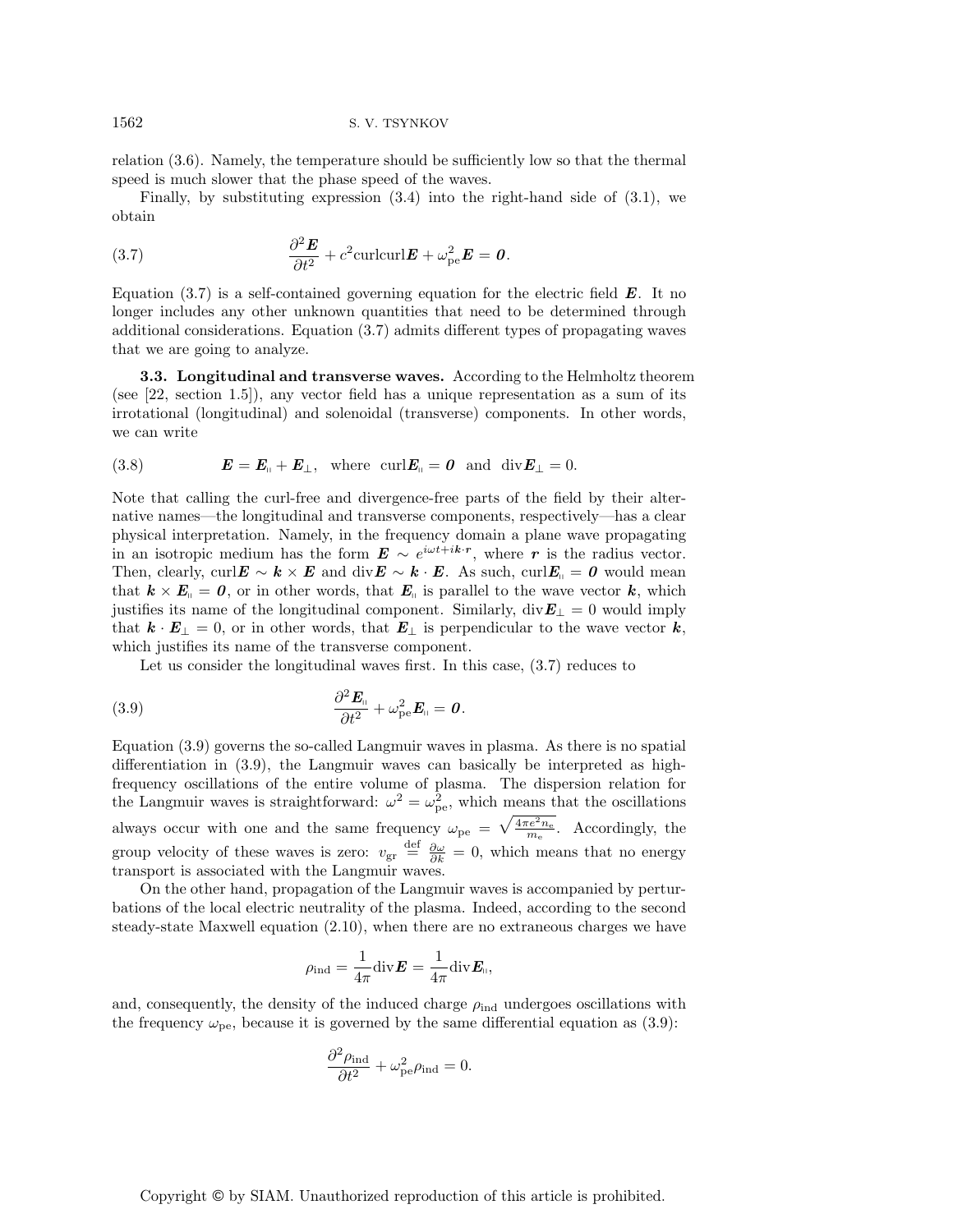Let us reemphasize that the foregoing considerations are valid only when the phase velocity of the waves is large; see (3.6). By substituting  $\omega = \omega_{\rm pe}$  we obtain  $v_{\text{ph}} = \omega_{\text{pe}}/k \gg \omega_{\text{pe}}d = v_{\text{e}}$ , which means  $kd \ll 1$ , or in other words, the wavelength must be much greater than the Debye shielding length:  $\lambda \gg d$ . If this constraint does not hold, i.e., if  $kd \sim 1$ , then  $v_{ph} \sim v_e$ , and the assumption of cold plasma breaks down. In this case, the dispersion relation of the plasma can be obtained only by solving the kinetic equation. As shown, e.g., in [21, Chapter 13], the Langmuir waves become dispersive for slower phase speeds:  $\omega^2 = \omega_{\rm pe}^2 + 3k^2v_{\rm e}^2$ . Going even further down in the phase speed, i.e., allowing for  $v_{\rm ph} \ll v_{\rm e}$ , would necessitate taking the ions' motion into account; this leads to the ion sound that has been briefly discussed in section 2.5.

Having provided this very concise account of longitudinal oscillations, we will next turn to the primary subject of our discussion, the transverse high-frequency waves.

**3.4. Transverse waves.** To study the evolution of the transverse component  $E_{\perp}$  of the electric field, we first notice that  $\text{div } E_{\perp} = 0$  implies  $\text{curl } E_{\perp} = -\Delta E_{\perp}$ , and, consequently, (3.7) transforms into the well-known Klein–Gordon equation

(3.10) 
$$
\frac{\partial^2 \boldsymbol{E}_{\perp}}{\partial t^2} - c^2 \Delta \boldsymbol{E}_{\perp} + \omega_{\text{pe}}^2 \boldsymbol{E}_{\perp} = \boldsymbol{0}.
$$

The dispersion relation for the Klein–Gordon equation (3.10) is easy to obtain. It reads

(3.11) 
$$
\omega^2 = \omega_{\rm pe}^2 + c^2 k^2,
$$

which, in particular, means that similarly to the previous longitudinal case (see section 3.3), only high-frequency transverse waves can propagate in the plasma governed by  $(3.10)$ . The range of allowable frequencies that corresponds to  $(3.11)$  is defined as  $\omega > \omega_{\text{pe}}$ .

From relation (3.11), one can easily obtain the phase speed and the group speeds of the waves:

(3.12) 
$$
v_{\rm ph} = c \left( 1 + \omega_{\rm pe}^2 / c^2 k^2 \right)^{\frac{1}{2}} > c,
$$

(3.13) 
$$
v_{\rm gr} = c \left( 1 + \omega_{\rm pe}^2 / c^2 k^2 \right)^{-\frac{1}{2}} < c.
$$

Unlike in the longitudinal case of section 3.3, the propagation of transverse waves preserves the local electric neutrality of the plasma, because  $div E_{\perp} = 0$ . Moreover, it is possible to show (see [21, Chapter 13]), that even if one employs kinetic considerations for the analysis of transverse waves with a slow phase speed,  $\omega/k \ll v_{e}$ , there will, in fact, be no such waves. In other words, there are no thermal transverse modes analogous to the thermal longitudinal modes.

The dispersion properties of high-frequency transverse waves are of particular interest. Let us first assume that  $\frac{\omega_{\text{pe}}}{ck} = \frac{v_e}{ckd} \ll 1$ , which implies that  $kd \gg \frac{v_e}{c} \approx 10^{-3}$ , or in other words, that the waves are short:  $\lambda \ll 10^3 d$ , with the wavelength much shorter than a thousand times the Debye shielding length. These waves exhibit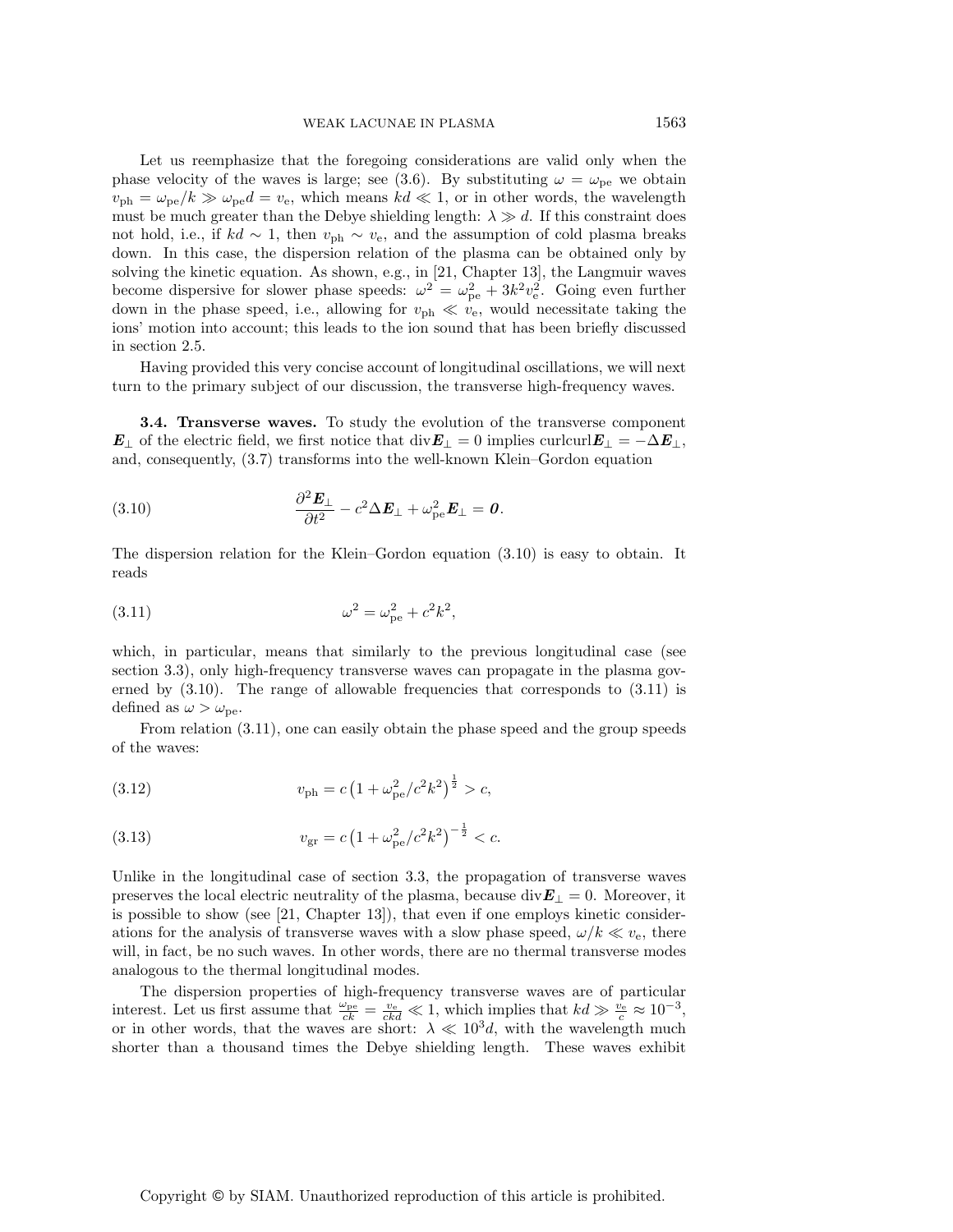a weakly dispersive behavior, as substitution of  $\frac{\omega_{pe}}{ck} \ll 1$  into (3.12) and (3.13) immediately yields

(3.14) 
$$
v_{\rm ph} \approx c \left( 1 + \frac{\omega_{\rm pe}^2}{2c^2 k^2} \right),
$$

(3.15) 
$$
v_{\rm gr} \approx c \left( 1 - \frac{\omega_{\rm pe}^2}{2c^2 k^2} \right).
$$

We indeed see that both the phase speed  $v_{\rm ph}$  of (3.14) and the group speed  $v_{\rm gr}$  of  $(3.15)$  are close to the speed of light c, with the former being slightly faster than c and the latter being slightly slower than c. The frequency in this case, according to (3.11), is approximately equal to the speed of light times the wavenumber  $(\omega \approx ck \gg \omega_{pe}),$ and is also much higher than the Langmuir frequency. Note that the ultimate case of  $v_{\text{ph}} = v_{\text{gr}} = c, \ \omega = ck$ , would correspond to the propagation of waves with no dispersion in the framework of a pure d'Alembert equation rather than the Klein– Gordon equation.

In contradistinction to the short waves, the long transverse waves governed by  $(3.10)$  are similar to the longitudinal waves. Indeed, let  $\frac{\omega_{pe}}{ck} \gg 1$ ; it means that  $\lambda \gg$  $10^3d$  and also that  $\omega \gtrsim \omega_{\text{pe}}$ , i.e., that the waves propagate with the frequencies close to the lowest possible frequency  $\omega_{\rm pe}$ . In this case,  $v_{\rm ph} \approx \omega_{\rm pe}/k$ , and  $v_{\rm gr} = c \cdot \frac{ck}{\omega_{\rm pe}} \ll c$ ; i.e., the expression for the phase velocity is basically the same as that in the longitudinal case (see section 3.3), while the group velocity is small (in the pure longitudinal case it is equal to zero). This behavior is not surprising because the longer the wave, the less of a spatial variation per unit length it undergoes, and, consequently, the more the corresponding oscillations should resemble the oscillations of the entire plasma volume as a whole, which are characteristic of the longitudinal case.

In general, we should mention that the foregoing dispersion properties, while not completely unparalled, are, perhaps, still less typical than the inverse situation, when the long waves, rather than the short waves, exhibit a weakly dispersive behavior; see [15]. Our primary goal, however, is to see what can be said about the lacunae and the Huygens' principle for the waves governed by (3.10). From the previous considerations we conclude that it is for the short waves, which are only weakly dispersive, that one can possibly observe some sort of "lacunae" in the solutions of  $(3.10)$ . Indeed, in this case the propagation speeds  $(3.12)$  and  $(3.13)$  (see also  $(3.14)$  and  $(3.15)$ ) are close to the nondispersive propagation velocity  $c$ , and therefore one may expect to see relatively few aftereffects behind what would have been the sharp aft fronts in the genuine Huygens' case. To provide a somewhat more accurate yet still qualitative argument, let us consider the waves propagating from an instantaneous point source located at the origin. Given the distance to the source  $r$  and the moment of time  $t$ , one can easily see that only those waves that have the group velocity  $v_{\rm cr} = r/t$  can reach the location  $r$  precisely at the moment  $t$ . Using expression (3.13) for the group velocity, we obtain a formula for  $k$  as it depends on  $r$  and  $t$ .

(3.16) 
$$
k = \frac{\omega_{\rm pe}}{c} \left( \frac{c^2 t^2}{r^2} - 1 \right)^{-\frac{1}{2}}.
$$

We see that the wavenumbers are defined only inside the light cone  $r \leq ct$ . Formula  $(3.16)$  also indicates that for a given moment of time t, the larger the r, the larger the k.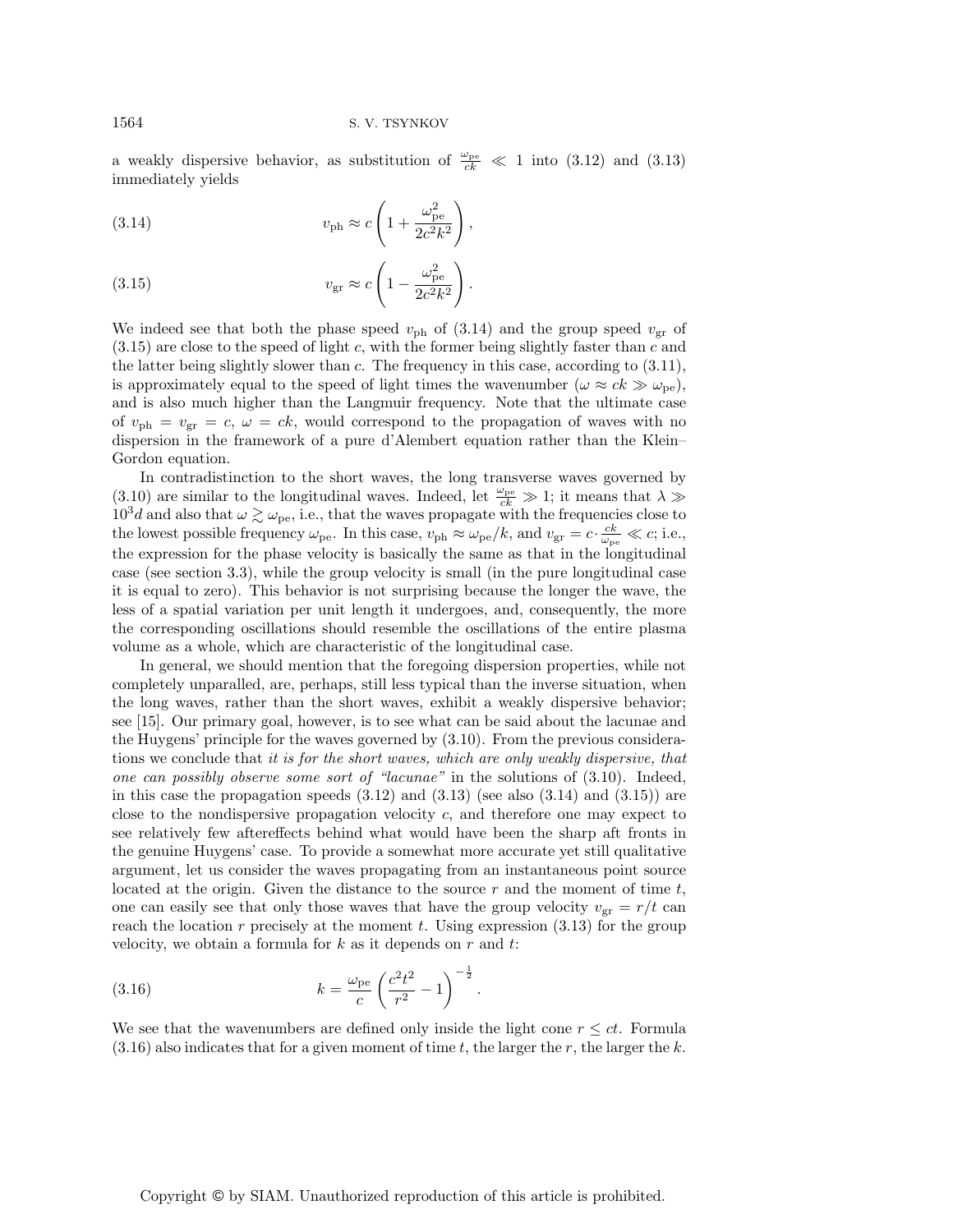In other words, the closer the value of  $r$  to  $ct$ , the shorter the wave that reaches this location at time t, and ultimately, for the purely nondispersive propagation  $r = ct$ the wavelength  $\lambda = 2\pi/k$  defined by (3.16) becomes equal to zero.

Let us now fix some large wavenumber  $k_1 \gg \frac{\omega_{pe}}{c}$  and consider a wave packet propagating from the origin with the range of wavenumbers  $k \geq k_1$ . By noticing that the group velocity  $v_{gr}$  of (3.13) is a monotone increasing function of k, we conclude that the range of group velocities for this packet will be

$$
c\left(1+\omega_{\rm pe}^2/c^2k_1^2\right)^{-\frac{1}{2}} \le v_{\rm gr} < c.
$$

Therefore, at every given moment of time  $t$  we can easily estimate how wide this packet is going to be. The width of the packet can be thought of as the spatial extent of the "tail" behind the aft front  $r = ct$ :

(3.17) 
$$
\delta_{\text{tail}} = (c - \min_{k} v_{\text{gr}}) t = c \left[ 1 - \left( 1 + \frac{\omega_{\text{pe}}^2}{c^2 k_1^2} \right)^{-\frac{1}{2}} \right] t \approx ct \cdot \frac{\omega_{\text{pe}}^2}{2c^2 k_1^2}.
$$

We see that the tail expands linearly with time and shrinks quadratically as the minimum borderline wavenumber  $k_1$  for the packet increases. We also note that the short waves, as they are defined above,  $k \gg \frac{\omega_{pe}}{c}$ , propagate with high frequencies  $\omega \approx ck \gg \omega_{\text{pe}}$ . Therefore, we can equivalently reformulate our general expectation in terms of the frequency rather than the wavelength. Namely, we hope that lacunae could be approximately observed in the solutions of (3.10) for high frequencies  $\omega \gg$  $\omega_{\rm pe}$ , whereas the overall range of frequencies allowed by the dispersion relation (3.11) is  $\omega > \omega_{\text{pe}}$ . Using the dispersion relation (3.11), we can also recast estimate (3.17) for the width of the aftereffects region (the tail) as

(3.18) 
$$
\delta_{\text{tail}} \approx ct \cdot \frac{\omega_{\text{pe}}^2}{2\omega_1^2},
$$

where  $\omega_1^2 = \omega_{\rm pe}^2 + c^2 k_1^2$  is the minimum borderline frequency for the packet we are considering:  $\omega \geq \omega_1 \gg \omega_{\text{pe}}$ . We also note that the ratio of the Langmuir frequency over the driving frequency of the waves that appears in formula  $(3.18)$  is going to play a key role in our subsequent analysis.

Let us emphasize, however, that the entire discussion based on the dispersion relation (3.11) is basically conducted in the frequency domain. On the other hand, we have seen in section 1.1 that the frequency domain is inadequate for the analysis of lacunae and the Huygens' principle. A time-domain analysis is needed in order to see how the Huygens' principle can be interpreted for the weakly dispersive transverse waves governed by  $(3.10)$ .

Consider a three-dimensional Cauchy problem for the inhomogeneous Klein– Gordon equation (cf.  $(1.1)$ ):

(3.19) 
$$
\frac{\partial^2 \varphi}{\partial t^2} - c^2 \Delta \varphi + \omega_{\rm pe}^2 \varphi = f(\boldsymbol{x}, t), \qquad \varphi(\boldsymbol{x}, 0) = \varphi_t(\boldsymbol{x}, 0) = 0,
$$

$$
\mathbb{R}^3 \ni \boldsymbol{x} = (x_1, x_2, x_3).
$$

Compared to the vector equation  $(3.10)$ , the differential equation in  $(3.19)$  is scalar and may govern, e.g., one Cartesian component of the total field. The right-hand side  $f(\boldsymbol{x}, t)$  may be due to the extraneous current.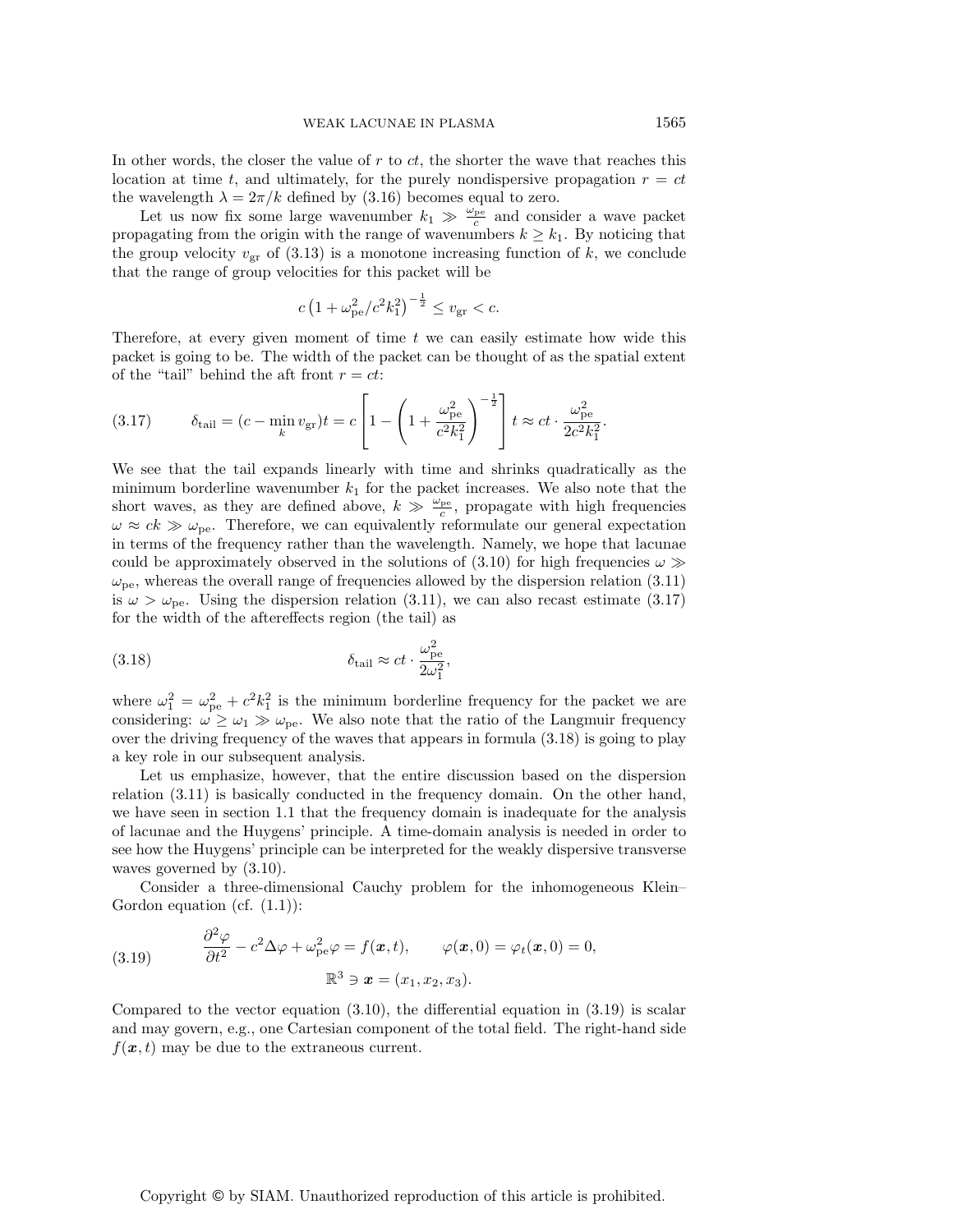The Klein–Gordon equation is obviously not equivalent to the d'Alembert equation, and therefore, according to the Matthisson criterion [20], its solutions must be diffusive and may have no lacunae in the classical sense of the word. The discrepancy between the two equations is accounted for by the term  $\omega_{\rm pe}^2 \varphi$  in (3.10). This term is responsible for the onset of dispersion that ruins the lacunae. We still hope, though, that the behavior of solutions to (3.10) will be close to Huygens' when the dispersion is weak. Therefore, while it is clear that the term  $\omega_{\text{pe}}^2 \varphi$  in the Klein–Gordon equation may not be completely disregarded, we would nonetheless like to see when it can be legitimately classified as "small." Note that it is not as straightforward as simply calling the coefficient  $\omega_{\rm pe}^2$  small, because this coefficient is is not dimensionless. As such, we would rather need to identify special classes of solutions  $\varphi = \varphi(x, t)$ , for which the entire term  $\omega_{\rm pe}^2 \varphi$  can be deemed small. The previous frequency-domain considerations suggest that this may be the case when a high driving frequency  $\omega \gg \omega_{\text{pe}}$  is brought into the time-domain analysis.

The fundamental solution for the Klein–Gordon operator can be obtained in the closed form (see [4]):

(3.20) 
$$
\mathcal{E}(\boldsymbol{x},t) = \underbrace{\frac{\Theta(t)}{2\pi c} \delta(\beta^2)}_{\mathcal{E}_1(\boldsymbol{x},t)} - \underbrace{\frac{\omega_{\text{pe}}^2}{4\pi c^3} \Theta(t) \Theta(\beta^2)}_{\mathcal{E}_2(\boldsymbol{x},t)} \frac{J_1(\boldsymbol{y})}{\mathcal{y}},
$$

where  $\beta^2 = c^2 t^2 - |\mathbf{x}|^2$ ,  $y = \frac{\omega_{\text{pe}}}{c} \beta$ ,  $J_1(\cdot)$  is the Bessel function, and  $\Theta(\cdot)$  denotes the Heaviside function, as before. The first term  $\mathcal{E}_1(\bm{x}, t)$  on the right-hand side of formula (3.20) is the same as the fundamental solution of the d'Alembert operator; see (1.2). The second term  $\mathcal{E}_2(\mathbf{x},t)$  can be interpreted as a correction due to the presence of  $\omega_{\rm pe}^2 \varphi$  in (3.19). Accordingly, solution  $\varphi = \varphi(x, t)$  of the Cauchy problem (3.19) is given by the convolution

(3.21) 
$$
\varphi = \mathcal{E} * f = \mathcal{E}_1 * f - \mathcal{E}_2 * f = \varphi_1 - \varphi_2,
$$

where the first term  $\varphi_1 = \mathcal{E}_1 * f$  on the right-hand side of (3.21) is the Kirchhoff integral (cf. formula (1.3)), while the second term  $\varphi_2 = \mathcal{E}_2 * f$  is basically what "contaminates" the lacuna. We are going to study the properties of exactly this contaminating term for a particular choice of f.

Namely, we will consider the following point excitation for problem (3.19):

(3.22) 
$$
f(\boldsymbol{x},t) = \begin{cases} M \cdot \delta(\boldsymbol{x}) \cdot \sin(\omega t) \equiv \delta(\boldsymbol{x}) \tilde{f}(t), & 0 \le t \le T, \\ 0, & t < 0 \text{ and } t > T, \end{cases}
$$

where  $M > 0$  and  $T > 0$  are two parameters and  $\omega$  denotes the driving frequency. We will assume that the source  $(3.22)$  undergoes sufficiently many oscillations with frequency  $\omega$  during the interval  $0 \le t \le T$ . At the same time, this interval still remains finite, which allows us to preserve the time-dependent nature of the problem rather than have it transformed into the frequency domain. Choosing the right-hand side  $f(\mathbf{x}, t)$  of (3.19) in the form (3.22) enables us to perform a sufficiently straightforward analysis on one hand, and, on the other hand, it still allows us to illustrate the key phenomena of interest.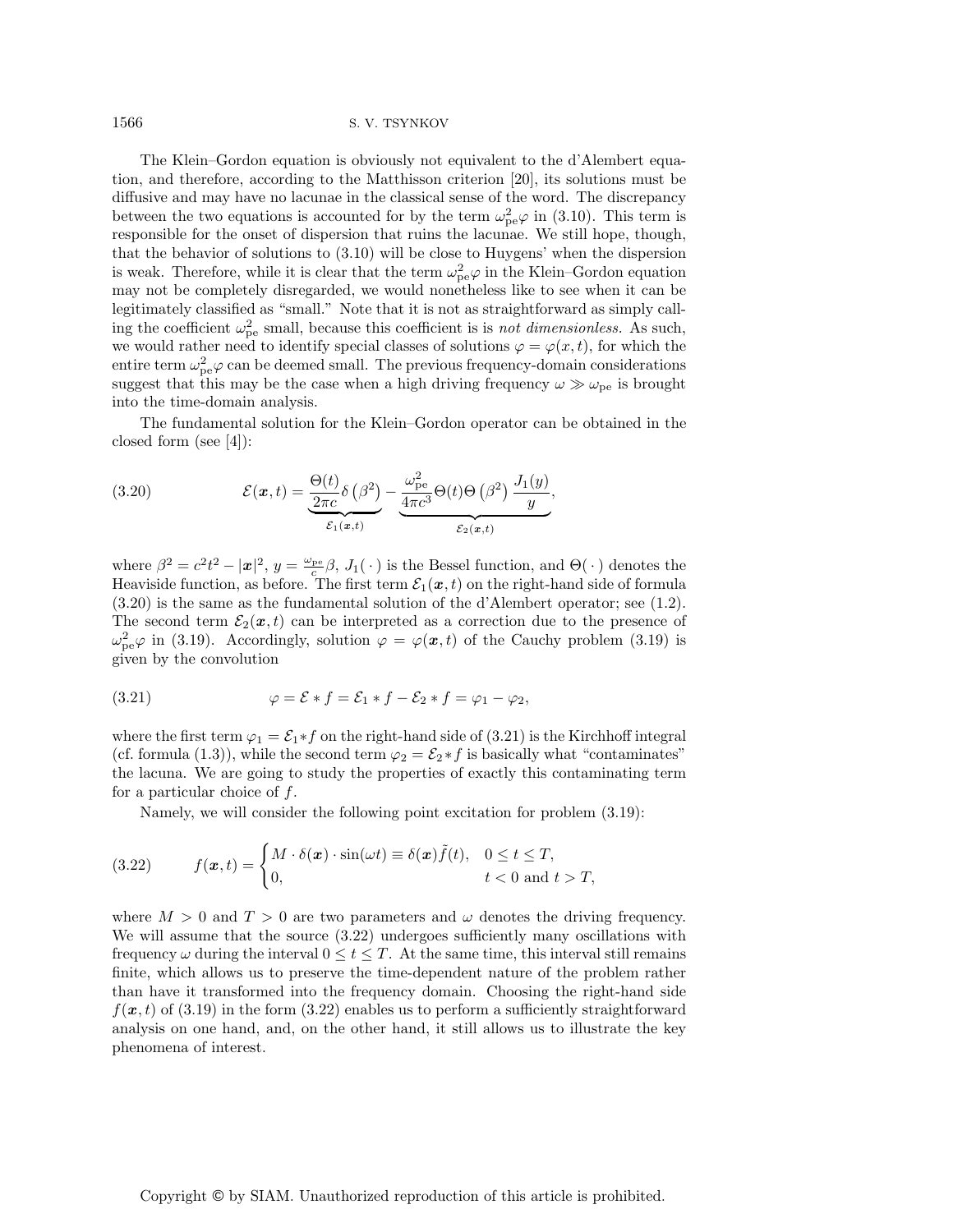According to the definition of the fundamental solution (see (3.20)), we have

(3.23)

$$
\varphi_2 = \frac{\omega_{\rm pe}^2}{4\pi c^3} \int_0^t \iiint_{|\mathbf{x}-\boldsymbol{\xi}| \leq c|t-\tau|} \frac{f(\boldsymbol{\xi},\tau) J_1\left(\omega_{\rm pe}\sqrt{(t-\tau)^2-|\mathbf{x}-\boldsymbol{\xi}|^2/c^2}\right)}{\omega_{\rm pe}\sqrt{(t-\tau)^2-|\mathbf{x}-\boldsymbol{\xi}|^2/c^2}} d\boldsymbol{\xi} d\tau
$$

$$
= \frac{\omega_{\rm pe}^2}{4\pi c^3} \int_0^{T_1} \frac{\tilde{f}(\tau) J_1\left(\omega_{\rm pe}\sqrt{(t-\tau)^2-|\mathbf{x}|^2/c^2}\right)}{\omega_{\rm pe}\sqrt{(t-\tau)^2-|\mathbf{x}|^2/c^2}} d\tau = \frac{\omega_{\rm pe}^2}{4\pi c^3} \int_0^{T_1} \frac{\tilde{f}(\tau) J_1(y)}{y} d\tau,
$$

where  $T_1 = \min\{(t - |\mathbf{x}|/c), T\}$ ,  $y = y(\tau, t, \mathbf{x}) = \omega_{\text{pe}}\sqrt{(t - \tau)^2 - |\mathbf{x}|^2/c^2}$ , and  $\tilde{f}(\tau)$ denotes the temporal dependence of the source term (3.22):  $\tilde{f}(\tau) = M \sin(\omega \tau)$ . We will analyze the cases of small and large arguments  $y$  of the Bessel function  $J_1$  in formula (3.24). Let us first note that if y is small, or more precisely, if  $0 \le y \le \mu_1^{(2)}$ , where  $\mu_1^{(2)}$  is the first positive root of the Bessel function  $J_2(y)$ , then the function

$$
G(y) \stackrel{\text{def}}{=} \frac{J_1(y)}{y}
$$

is a monotone decreasing function of the argument y. Indeed, we have

$$
G'(y) = \frac{d}{dy} \left[ \frac{J_1(y)}{y} \right] = -\frac{J_2(y)}{y} \le 0 \quad \text{if } y \in [0, \mu_1^{(2)}].
$$

The inequality  $0 \le y \le \mu_1^{(2)}$  implies a constraint on the maximum value of t. In the worst-case scenario— $\tau = 0$  and  $|\mathbf{x}| = 0$ —this constraint reads

$$
(3.24) \t t \leq \mu_1^{(2)}/\omega_{\rm pe} \equiv T_0,
$$

and from here on we will require that the most conservative sufficient condition (3.24) hold in order to guarantee that the value of  $y$  be sufficiently small.

We also notice that the function  $y = y(\tau, \cdot)$  is a monotone decreasing function of its argument  $\tau$  on the interval  $0 \leq \tau \leq T_1$ . Consequently, the composite function  $G(\tau) = G(y(\tau, \cdot))$  is a monotone increasing function of  $\tau$ . We can then apply the Bonnet theorem (second mean value theorem) (see [35]), to the last integral from (3.24) and obtain

(3.25) 
$$
\varphi_2 = \frac{\omega_{\text{pe}}^2}{4\pi c^3} \left[ \tilde{G}(0) \int_0^{\eta} \tilde{f}(\tau) d\tau + \tilde{G}(T_1) \int_{\eta}^{T_1} \tilde{f}(\tau) d\tau \right],
$$

where  $\eta$  is some point of the interval [0,  $T_1$ ].

We note that the contaminating part  $\varphi_2$  of the solution will eventually need to be compared against its regular part  $\varphi_1$ , which, according to (1.3), is given by

(3.26) 
$$
\varphi_1(\boldsymbol{x},t) = \frac{1}{4\pi c^2} \frac{\tilde{f}(t-|\boldsymbol{x}|/c)}{|\boldsymbol{x}|},
$$

where, again,  $\tilde{f}(t) = M \sin(\omega t)$  for  $t \in [0, T]$ ; see (3.22). The function  $\varphi_1$  of (3.26) represents a genuine d'Alembert wave packet due to the source (3.22); it may differ from zero only on the region  $c(t-T) \leq |\mathbf{x}| \leq ct$ . For  $|\mathbf{x}| > ct$  we have  $\varphi_1(\mathbf{x}, t) = 0$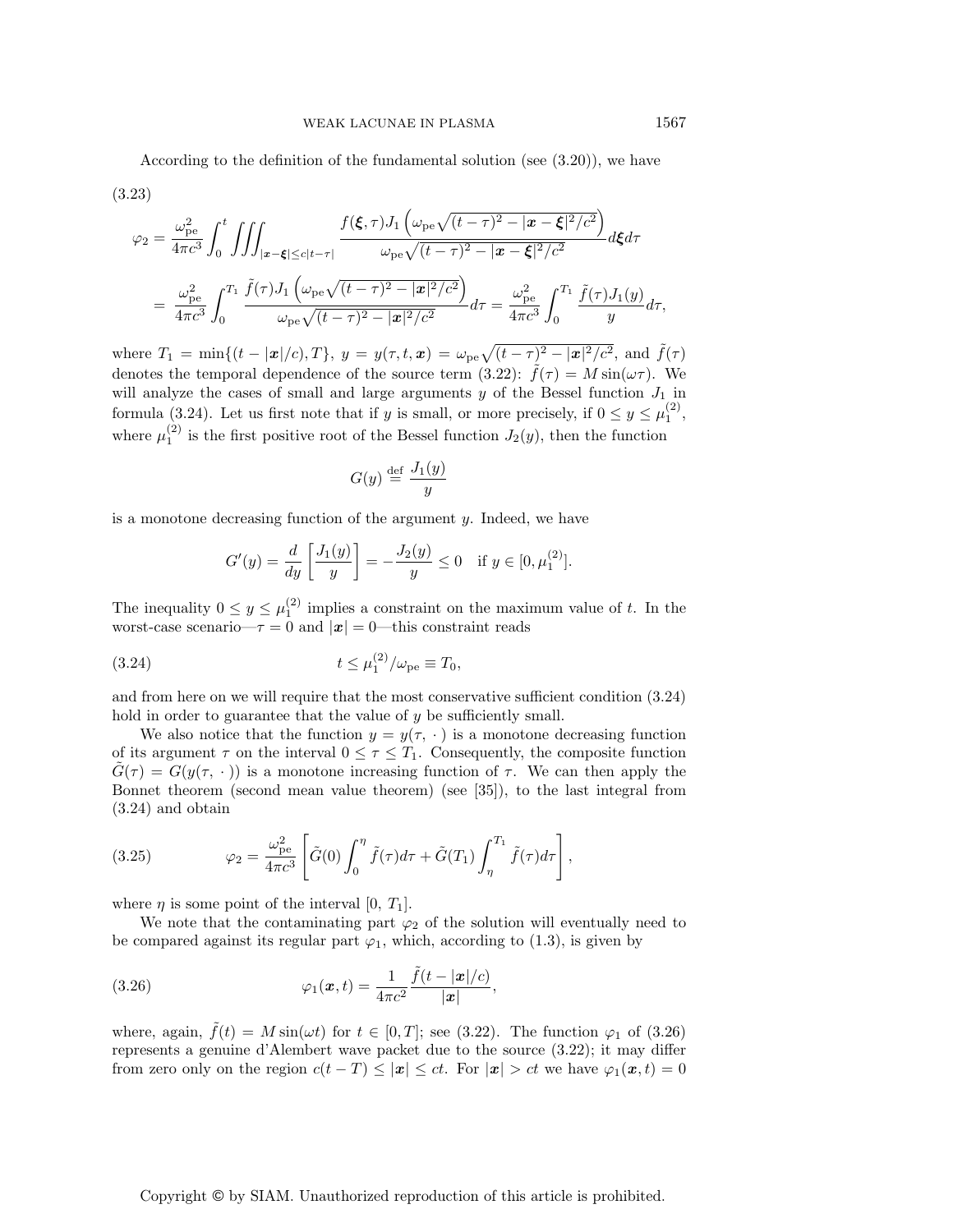because the propagation speed is finite, and for  $|x| < c(t-T)$  we have  $\varphi_1(x,t)=0$ because this is a lacuna of the wave equation.

Similarly, for  $|\mathbf{x}| > ct$  we also have  $\varphi_2(\mathbf{x}, t) = 0$ . However, otherwise  $\varphi_2(\mathbf{x}, t) \neq 0$ either in the wave packet area  $c(t-T) \leq |\mathbf{x}| \leq ct$  or in the lacuna area  $|\mathbf{x}| < c(t-T)$ . The wave packet area corresponds to  $T_1 = (t - |\mathbf{x}|/c) \leq T$ ; then  $y(T_1, \cdot) = 0$ , and, consequently,  $G(T_1) = G(0) = 1/2$  in formula (3.25). In contradistinction to that, the area that would have been a lacuna in the nondispersive case corresponds to  $T_1 = T < t - |\mathbf{x}|/c$ , which means  $y(T_1, \cdot) = y(T, \cdot) > 0$  and  $G(T_1) < 1/2$ . Altogether, the constants in formula (3.25) can be estimated as follows (recall that  $\mu_1^{(2)} \approx 5.13562230$ ):

$$
(3.27) \qquad \qquad -6.61397437 \cdot 10^{-2} = G(\mu_1^{(2)}) \le \tilde{G}(0) < \tilde{G}(T_1) \le G(0) = \frac{1}{2}.
$$

By evaluating the integrals in (3.25), we obtain

(3.28) 
$$
\varphi_2 = \frac{\omega_{\text{pe}} M}{4\pi c^3} \frac{\omega_{\text{pe}}}{\omega} \left[ \tilde{G}(0) \left( 1 - \cos(\omega \eta) \right) + \tilde{G}(T_1) \left( \cos(\omega \eta) - \cos(\omega T_1) \right) \right] \n= \frac{\omega_{\text{pe}} M}{4\pi c^3} \frac{\omega_{\text{pe}}}{\omega} \left[ \tilde{G}(0) + (\tilde{G}(T_1) - \tilde{G}(0)) \cos(\omega \eta) - \tilde{G}(T_1) \cos(\omega T_1) \right],
$$

and according to estimates (3.27), the absolute value of the quantity in rectangular brackets in formula (3.28) may never exceed  $3/2 - G(\mu_1^{(2)})$ .

Let us now compare the dispersionless solution  $\varphi_1$  of (3.26) with the dispersioninduced correction  $\varphi_2$  of (3.28). Note that  $\varphi_1$  is defined only inside the wave packet area,  $c(t-T) \leq |\mathbf{x}| \leq ct$ , including the aft front  $|\mathbf{x}| = c(t-T)$ . We can then recast formula (3.26) as

(3.29) 
$$
\varphi_1(\boldsymbol{x},t) = \frac{M}{4\pi c^3} \frac{\sin(\omega T_1)}{t - T_1}
$$

and thus obtain

(3.30) 
$$
\frac{\sup\limits_{|\boldsymbol{x}|\leq ct}|\varphi_2(\boldsymbol{x},t)|}{\sup\limits_{c(t-T)\leq |\boldsymbol{x}|\leq ct}|\varphi_1(\boldsymbol{x},t)|} = \left(\frac{3}{2}-G(\mu_1^{(2)})\right)\omega_{\rm pe}(t-T_1)\frac{\omega_{\rm pe}}{\omega}.
$$

In formula (3.29), we can always consider  $\omega_{pe}(t-T_1) < \mu_1^{(2)}$  because of inequality (3.24). As such,

(3.31) 
$$
\frac{\sup |\varphi_2|}{\sup |\varphi_1|} = \mathcal{O}\left(\frac{\omega_{\rm pe}}{\omega}\right).
$$

Estimate (3.31) is important as it quantifies the previously outlined "tentative" consideration that the higher the driving frequency, the more of a lacuna one might be able to observe in the corresponding solution. It is because of this particular estimate (see (3.31)) that we can call the region  $|x| < c(t-T)$  for  $t \leq T_0$  a weak lacuna and also refer to the quantity on the left-hand side of  $(3.31)$  as its "depth." Indeed, the region  $|\mathbf{x}| < c(t-T)$  corresponds to the genuine lacuna of the d'Alembert equation. In the dispersive case, there is still a residual field inside this region, but its magnitude relative to the magnitude of the field in the packet (the depth of a weak lacuna) is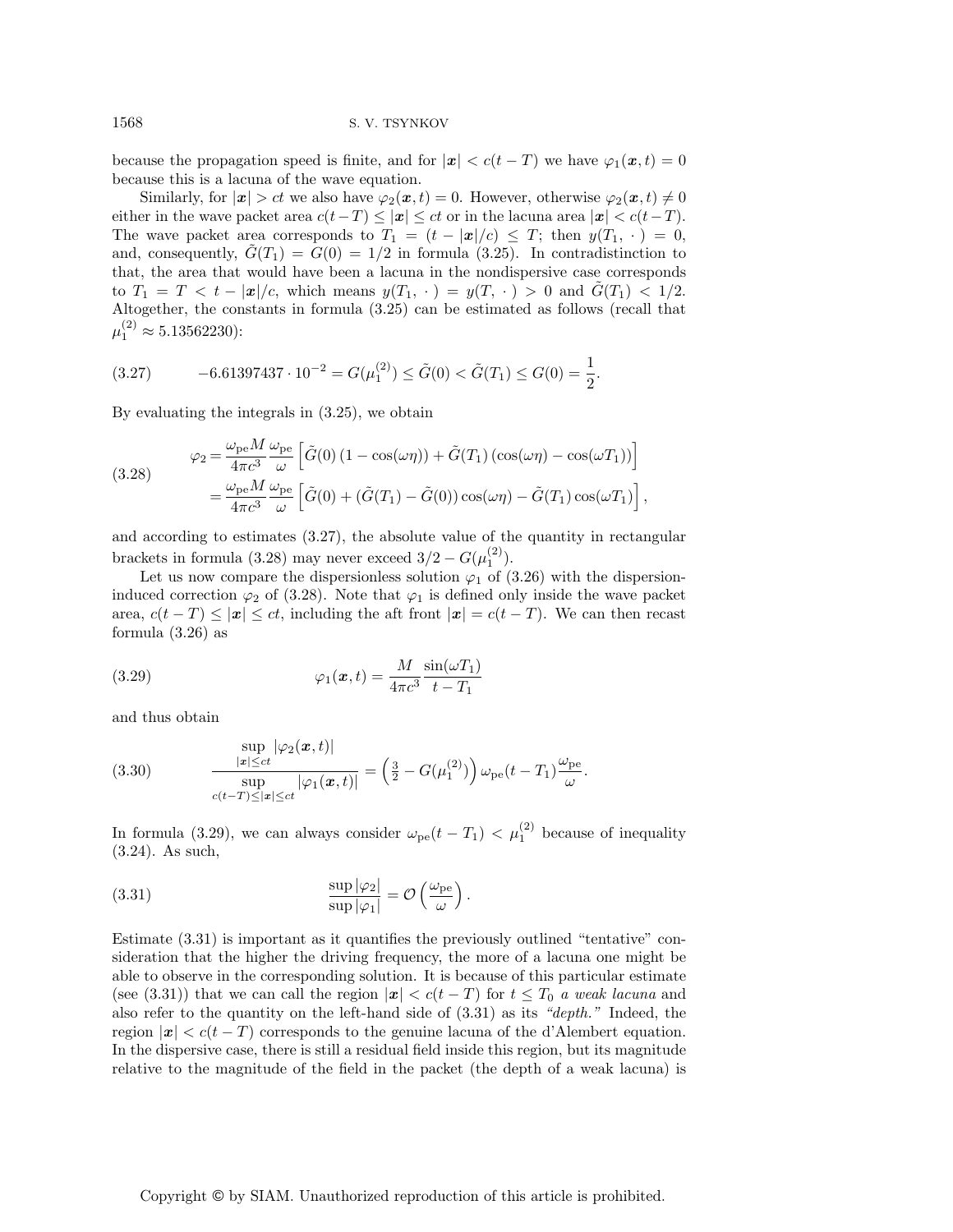small and, quantitatively, is proportional to the ratio of the Langmuir frequency over the driving frequency of the waves.

Next, we will consider the opposite case—that of the large argument  $y$  of the Bessel function  $J_1$  in formula (3.24). Our goal will be to justify a relation similar to (3.31) for long propagation times.

Let  $y \gg 1$ . Then, we will use the asymptotic form of the Bessel function  $J_1(y)$ ,

(3.32) 
$$
J_1(y) = \sqrt{\frac{2}{\pi y}} \cos\left(y - \frac{3\pi}{4}\right) + \mathcal{O}\left(y^{-\frac{3}{2}}\right),
$$

which means that by disregarding the higher order terms  $\mathcal{O}(y^{-\frac{5}{2}})$  in the integral (3.24) we can recast it as

(3.33) 
$$
\varphi_2 \approx \frac{\omega_{\rm pe}^2}{4\pi c^3} \sqrt{\frac{2}{\pi}} \int_0^{T_1} \tilde{f}(\tau) y^{-\frac{3}{2}} \cos\left(y - \frac{3\pi}{4}\right) d\tau.
$$

We would like to estimate the magnitude of  $\varphi_2(\mathbf{x},t)$  of (3.33) for  $|\mathbf{x}| < c(t-T)$ , i.e., inside the region that would have been a lacuna in the nondispersive case. This means that the upper integration limit in formula (3.33) can be taken as  $T_1 = T$ .

Let us first analyze the expression for  $y = y(\tau, t, x) = \omega_{\text{pe}} \sqrt{(t-\tau)^2 - |\mathbf{x}|^2/c^2}$  that enters into formulae (3.32) and (3.33) and see under what conditions it can indeed be regarded as large. Obviously, as  $\tau \in [0, T]$ , then  $\min_{\tau} y(\tau, t, x) = y(T, t, x)$ , and it will be sufficient to see when  $y(T, t, x)$  is large. To begin with, we notice that for a given moment of time t, the quantity  $y(T, t, x)$  cannot be large all across the lacuna, because on the aft front  $|\mathbf{x}| = c(t - T)$  we have  $y(T, t, c(t - T)) = 0$ . Consequently, to be able to legitimately use the asymptotics (3.32) we will need to step inside the lacuna.

Then we introduce the distance  $\delta$  between a given point inside the lacuna and the aft front at the moment of time, t. For  $|x| = c(t - T) - \delta$  we have  $y =$  $\frac{\partial^2 c}{\partial c} \sqrt{2c(t-T)\delta - \delta^2}$ . We can therefore conclude that if we consider  $\delta$  as a function of time,  $\delta = \delta(t)$ , and require that

$$
\lim_{t \to \infty} [2c(t - T) \cdot \delta(t) - \delta^2(t)] = \infty,
$$

then the quantity  $y = y(T, t, x)$  will increase with no bound when  $t \rightarrow \infty$  and  $|\mathbf{x}| \leq c(t-T) - \delta(t)$ . Clearly, in so doing the "gap width"  $\delta$  itself may even decrease as t increases, but only more slowly than  $(t-T)^{-1}$ . On the other hand,  $\delta$  may also be a constant or an increasing function of the argument  $t$ ; in the latter case it may not increase faster than linearly because the lacuna itself expands only linearly with respect to time.

To summarize, we can claim that

$$
\lim_{t\to\infty}y(T,t,\boldsymbol{x})=\infty
$$

uniformly for all  $x$  such that  $|x| \leq c(t-T) - \delta(t)$ , provided that

(3.34) 
$$
\frac{\text{const}}{(t-T)\zeta(t)} \le \delta(t) \le (c-c_1)(t-T),
$$

where  $c_1 < c$  and  $\zeta(t)$  is an auxiliary function such that  $\zeta(t) = o(1)$  as  $t \longrightarrow \infty$ . Clearly, the most conservative strategy for choosing the gap width,  $\delta = (c-c_1)(t-T)$ ,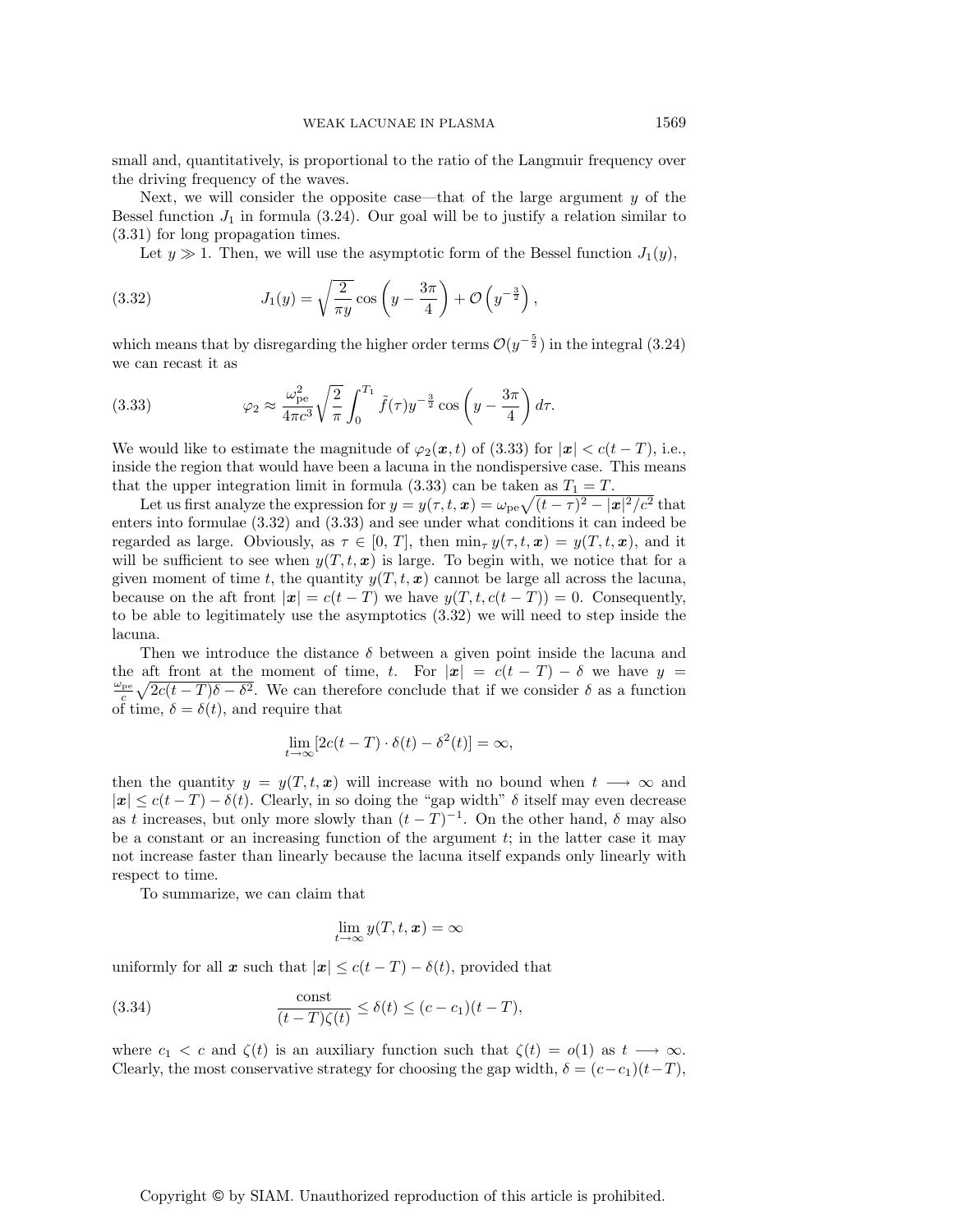where  $c_1 < c$ , will guarantee the fastest growth of y in a narrower cone  $|\mathbf{x}| < c_1(t-T)$ :

(3.35) 
$$
\forall \mathbf{x} : |\mathbf{x}| \le c_1(t-T), c_1 < c \& \forall \tau \in [0, T] :
$$

$$
y(\tau, t, \mathbf{x}) \ge y(T, t, \mathbf{x}) \ge \omega_{\text{pe}} \sqrt{1 - c_1^2/c^2}(t-T).
$$

Estimate (3.35) will allow us to use the asymptotic formulae (3.32) and (3.33) for sufficiently large times  $t$ .

Next, we notice that  $y^{-\frac{3}{2}}$  is a monotone decreasing function of y for  $y > 0$ , and as  $y = y(\tau, t, x)$  is, in turn, a monotone decreasing function of  $\tau$  for  $\tau \in [0, T]$ , it follows that  $y^{-\frac{3}{2}}$  is a monotone increasing function of  $\tau$ . Consequently, we can apply the Bonnet theorem again, this time to the integral (3.33), and obtain (recall that  $T_1 = T$  for the interior of the lacuna)

(3.36)  

$$
\varphi_2 \approx \frac{\omega_{\text{pe}}^2}{4\pi c^3} \sqrt{\frac{2}{\pi}} \left[ (y(0, t, \boldsymbol{x}))^{-\frac{3}{2}} \int_0^{\eta} \tilde{f}(\tau) \cos \left( y(\tau, t, \boldsymbol{x}) - \frac{3\pi}{4} \right) d\tau + (y(T, t, \boldsymbol{x}))^{-\frac{3}{2}} \int_{\eta}^T \tilde{f}(\tau) \cos \left( y(\tau, t, \boldsymbol{x}) - \frac{3\pi}{4} \right) d\tau \right],
$$

where  $\eta \in [0, T]$ . Let us now substitute  $\tilde{f}(\tau) = M \sin(\omega \tau)$  into (3.36):

$$
\varphi_2 \approx \frac{M\omega_{\rm pe}^2}{8\pi c^3} \sqrt{\frac{2}{\pi}} \left[ (y(0, t, \boldsymbol{x}))^{-\frac{3}{2}} \int_0^{\eta} \left\{ \sin \left( \omega \tau + y(\tau, t, \boldsymbol{x}) - \frac{3\pi}{4} \right) \right. \\ \left. - \sin \left( \omega \tau - y(\tau, t, \boldsymbol{x}) + \frac{3\pi}{4} \right) \right\} d\tau \\ + (y(T, t, \boldsymbol{x}))^{-\frac{3}{2}} \int_{\eta}^T \left\{ \sin \left( \omega \tau + y(\tau, t, \boldsymbol{x}) - \frac{3\pi}{4} \right) \right. \\ \left. - \sin \left( \omega \tau - y(\tau, t, \boldsymbol{x}) + \frac{3\pi}{4} \right) \right\} d\tau \right].
$$

The argument  $(\omega \tau \pm y(\tau, t, x) \mp \frac{3\pi}{4})$  of the sine functions above can be approximated as follows. Denote  $\nu = T - \tau$ ,  $0 \le \nu \le T$ , and recast y in the form

(3.37) 
$$
y(\tau, t, \mathbf{x}) = \omega_{\text{pe}} \sqrt{(t - T)^2 - |\mathbf{x}|^2/c^2} \sqrt{1 + \frac{2(t - T)\nu + \nu^2}{(t - T)^2 - |\mathbf{x}|^2/c^2}}.
$$

Notice that if

$$
\frac{2(t-T)\nu}{(t-T)^2 - \frac{|x|^2}{c^2}} = \frac{2\nu}{(t-T)\left(1 - \frac{|x|^2}{(t-T)^2c^2}\right)} \ll 1,
$$

then also

$$
\frac{\nu^2}{(t-T)^2 - \frac{|x|^2}{c^2}} = \frac{\nu^2}{(t-T)^2 \left(1 - \frac{|x|^2}{(t-T)^2 c^2}\right)}
$$

$$
= \left[\frac{\nu}{(t-T)\left(1 - \frac{|x|^2}{(t-T)^2 c^2}\right)}\right]^2 \left(1 - \frac{|x|^2}{(t-T)^2 c^2}\right) \ll 1.
$$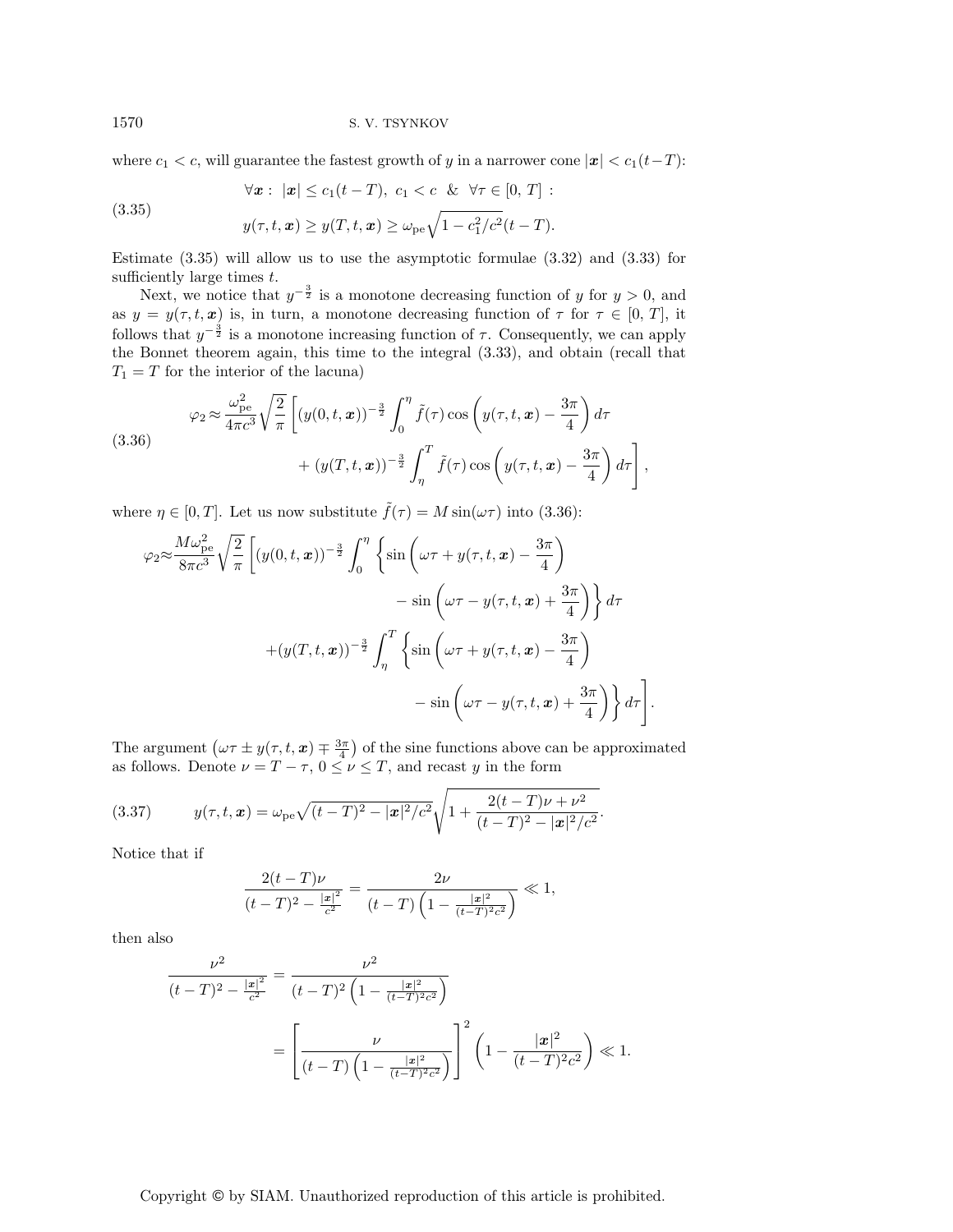Consequently, if the linear term with respect to  $\nu$  under the second square root in formula (3.37) is indeed small, then the quadratic term can be disregarded, which yields

$$
y(\tau, t, \mathbf{x}) \approx y(T, t, \mathbf{x}) + \frac{\omega_{\rm pe}^2(t - T)\nu}{y(T, t, \mathbf{x})} = \underbrace{y(T, t, \mathbf{x}) + \frac{\omega_{\rm pe}^2(t - T)T}{y(T, t, \mathbf{x})}}_{\text{does not depend on }\tau} - \frac{\omega_{\rm pe}^2(t - T)\tau}{y(T, t, \mathbf{x})}.
$$

Therefore, we can write

$$
\varphi_2 \approx \frac{M\omega_{\rm pe}^2}{8\pi c^3} \sqrt{\frac{2}{\pi}} \left[ (y(0, t, \mathbf{x}))^{-\frac{3}{2}} \int_0^{\eta} \left\{ \sin\left((\omega + \gamma \omega_{\rm pe})\tau - \alpha\right) \right. \\ \left. - \sin\left((\omega + \gamma \omega_{\rm pe})\tau - \alpha\right) \right\} d\tau \\ + (y(T, t, \mathbf{x}))^{-\frac{3}{2}} \int_{\eta}^{T} \left\{ \sin\left((\omega - \gamma \omega_{\rm pe})\tau + \alpha\right) \\ - \sin\left((\omega + \gamma \omega_{\rm pe})\tau - \alpha\right) \right\} d\tau \right],
$$

where  $\gamma = \frac{\omega_{pe}(t-T)}{y(T,t,x)}$  and  $\alpha = y(T,t,x) + \frac{\omega_{pe}^2(t-T)T}{y(T,t,x)} - \frac{3\pi}{4}$ . The integrals can now be explicitly evaluated:

$$
\varphi_2 \approx \frac{M\omega_{\rm pe}^2}{8\pi c^3} \sqrt{\frac{2}{\pi}} \left[ (y(0, t, \mathbf{x}))^{-\frac{3}{2}} \left\{ \frac{\cos\alpha - \cos((\omega - \gamma\omega_{\rm pe})\eta + \alpha)}{\omega - \gamma\omega_{\rm pe}} - \frac{\cos\alpha - \cos((\omega + \gamma\omega_{\rm pe})\eta - \alpha)}{\omega + \gamma\omega_{\rm pe}} \right\} + (y(T, t, \mathbf{x}))^{-\frac{3}{2}} \left\{ \frac{\cos((\omega - \gamma\omega_{\rm pe})\eta + \alpha) - \cos((\omega - \gamma\omega_{\rm pe})T + \alpha)}{\omega - \gamma\omega_{\rm pe}} - \frac{\cos((\omega + \gamma\omega_{\rm pe})\eta - \alpha) - \cos((\omega + \gamma\omega_{\rm pe})T - \alpha)}{\omega + \gamma\omega_{\rm pe}} \right\} \right],
$$

and using (3.35) we obtain

$$
|\varphi_2(\mathbf{x},t)| \leq \frac{M\omega_{\rm pe}^2}{4\pi c^3} \sqrt{\frac{2}{\pi}} \left[ (y(0,t,\mathbf{x}))^{-\frac{3}{2}} + (y(T,t,\mathbf{x}))^{-\frac{3}{2}} \right] \cdot \left\{ \frac{1}{\omega - \gamma \omega_{\rm pe}} + \frac{1}{\omega + \gamma \omega_{\rm pe}} \right\} \leq \frac{M\omega_{\rm pe}^2}{\pi c^3} \sqrt{\frac{2}{\pi}} \omega_{\rm pe}^{-\frac{3}{2}} (t-T)^{-\frac{3}{2}} (1 - c_1^2/c^2)^{-\frac{3}{4}} \frac{\omega}{\omega^2 - \gamma^2 \omega_{\rm pe}^2}.
$$

We also note that, according to (3.35), the quantity  $\gamma$  is bounded:  $\gamma = \frac{\omega_{pe}(t-T)}{y(T,t,x)} \leq$  $\frac{1}{\sqrt{1-\frac{1}{2}}}$  $\frac{1}{1-c_1^2/c^2}$ . Then, assuming that  $\omega \gg \omega_{\rm pe}$ , we drop the quadratic term  $\mathcal{O}(\frac{\gamma^2 \omega_{\rm pe}^2}{\omega^2})$ and get

$$
(3.38) \qquad |\varphi_2(\boldsymbol{x},t)| \leq \frac{M}{\pi c^3} \sqrt{\frac{2}{\pi}} \omega_{\rm pe}^{-\frac{1}{2}} (t-T)^{-\frac{3}{2}} (1-c_1^2/c^2)^{-\frac{3}{4}} \frac{\omega_{\rm pe}}{\omega}.
$$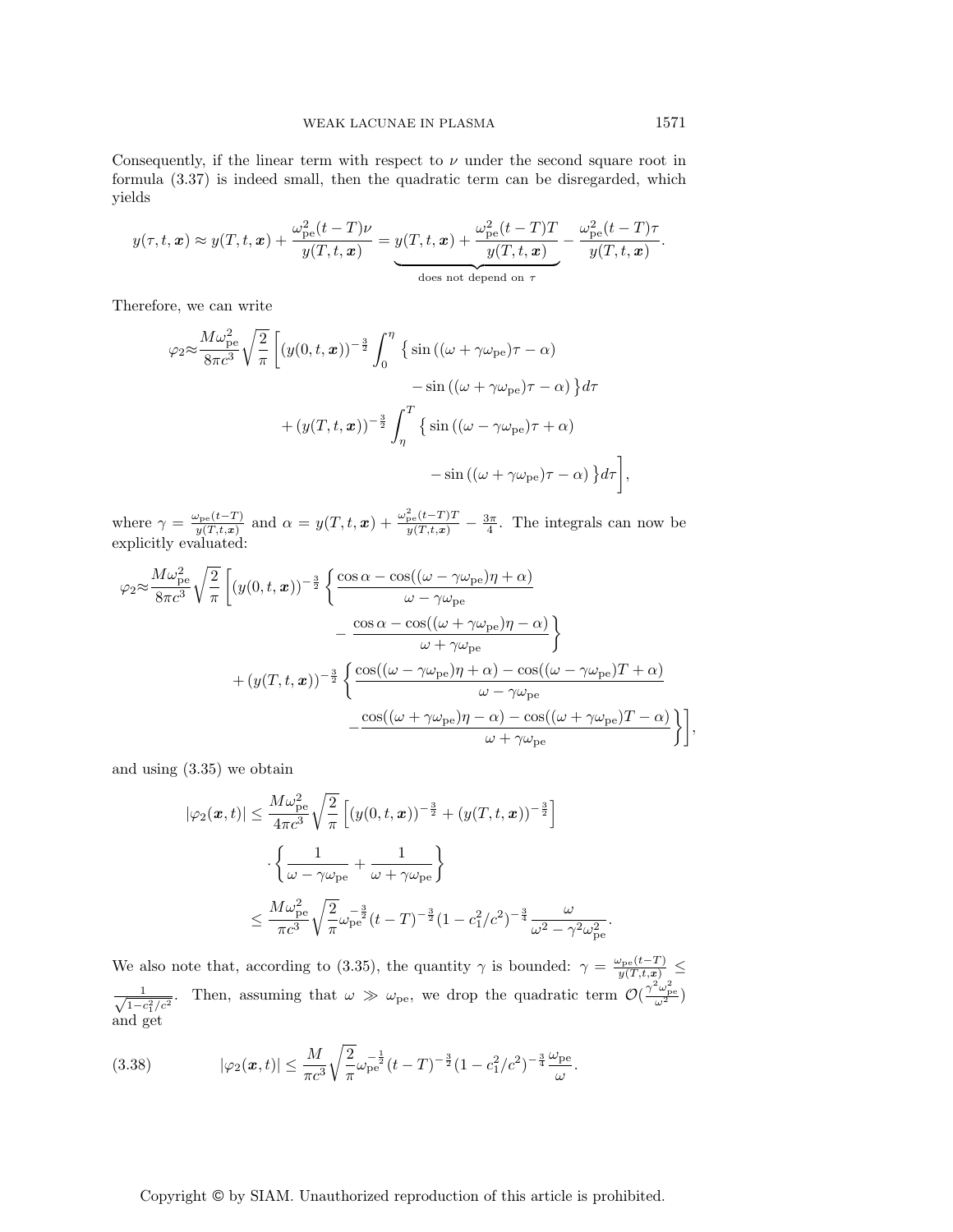Estimate (3.38) for the correction  $\varphi_2$  is valid inside the lacuna of the wave equation in a narrower cone  $|\mathbf{x}| < c(t-T) - \delta(t) = c_1(t-T)$ . As before, the magnitude of the correction  $\varphi_2$  now needs to be compared against the magnitude of the solution  $\varphi_1$ inside the wave packet. For the purpose of comparison, we will consider  $\varphi_1$  given by (3.26) on the boundary of the lacuna, i.e., exactly at the aft front  $|\mathbf{x}| = c(t - T)$ :

$$
\varphi_1(\boldsymbol{x},t) = \frac{M}{4\pi c^3} \frac{\sin(\omega T)}{t - T}.
$$

Using estimate (3.38), we can therefore write (cf. formula (3.31))

(3.39) 
$$
\frac{\sup |\varphi_2|}{\sup |\varphi_1|} = \mathcal{O}\left(\omega_{\mathbf{p}e}^{-\frac{1}{2}}(t-T)^{-\frac{1}{2}}\frac{\omega_{\mathbf{p}e}}{\omega}\right).
$$

From estimate (3.39) we see not only that for long propagation times the depth of a weak lacuna is controlled by the ratio  $\frac{\omega_{pe}}{\omega}$  (similar to the case of short times) but that it also decays with the rate proportional to the inverse square root of time. We need to remember, however, that whereas in the previous estimate (3.31) we could use the maximum of the residual field  $\varphi_2$  all across the lacuna  $|x| < c(t-T)$ , in estimate (3.39) it can be taken only across a narrower cone  $|x| < c(t-T) - \delta(t) = c_1(t-T);$ see formula (3.35).

Let us additionally note that if we were to allow regions wider than the cone  $|x| < c_1(t-T)$  when analyzing the rate of growth of y, i.e., if we were to take the gap width  $\delta(t)$  increasing more slowly than  $(c - c_1)(t - T)$  (see formula (3.34)), then we would still obtain the key quantification of the depth of the weak lacuna by means of  $\frac{\omega_{\rm pe}}{\omega}$ , but we could lose the additional decay  $\sim \omega_{\rm pe}^{-\frac{1}{2}}(t-T)^{-\frac{1}{2}}$  for long propagation times. For example, let  $\delta(t) = A(t-T)^{\frac{1}{3}}$ , where A is an appropriate constant needed to take into account that t is time and  $\delta$  is distance. Then, for large times t we would obviously have  $\delta^2(t) \ll 2c(t-T)\delta(t)$  and, consequently,  $y = \frac{\omega_{\text{pe}}}{c} \sqrt{2c(t-T)\delta - \delta^2} \approx$  $\frac{\omega_{\rm pe}}{c} \sqrt{2cA}(t-T)^{\frac{2}{3}}$ . In other words, instead of (3.35) we obtain

(3.40) 
$$
\forall \mathbf{x}: |\mathbf{x}| \le c(t-T) - A(t-T)^{\frac{1}{3}} \& \forall \tau \in [0, T]:
$$

$$
y(\tau, t, \mathbf{x}) \ge y(T, t, \mathbf{x}) \gtrsim \frac{\omega_{\text{pe}}}{c} \sqrt{2cA}(t-T)^{\frac{2}{3}}.
$$

Accordingly, estimate (3.38) gets replaced by

(3.41) 
$$
|\varphi_2(\bm{x},t)| \leq \frac{M}{2\pi c^3} \sqrt{\frac{2}{\pi}} \omega_{\rm pe}^{-\frac{1}{2}} (t-T)^{-1} \left(\frac{2A}{c}\right)^{-\frac{3}{4}} \frac{\omega_{\rm pe}}{\omega},
$$

and instead of (3.39) we obtain a simpler relation (cf. formula (3.31)):

(3.42) 
$$
\frac{\sup |\varphi_2|}{\sup |\varphi_1|} = \mathcal{O}\left(\frac{\omega_{\rm pe}}{\omega}\right).
$$

Clearly, estimate  $(3.39)$  guarantees a deeper lacuna for large times t than estimate (3.42) does. However, estimate (3.42) is valid on the region  $|\mathbf{x}| < c(t-T) - A(t-T)^{\frac{1}{3}}$ , which is wider than the cone  $|x| < c_1(t-T)$ ,  $c_1 < c$ , on which estimate (3.39) holds.

We should reemphasize, however, that both estimates (3.31) and (3.39) (as well as (3.42)) are only asymptotic results, for the small and large values, respectively, of the argument y of the Bessel function  $J_1$  in formula (3.24). To corroborate and further expand the scope of these results, we will evaluate the convolution (3.24) numerically.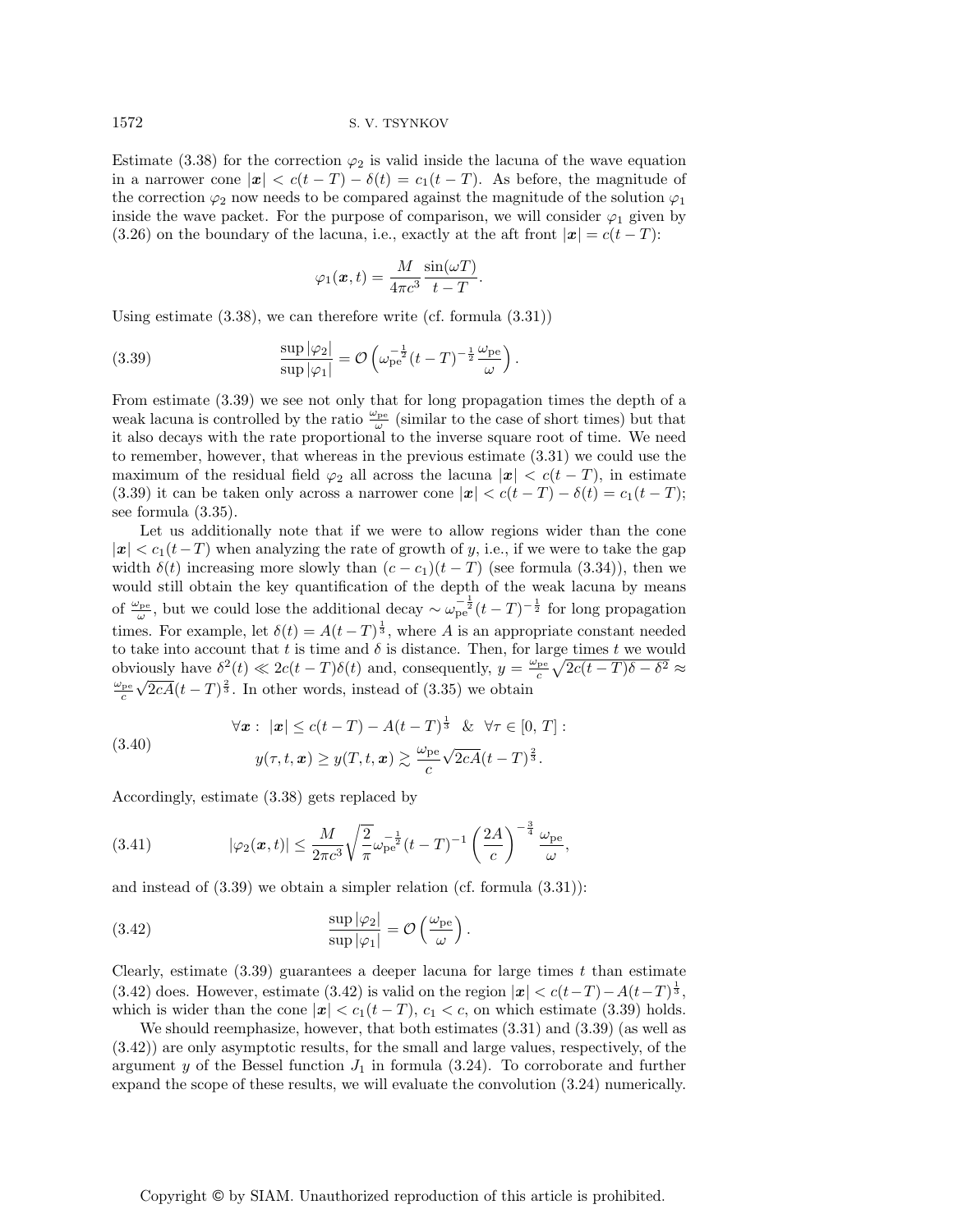| $\frac{\omega_{\rm pe}}{\omega}$ | $\overline{10}$      | $\overline{20}$      | $\overline{40}$      | $\overline{80}$      |
|----------------------------------|----------------------|----------------------|----------------------|----------------------|
| $t=0.8$                          | $1.16 \cdot 10^{-3}$ | $4.57 \cdot 10^{-4}$ | $1.95 \cdot 10^{-4}$ | $1.01 \cdot 10^{-4}$ |
| $t=4$                            | $7.64 \cdot 10^{-2}$ | $3.96 \cdot 10^{-2}$ | $2.0 \cdot 10^{-2}$  | $1.04 \cdot 10^{-2}$ |
| $t=10$                           | $3.87 \cdot 10^{-1}$ | $1.98 \cdot 10^{-1}$ | $1.04 \cdot 10^{-1}$ | $5.43 \cdot 10^{-2}$ |
| $t=20$                           | $1.04 \cdot 10^{0}$  | $4.88 \cdot 10^{-1}$ | $2.47 \cdot 10^{-1}$ | $1.35 \cdot 10^{-1}$ |

Table 3.1 The depth of the weak lacuna for different moments of time.

This is done using the Simpson rule on a very fine grid of the argument  $\tau$  in order to guarantee that the level of the truncation error is far below the magnitude of either  $\varphi_1$ or  $\varphi_2$ . To provide a most transparent interpretation of the numerical results, we also adopt a slightly different notion of the depth of a weak lacuna, namely,  $\frac{\max |\varphi_{\text{backward}}|}{\max |\varphi_{\text{packet}}|}$ , where  $\varphi_{\text{lacuna}} = \varphi_2$  and  $\varphi_{\text{packet}} = \varphi_1 + \varphi_2$ . This new definition immediately provides a quantitative measure of how big the residual field inside the lacuna is compared to the total field inside the wave packet. For computations, we select  $\omega_{pe} = 1, T = 2\pi/10$ , and in Table 3.1 present the depth of the weak lacuna for different values of  $\omega_{pe}/\omega$ and different moments of time t.

From Table 3.1, one can clearly see that for all moments of time—small, intermediate (not covered by the asymptotics), and large—the depth of the weak lacuna is indeed proportional to the quantity  $\omega_{pe}/\omega$ . However, the maximum of the contaminating field  $\varphi_2$  is taken in Table 3.1 across the entire lacuna  $|\mathbf{x}| < c(t-T)$ . Therefore, as expected, we do not observe any decay of the depth as the time increases; we rather observe the increase. In fact, this increase is due to the "tail" of the residual field that decays toward the center of the lacuna, as shown in Figure 3.1.

On the other hand, if we were to take a region narrower than the cone  $|x| < c(t-T)$ to evaluate the depth of the weak lacuna, then we would be able to actually see its decrease in time, as prescribed previously by the asymptotic estimates. In Table 3.2, we present the same quantity as in Table 3.1, except that  $\max |\varphi_{\text{lacuna}}| = \max |\varphi_2|$ is evaluated on a narrower cone  $|x| < c_1(t-T)$ , where  $c_1 = 0.75c$ ; see formula (3.35). The time range in Table 3.2 covers only intermediate to large intervals. From Table 3.2, one can clearly see not only that the depth of the weak lacuna is inversely proportional to  $\omega_{pe}/\omega$  for every particular moment of time, but that it also decays roughly as the inverse square root of time for every particular value of  $\omega_{pe}/\omega$ ; see formula (3.39).

An intermediate conclusion that we can draw, based on the combined use of asymptotic arguments and numerical quadratures, is that for high-frequency transverse electromagnetic waves that propagate in a dilute isotropic plasma (with particular pointwise excitation) one can still observe lacunae in the solutions but only in an approximate sense. The depth of these approximate, or weak, lacunae is proportional to the ratio of the Langmuir frequency of the plasma over the primary carrier frequency of the waves.

**3.5. Numerical tests.** In this section, we report on some results enabled by exploiting the weak lacunae in the computational context. As of yet, these results do not amount to a systematic numerical study. They rather provide a proof-of-concept illustration, whereas a broader and more coherent account of numerical simulations will be reported later.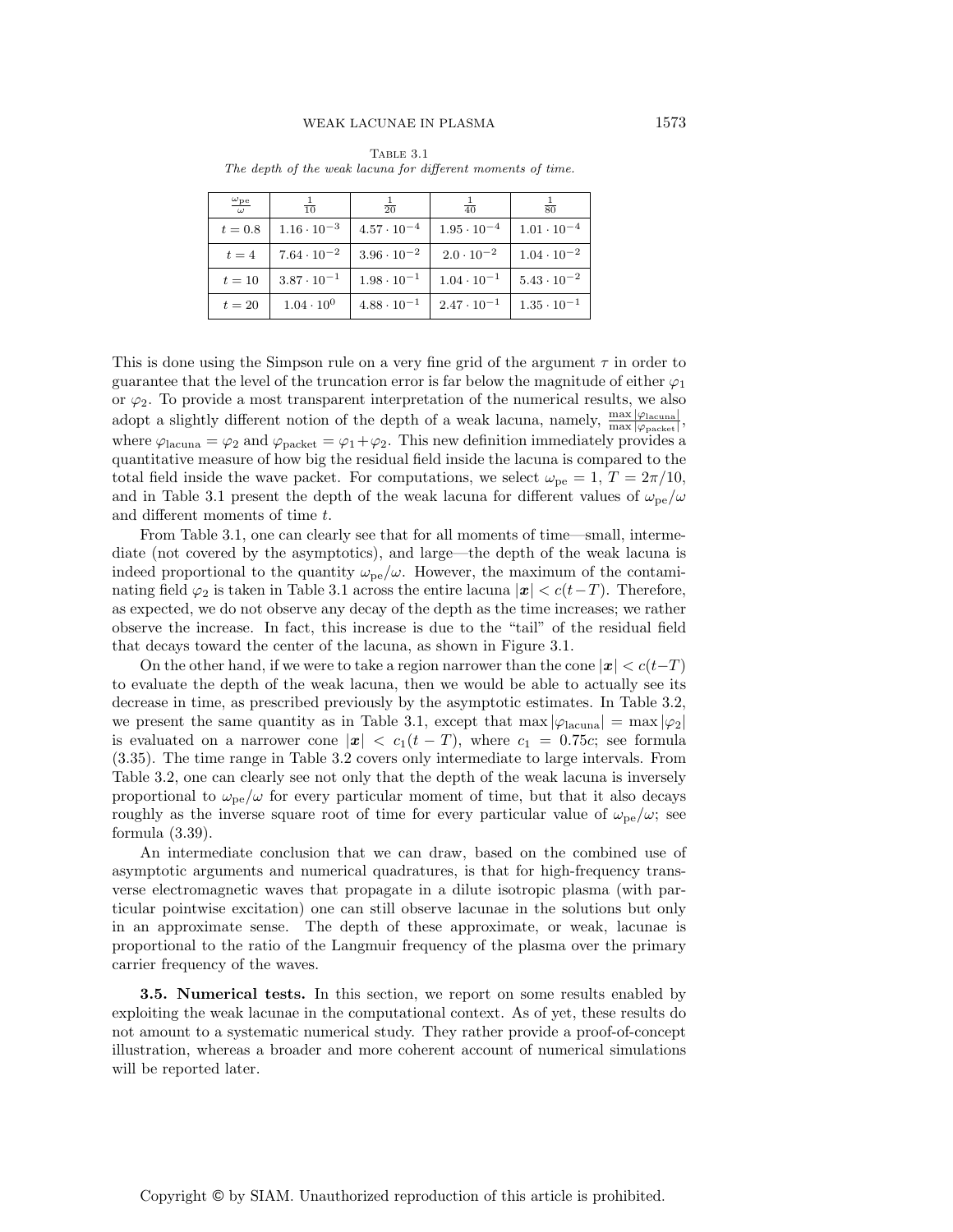

Fig. 3.1. Solution of the Klein–Gordon equation inside the lacuna and inside the wave packet.

| $\omega_{\rm pe}$<br>$\omega$ | $\overline{20}$                                                                                                                 | 40 | 80 |
|-------------------------------|---------------------------------------------------------------------------------------------------------------------------------|----|----|
| $t=4$                         | $4.80 \cdot 10^{-2}$   $2.48 \cdot 10^{-2}$   $1.26 \cdot 10^{-2}$   $6.52 \cdot 10^{-3}$                                       |    |    |
| $t=10$                        | $\vert$ 3.64 · 10 <sup>-2</sup> $\vert$ 1.81 · 10 <sup>-2</sup> $\vert$ 9.47 · 10 <sup>-3</sup> $\vert$ 4.93 · 10 <sup>-3</sup> |    |    |
| $t=20$                        | $\vert$ 3.14 · 10 <sup>-2</sup> $\vert$ 1.33 · 10 <sup>-2</sup> $\vert$ 6.56 · 10 <sup>-3</sup> $\vert$ 3.56 · 10 <sup>-3</sup> |    |    |

TABLE 3.2 The depth of a weak lacuna for  $c_1 = 0.75c$  and different moments of time.

We apply the lacunae-based algorithm of [24] to the Klein–Gordon equation (3.19). The algorithm of [24] was originally developed for the d'Alembert equation. It yields nonlocal ABCs that enable the computation of an unsteady wave field on a given finite region of interest. The rest of the space beyond this finite computational region is truncated, and the ABCs provide the required closure at the external artificial boundary so that the outgoing waves can propagate without any nonphysical reflections. Our objective hereafter is to demonstrate that the weak lacunae of section 3.4 can sometimes substitute for the actual lacunae in the numerical framework.

Lacunae-based ABCs for the genuine diffusionless case are constructed in two stages. Below we provide only a very brief description of the method and refer the reader to [24, 25] for details. A key initial assumption is that the overall infinitedomain problem has a unique solution and that (at least) outside of the aforementioned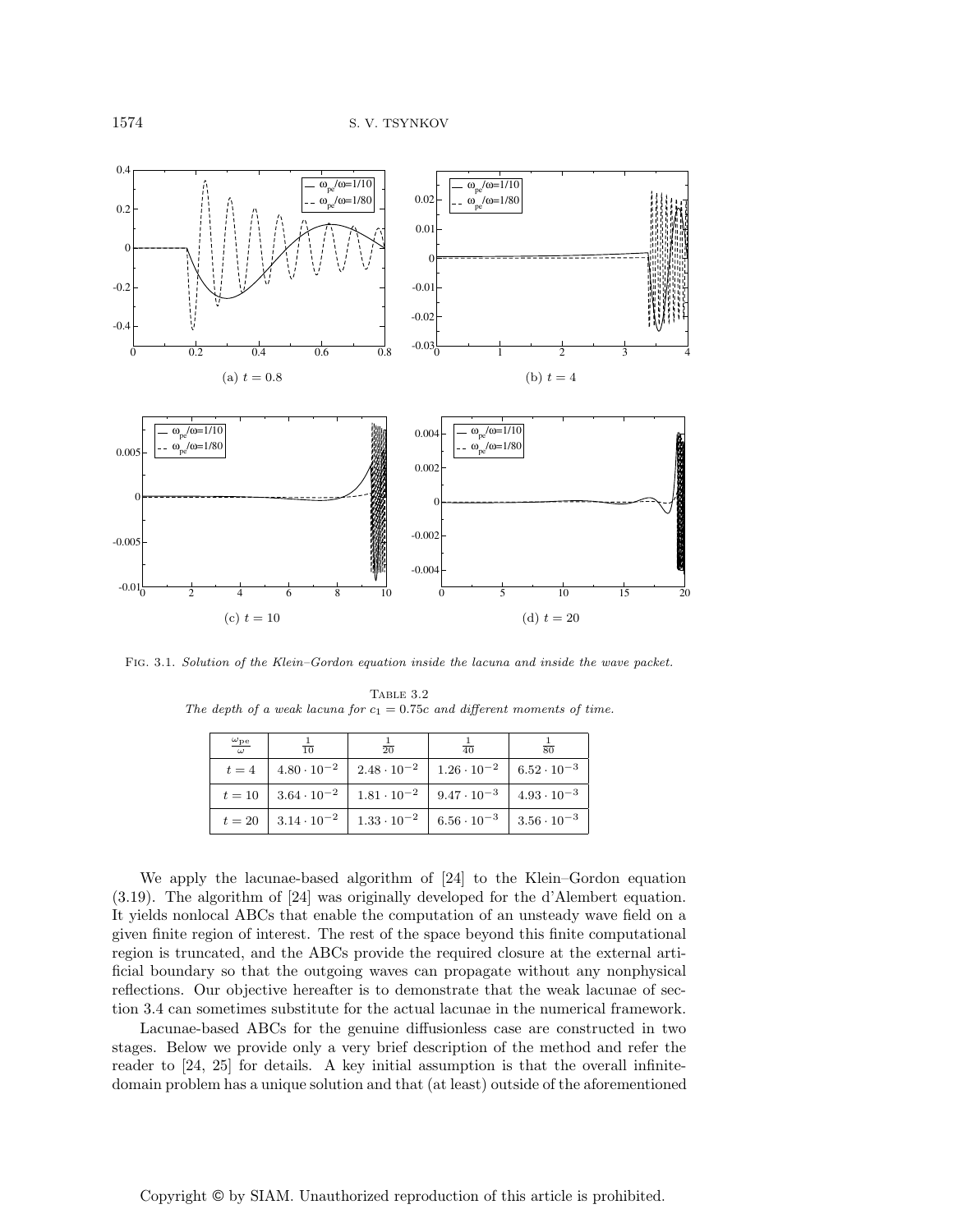finite region of interest this solution is governed by a linear homogeneous equation, such as the d'Alembert equation. At the first stage, the original problem is decomposed into two subproblems that depend on one another. The interior subproblem is formulated on the bounded computational domain. It inherits all the structure and properties of the original problem on this domain. As the computational domain is obtained by truncation, the interior subproblem obviously requires a closure, i.e., the ABCs, at the outer boundary. The ABCs are to be provided by the solution of the exterior subproblem. The latter, in turn, is formulated on the entire space and is driven by the special auxiliary sources that depend on the solution of the interior problem. The governing equation for the the exterior subproblem on the entire space is the same linear homogeneous equation that governs the solution of the original problem outside the region of interest.

At the second stage, the two problems are integrated concurrently. In doing so, the algorithm for integrating the exterior problem is built around the presence of lacunae. The continuously operating auxiliary sources are partitioned in time into finite fragments. The solution due to each fragment has a lacuna, and the entire domain of interest falls inside this lacuna after a predetermined interval of time. Once this happens, the computation for this particular fragment does not need to be continued any further. Moreover, no wave can travel more than a certain fixed distance away from the source during this interval of time, which implies that the computations can always be conducted on a bounded auxiliary domain of a fixed nonincreasing size. This is the mechanism of transition from an infinite-domain formulation to a finitedomain one. Altogether, one can show that at any given moment of time only a finite fixed number of fragments contribute to the solution of the exterior problem, and each contribution needs to be computed only over a fixed time interval. This yields the exact unsteady ABCs with only fixed and limited extent of nonlocality in time. The performance of these ABCs does not deteriorate when integrating over long time intervals [24].

Replacing genuine lacunae by weak lacunae in the framework of the ABC algorithm basically means that the interior problem is still integrated in its entirety, whereas the dispersive effects for the exterior problem, i.e., for the boundary conditions, are artificially "cut short." Indeed, for each element of the source partition the solution to the exterior problem is computed only until the region of interest falls inside the lacuna. The effect of the corresponding mismatch on the overall numerical performance will be throughly studied in the future. In the meantime, we simply provide some computational examples.

We are solving a model problem of radiation of waves by a known source. The exact solution for this problem is available; it is obtained by reverse engineering, i.e., by picking a function, substituting it under the differential operator, and deriving the right-hand side. For actual computations, we choose the Yee scheme [36], which is a well-known staggered central-difference scheme that has second order accuracy. We also set  $\omega_{pe}/\omega = 1/100$  and select other parameters (grids, geometry, etc.) as in [24]. Namely, the computations are conducted on a uniform grid in the cylindrical coordinates. The methodology does not require that the grid be fitted to the shape of the domain of interest, and we choose the latter spherical. Note that the parameter  $c_1$  (see formulae (3.34) and (3.35)), is not specified explicitly as input for the computational procedure, but other parameters are specified so as to effectively make it  $c_1/c \approx 0.9$ .

In Figure 3.2, we present the results of the grid convergence study (binary logarithm of the maximum norm of the error as a function of time) for two different values of the diameter of the sphere. The grid dimensions shown in Figure 3.2 pertain to the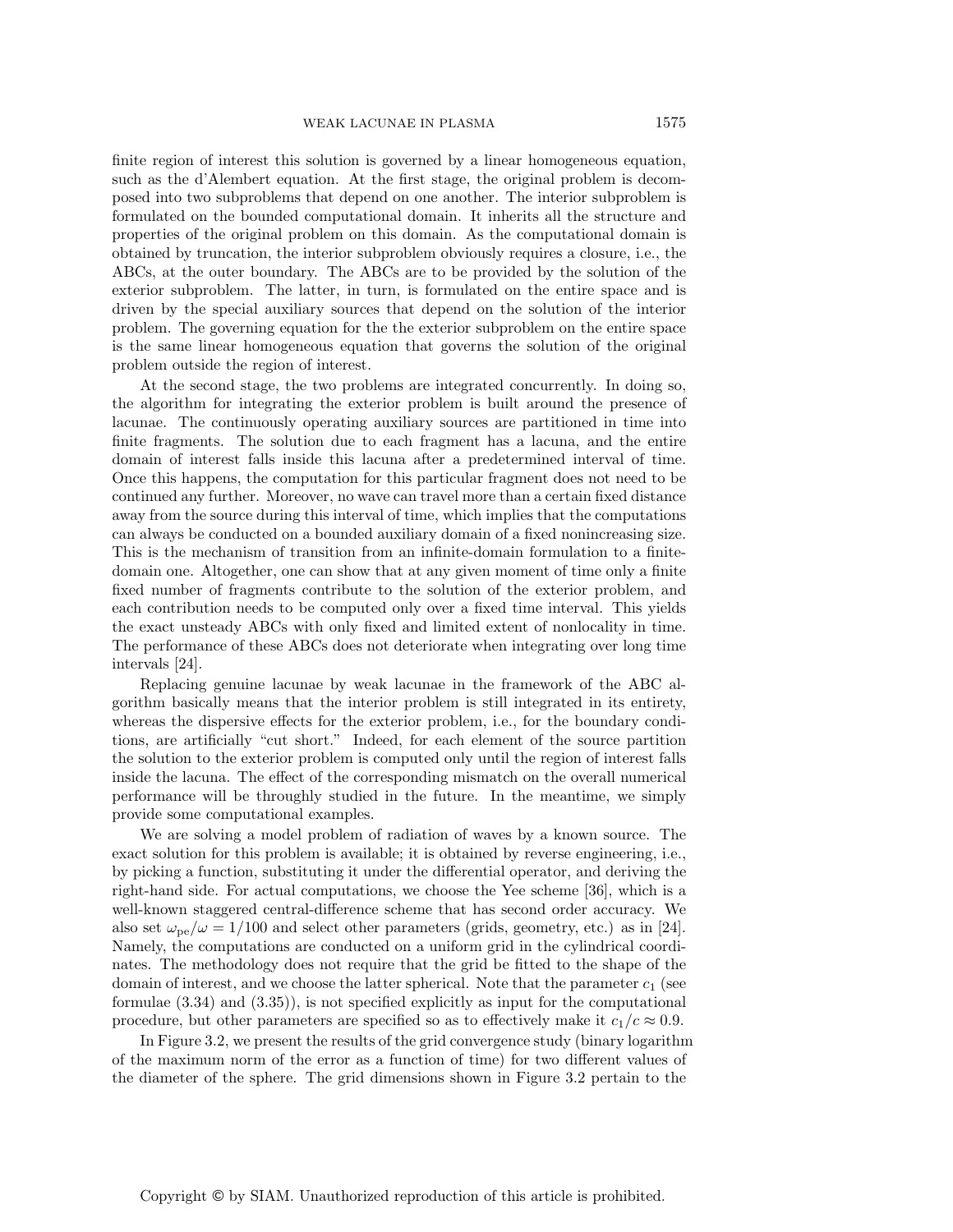

FIG. 3.2. Numerical performance of the ABCs based on weak lacunae.

auxiliary domain of cylindrical coordinates that has radius  $\pi$  and length  $2\pi$ . The propagation speed is taken equal to one, and the computations are conducted over the time interval equivalent to 20 times the time required for the waves to travel across the sphere. At least for the particular setup selected, the plots in Figure 3.2 experimentally corroborate the design convergence rate of the scheme (second order) equipped with the ABCs based on the weak lacunae.

**3.6. Anisotropic case.** As has been mentioned, the primary source of anisotropy in the ionospheric plasma is the magnetic field of the Earth. It may play an important role for the propagation of electromagnetic waves. In particular, it may affect the structure and depth of the weak lacunae. In this section, we outline an approach to analyzing the weak lacunae in the presence of a constant external magnetic field.

Let  $B_0 = \text{const}$  be the magnetic field of the Earth. Then, the Lorentz term is to be kept on the right-hand side of  $(3.2)$ , and instead of  $(3.3)$  we obtain

(3.43) 
$$
m_{\rm e} \frac{d\mathbf{u}}{dt} = -e\mathbf{E} - \frac{e}{c}\mathbf{u} \times \mathbf{B}_0.
$$

We now need to find the first time derivative of the induced current that provides the excitation for the electric field on the right-hand side of the governing equation (3.1). Substituting  $j_{\text{ind}} = -en_e\mathbf{u}$  into (3.43), we obtain

(3.44) 
$$
\mathbf{j}'_{\text{ind}} = \frac{\omega_{\text{pe}}^2}{4\pi} \mathbf{E} - \Omega_{\text{e}} \mathbf{j}_{\text{ind}} \times \frac{\mathbf{B}_0}{|\mathbf{B}_0|}.
$$

Equation (3.44) is a first order ordinary differential equation with respect to the unknown current  $j_{\text{ind}}$ , which is a function of time. It needs to be solved along with (3.1). It is clear that in doing so the dependence of  $j'_{\text{ind}}$  on **E** will be given by a convolution, which means that the responses of the anisotropic medium (3.43) will, generally speaking, be nonlocal in time. Later in the section we will see, however, that under certain assumptions the effect of anisotropy can still be regarded as small.

We begin with providing an elementary frequency-domain analysis. The use of the variable *P* (polarization), where  $j_{ind} = \frac{\partial P}{\partial t}$ , will be more convenient on some occasions, because it has the same dimension as the field *E*. In the frequency domain,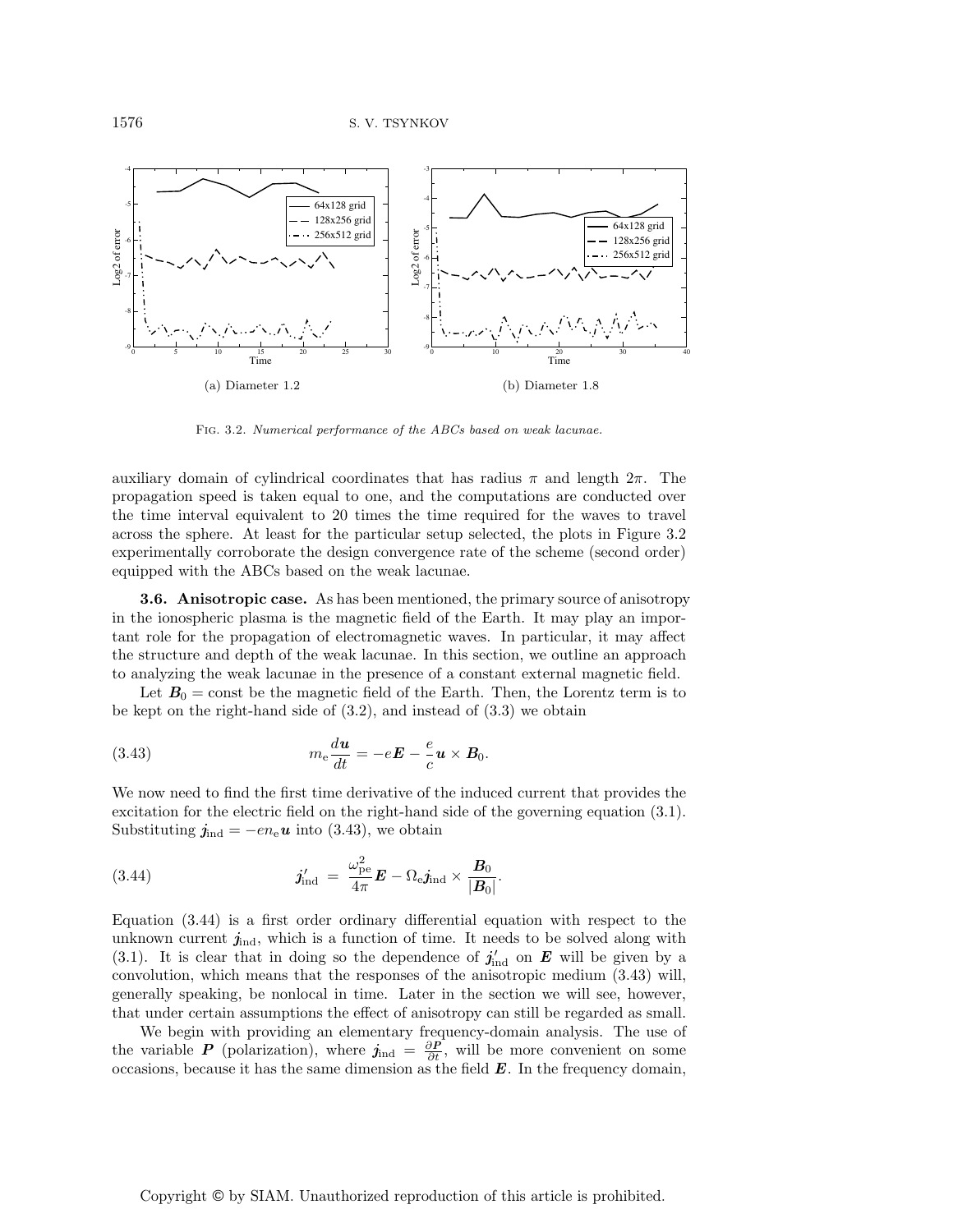(3.44) can be transformed into

(3.45) 
$$
\omega^2 P(\omega) + i\omega \Omega_e P(\omega) \times \frac{B_0}{|B_0|} = -\frac{\omega_{pe}^2}{4\pi} E(\omega).
$$

Assuming with no loss of generality that the magnetic field  $B_0$  is aligned with the Cartesian coordinate z, we solve (3.45) with respect to  $P(\omega)$  and obtain

(3.46)  

$$
P(\omega) = -\frac{\omega_{\text{pe}}^2}{4\pi\omega^2} E(\omega) + \frac{\omega_{\text{pe}}^2}{4\pi\omega^2} \frac{i\omega\Omega_{\text{e}}}{\omega^2 - \Omega_{\text{e}}^2} E(\omega) \times \frac{B_0}{|B_0|}
$$

$$
-\frac{\omega_{\text{pe}}^2}{4\pi\omega^2} \frac{\Omega_{\text{e}}^2}{\omega^2 - \Omega_{\text{e}}^2} \begin{bmatrix} 1 & 0 & 0 \\ 0 & 1 & 0 \\ 0 & 0 & 0 \end{bmatrix} E(\omega).
$$

Note that the first term on the right-hand side of (3.46) is exactly the same as we obtained in the isotropic case; see formula (3.5). The second and third terms on the right-hand side of  $(3.46)$  are due to the presence of the magnetic field  $\mathbf{B}_0$ . These terms, which are proportional to the first and second power of the cyclotron frequency  $\Omega_{\rm e}$ , respectively, are known to be responsible for the effects of gyrotropy and Faraday rotation that accompany the propagation of electromagnetic waves in the anisotropic plasma; see [18, 21].

The case of particular interest for us is that of the high-frequency propagation. If  $\omega \gg \omega_{\rm pe}$ , then also  $\omega \gg \Omega_{\rm e}$ , because according to section 3.1,  $\Omega_{\rm e}$  is about an order of magnitude lower than  $\omega_{pe}$  for the typical range of parameters that characterize the ionospheric plasma. Consequently, instead of (3.46) we can write

(3.47) 
$$
\mathbf{P}(\omega) \approx -\frac{\omega_{pe}^2}{4\pi\omega^2}\mathbf{E}(\omega) + \frac{\omega_{pe}^2}{4\pi\omega^2}\frac{i\Omega_e}{\omega}\mathbf{E}(\omega) \times \frac{\mathbf{B}_0}{|\mathbf{B}_0|}.
$$

Note that  $B_0/|B_0|$  on the right-hand side of  $(3.47)$  is a dimensionless unit vector in the direction of the magnetic field  $B_0$ . Then, by comparing the two terms on the right-hand side of (3.47) and by recalling that the effect of the first term on lacunae back in the time domain is  $\mathcal{O}(\frac{\omega_{pe}}{\omega})$  (see estimates (3.31) and (3.39)), we can qualitatively conjecture that the additional effect of anisotropy on lacunae is likely to be  $\mathcal{O}(\frac{\omega_{\rm pe}}{\omega} \cdot \sqrt{\frac{\Omega_e}{\omega}})$ . It is expected to be much smaller than the  $\mathcal{O}(\frac{\omega_{\rm pe}}{\omega})$  attributed to the "primary" dispersion, because the extra factor contained in the second term on the right-hand side of (3.47) is  $\Omega_{\rm e}/\omega \ll 1$ .

To conduct the analysis in the time domain, we employ the Laplace transform instead of the Fourier transform and, assuming homogeneous initial conditions for the polarization, obtain (cf. formula (3.45))

(3.48) 
$$
s^{2}P(s) + s\Omega_{e}P(s) \times \frac{B_{0}}{|B_{0}|} = \frac{\omega_{pe}^{2}}{4\pi}E(s).
$$

The primary quantity of interest for us is  $s^2 P$ , because  $j'_{\text{ind}} = P''$ , and we find

$$
s^{2} P(s) = \frac{\omega_{\rm pe}^{2}}{4\pi} E(s) + \frac{\omega_{\rm pe}^{2}}{4\pi} \begin{bmatrix} -\frac{\Omega_{\rm e}^{2}}{s^{2} + \Omega_{\rm e}^{2}} & -\frac{\Omega_{\rm e} s}{s^{2} + \Omega_{\rm e}^{2}} & 0\\ \frac{\Omega_{\rm e} s}{s^{2} + \Omega_{\rm e}^{2}} & -\frac{\Omega_{\rm e}^{2}}{s^{2} + \Omega_{\rm e}^{2}} & 0\\ 0 & 0 & 0 \end{bmatrix} E(s).
$$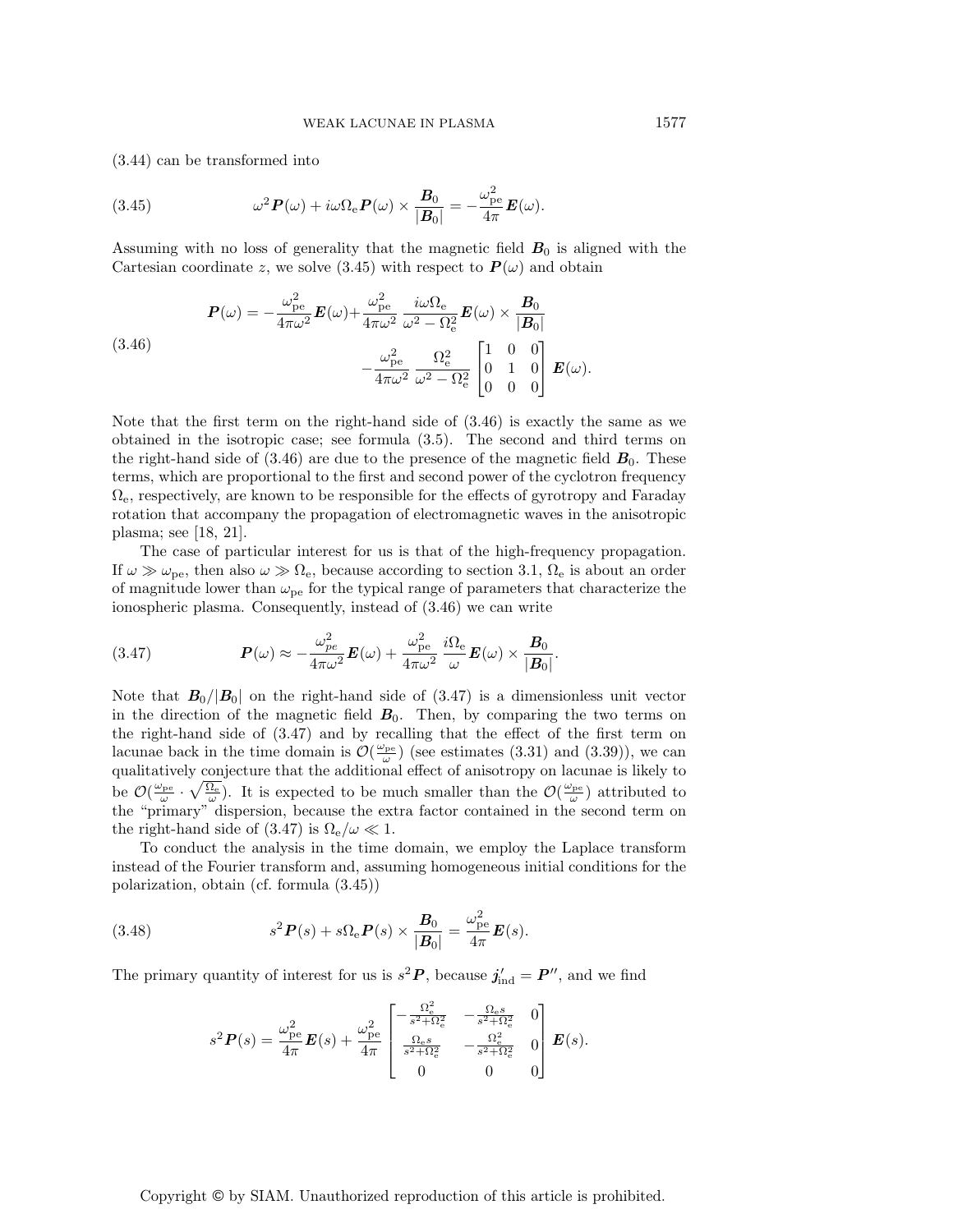Consequently,

$$
(j'_{\text{ind}})_x = P''_x = \frac{\omega_{\text{pe}}^2}{4\pi} E_x + \frac{\omega_{\text{pe}}^2 \Omega_{\text{e}}}{4\pi} \left[ -\sin(\Omega_{\text{e}}t) * E_x(t) - \cos(\Omega_{\text{e}}t) * E_y(t) \right],
$$
  

$$
(j'_{\text{ind}})_y = P''_y = \frac{\omega_{\text{pe}}^2}{4\pi} E_y + \frac{\omega_{\text{pe}}^2 \Omega_{\text{e}}}{4\pi} \left[ \cos(\Omega_{\text{e}}t) * E_x(t) - \sin(\Omega_{\text{e}}t) * E_y(t) \right],
$$
  

$$
(j'_{\text{ind}})_z = P''_z = \frac{\omega_{\text{pe}}^2}{4\pi} E_z.
$$

From the previous expressions we see that electromagnetic responses of the anisotropic plasma involve off-diagonal terms, i.e., relate different components of the field and current vectors (as opposed to only respective components). Therefore, we will employ diagonalization by means of the transformation  $T$ :

$$
\mathcal{T} = \begin{bmatrix} i & -i & 0 \\ 1 & 1 & 0 \\ 0 & 0 & 1 \end{bmatrix}, \qquad \mathcal{T}^{-1} = \begin{bmatrix} -i/2 & 1/2 & 0 \\ i/2 & 1/2 & 0 \\ 0 & 0 & 1 \end{bmatrix}.
$$

Let  $\mathbf{E} = \mathcal{T} \mathbf{G}$  and  $\mathbf{P} = \mathcal{T} \mathbf{Q}$ . Then, (3.48) transforms into

(3.49) 
$$
s^{2} Q(s) = \frac{\omega_{\text{pe}}^{2}}{4\pi} G(s) + \frac{\omega_{\text{pe}}^{2}}{4\pi} \frac{\Omega_{\text{e}}}{s^{2} + \Omega_{\text{e}}^{2}} \begin{bmatrix} -\Omega_{\text{e}} + is & 0 & 0\\ 0 & -\Omega_{\text{e}} - is & 0\\ 0 & 0 & 0 \end{bmatrix} G(s).
$$

If we also define  $j_{\text{ind}} = T q$ , then  $s q(s) = s^2 Q(s)$ , and from (3.49) we find

(3.50)  
\n
$$
q'_x(t) = \frac{\omega_{\text{pe}}^2}{4\pi} G_x(t) + i \frac{\omega_{\text{pe}}^2 \Omega_{\text{e}}}{4\pi} \left[ e^{i\Omega_{\text{e}}t} * G_x(t) \right],
$$
\n
$$
q'_y(t) = \frac{\omega_{\text{pe}}^2}{4\pi} G_y(t) - i \frac{\omega_{\text{pe}}^2 \Omega_{\text{e}}}{4\pi} \left[ e^{-i\Omega_{\text{e}}t} * G_y(t) \right],
$$
\n
$$
q'_z(t) = \frac{\omega_{\text{pe}}^2}{4\pi} G_z(t).
$$

To quantify the effect of anisotropy, we will need to analyze the convolutions on the right-hand side of the first two equations (3.50):

$$
e^{\pm i\Omega_e t} * G_{x,y}(t) = \int_0^t e^{\pm i\Omega_e(t-v)} G_{x,y}(v) dv = e^{\pm i\Omega_e t} \int_0^t e^{\mp i\Omega_e v} G_{x,y}(v) dv.
$$

Consider, for example, the component  $G_x$  and introduce the following ansatz:  $G_x(v)$  =  $e^{i\omega t}\tilde{G}_x(v)$ , where  $\tilde{G}_x(v)$  is assumed to be a slowly varying function. Then, we integrate by parts twice and obtain

$$
\int_0^t e^{-i\Omega_e v} G_x(v) dv = \frac{1}{i(\omega - \Omega_e)} \left[ G_x(t) e^{-i\Omega_e t} - \int_0^t e^{i(\omega - \Omega_e) v} \tilde{G}'_x(v) dv \right]
$$
  

$$
= \frac{1}{i(\omega - \Omega_e)} G_x(t) e^{-i\Omega_e t} + \frac{\tilde{G}'_x(t) e^{i(\omega - \Omega_e)t} - \tilde{G}'_x(0)}{(\omega - \Omega_e)^2}
$$
  

$$
- \frac{1}{(\omega - \Omega_e)^2} \int_0^t e^{i(\omega - \Omega_e) v} \tilde{G}''_x(v) dv.
$$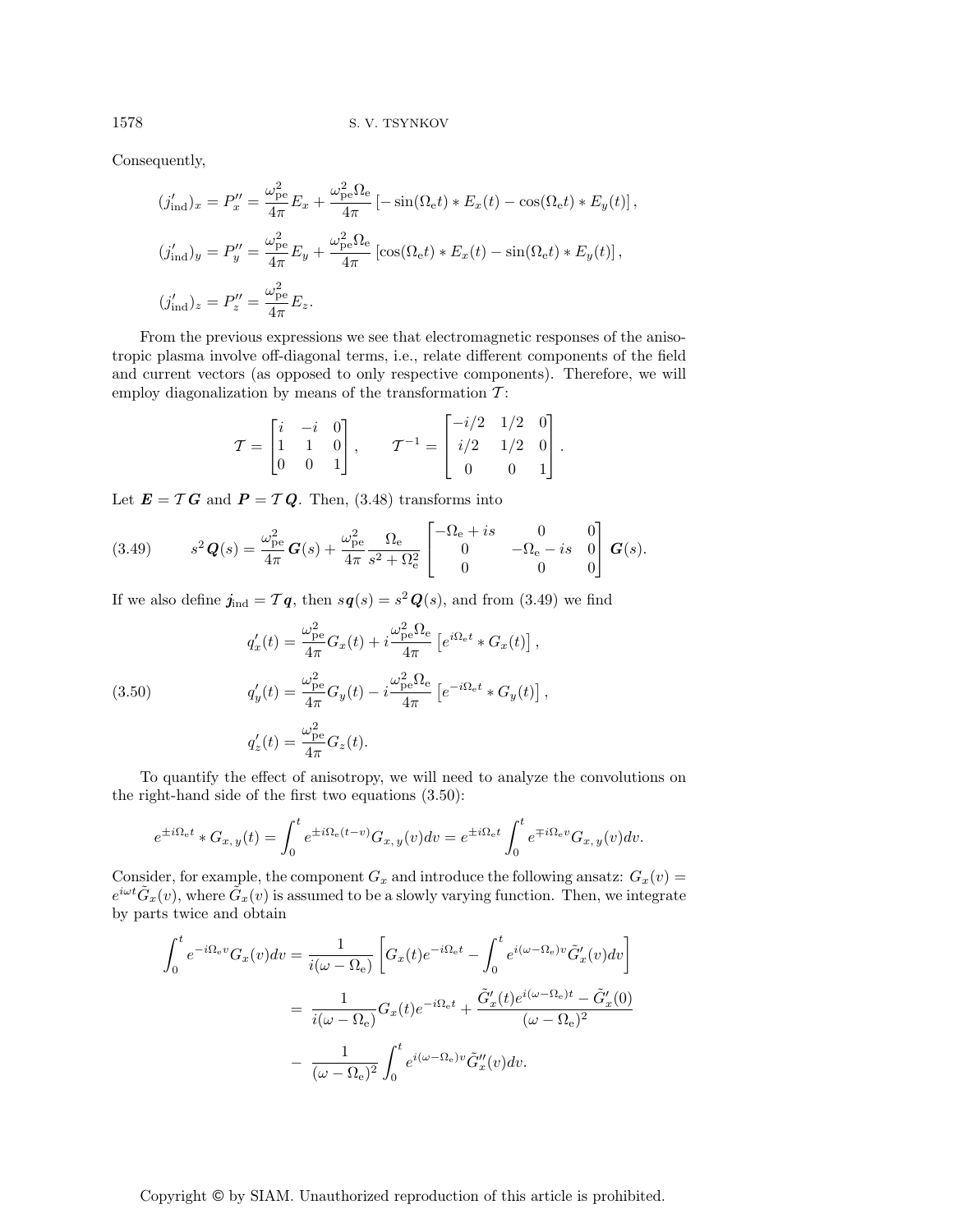Consequently,

(3.51)  
\n
$$
\frac{\partial q_x}{\partial t} = \frac{\omega_{\rm pe}^2}{4\pi} G_x(t) + \frac{\omega_{\rm pe}^2}{4\pi} \frac{\Omega_{\rm e}}{\omega - \Omega_{\rm e}} G_x(t)
$$
\n
$$
+ e^{i\Omega_{\rm e}t} \frac{\omega_{\rm pe}^2}{4\pi} \frac{\Omega_{\rm e}}{\omega - \Omega_{\rm e}} \frac{\tilde{G}_x'(t)e^{i(\omega - \Omega_{\rm e})t} - \tilde{G}_x'(0)}{\omega - \Omega_{\rm e}}
$$
\n
$$
- e^{i\Omega_{\rm e}t} \frac{\omega_{\rm pe}^2}{4\pi} \frac{\Omega_{\rm e}}{\omega - \Omega_{\rm e}} \frac{1}{\omega - \Omega_{\rm e}} \int_0^t e^{i(\omega - \Omega_{\rm e})v} \tilde{G}_x''(v) dv.
$$

Slow variation of  $\tilde{G}_x(v)$  means that it is slow on the scale of the high-frequency oscillation  $\omega$ , and in many cases this slowness is a natural assumption about the field. Under this assumption, the third and fourth terms on the right-hand side of equality (3.51) can be neglected. Indeed, the third term is small compared to the second one because

$$
\frac{\max|G'_x|}{\omega - \Omega_e} \ll \max|G_x|.
$$

As for the fourth term on the right-hand side of (3.51), using the Riemann–Lebesgue lemma we can write

$$
\int_0^t e^{i(\omega - \Omega_e)v} \tilde{G}_x''(v) dv = o(\max |G_x''|) \text{ as } \omega \to \infty.
$$

Therefore, for high carrier frequencies it is also small compared to the second term. Consequently,

(3.52) 
$$
\frac{\partial q_x}{\partial t} \approx \frac{\omega_{\rm pe}^2}{4\pi} \left( 1 + \frac{\Omega_{\rm e}}{\omega - \Omega_{\rm e}} \right) G_x(t),
$$

and a similar expression can be obtained for  $q'_y$ . Hence, when the field is represented as the product of a rapidly oscillating carrier times a slowly varying envelope, the nonlocal responses due to the anisotropy can be approximated by local expressions of the type (3.52).

Finally, let us revisit the governing equation for the field (3.1). We note that when plasma becomes anisotropic, the notion of longitudinal and transverse waves often changes its meaning, and in the literature one would typically consider the waves that propagate along the magnetic field and those that propagate perpendicular to the magnetic field; see, e.g., [8]. Of course, other propagation angles are also possible, and, in general, the split into the longitudinal and transverse components is not always straightforward. We will, however, still consider the transverse field *E*<sup>⊥</sup> in the previous sense of the word, i.e., the one that satisfies div $E_{\perp} = 0$ . Let also  $E_{\perp} = T G$ ; then from (3.1) we obtain

$$
\frac{\partial \mathcal{T}\boldsymbol{G}}{\partial t} - c^2 \Delta(\mathcal{T}\boldsymbol{G}) + 4\pi \frac{\partial \mathcal{T}\boldsymbol{q}}{\partial t} = \boldsymbol{0}.
$$

Since  $T$  is a constant matrix, and the vector Laplacian in the Cartesian coordinates applies independently to individual components, we can use formulae (3.50), (3.52) and write

$$
\frac{\partial \mathbf{G}}{\partial t} - c^2 \Delta \mathbf{G} + \omega_{\text{pe}}^2 \begin{bmatrix} 1 + \frac{\Omega_{\text{e}}}{\omega - \Omega_{\text{e}}} & 0 & 0 \\ 0 & 1 + \frac{\Omega_{\text{e}}}{\omega - \Omega_{\text{e}}} & 0 \\ 0 & 0 & 1 \end{bmatrix} \mathbf{G} = \mathbf{0}.
$$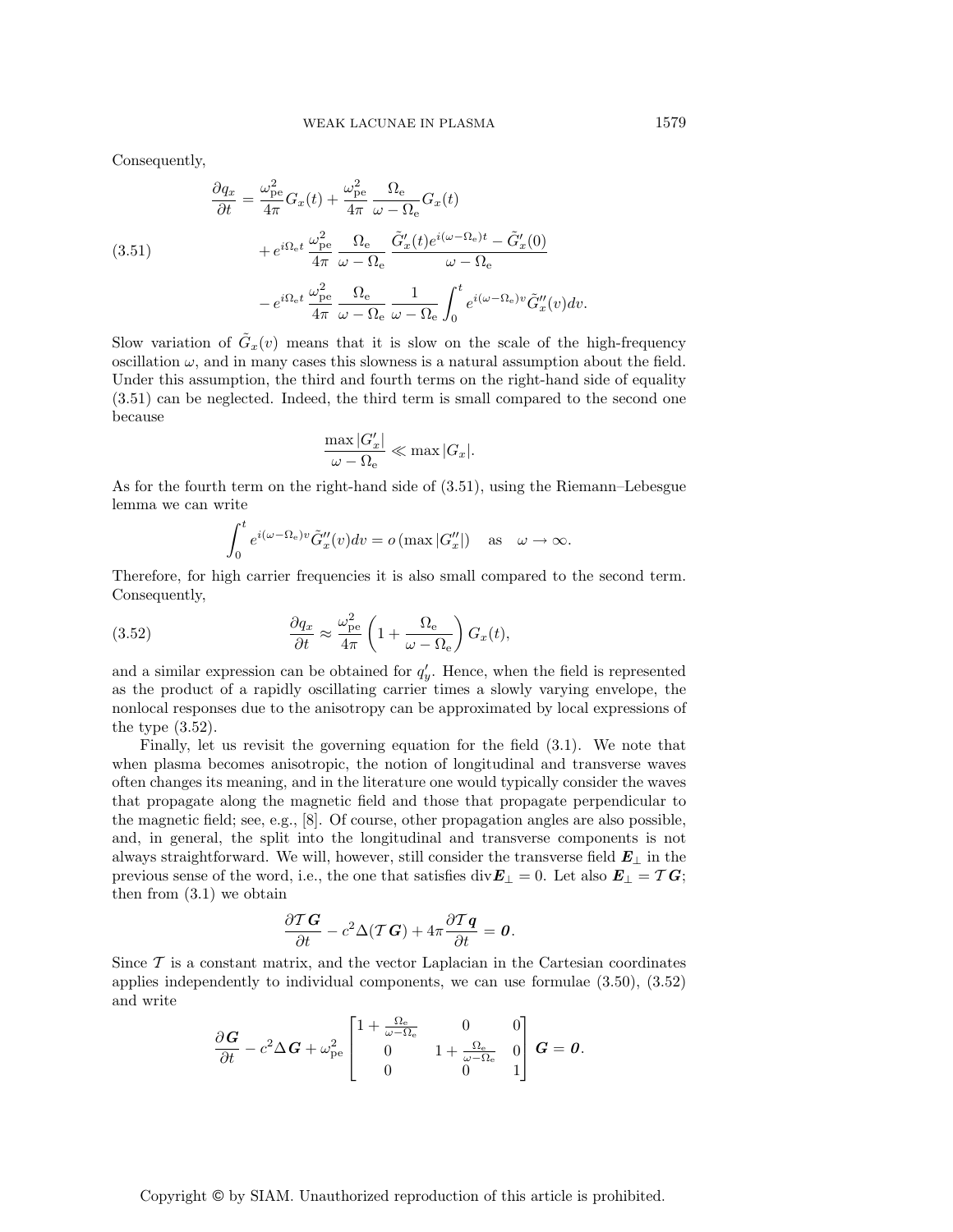This is a vector equation, which is equivalent to three scalar Klein–Gordon equations. For the first two components the dispersive term is  $\sim \omega_{\rm pe}^2(1+\frac{\Omega_{\rm e}}{\omega-\Omega_{\rm e}})$  as opposed to simply  $\sim \omega_{\rm pe}^2$ , which was the case in section 3.4. We therefore conclude that the additional effect of anisotropy on weak lacunae of electromagnetic waves in the dilute ionospheric plasma can be approximately measured as  $\mathcal{O}(\frac{\omega_{\rm pe}}{\omega}\sqrt{\frac{\Omega_{\rm e}}{\omega-\Omega_{\rm e}}})$ .

**4. Discussion.** Classical lacunae can be observed in the solutions of the Maxwell equations only when the electromagnetic waves propagate in vacuum or in dielectric media with static response. Otherwise, the propagation is accompanied by aftereffects, and there are no sharp aft fronts and no lacunae in the solutions. For low incident frequencies, the mechanism that destroys the lacunae can largely be attributed to dissipation due to the Ohm conductivity. For high incident frequencies, when the material coefficients can no longer be considered constant, the diffusion of waves is basically caused by the physical dispersion. However, for the propagation of transverse electromagnetic waves in dilute plasma, when the incident frequency is much higher than the Langmuir frequency, lacunae can still be identified in the corresponding solutions of the Maxwell equations, although in an approximate sense. The depth of these weak lacunae, i.e., the magnitude of the residual field relative to the magnitude of the field in the primary wave packet, is proportional to the ratio of the Langmuir frequency over the primary carrying frequency of the waves. In the anisotropic case, when the plasma is immersed into the external magnetic field, there is an additional small factor, approximately equal to the square root of the ratio of the cyclotron frequency over the carrier frequency, that affects the depth of the weak lacunae.

An interesting subject for future study could be analysis of the case when anisotropic responses should remain nonlocal in time, as well as a more careful analysis of the conductivity mechanisms in the ionosphere. On the numerical side, the future direction is the ABC algorithm based on the weak lacunae.

### REFERENCES

- [1] M. F. ATIYAH, R. BOTT, AND L. GARDING, Lacunas for hyperbolic differential operators with constant coefficients. I, Acta Math., 124 (1970), pp. 109–189.
- [2] M. F. ATIYAH, R. BOTT, AND L. GARDING, Lacunas for hyperbolic differential operators with constant coefficients. II, Acta Math., 131 (1973), pp. 145–206.
- [3] M. BELGER, R. SCHIMMING, AND V. WÜNSCH, A survey on Huygens' principle, Z. Anal. Anwendungen, 16 (1997), pp. 9–36.
- [4] N. N. BOGOLIUBOV AND D. V. SHIRKOV, Introduction to the Theory of Quantized Fields, Interscience Monographs in Physics and Astronomy, Vol. III, Interscience, New York, London, 1959.
- [5] M. Born and E. Wolf, Principles of Optics: Electromagnetic Theory of Propagation, Interference and Diffraction of Light, 7th ed., Cambridge University Press, Cambridge, UK, 1999.
- [6] K. G. BUDDEN, The Propagation of Radio Waves: The Theory of Radio Waves of Low Power in the Ionosphere and Magnetosphere, Cambridge University Press, Cambridge, UK, 1985.
- [7] R. Courant and D. Hilbert, Methods of Mathematical Physics, Vol. II, Wiley, New York, 1962.
- [8] V. L. Ginzburg, The Propagation of Electromagnetic Waves in Plasmas, Internat. Ser. Monogr. Electromagnetic Waves 7, Pergamon Press, Oxford, UK, 1964.
- [9] P. GÜNTHER, Ein Beispiel einer nichttrivialen Huygensschen Differentialgleichung mit vier unabhängigen Variablen, Arch. Rational Mech. Anal., 18 (1965), pp. 103-106.
- [10] P. GÜNTHER, Huygens' Principle and Hyperbolic Equations, Perspect. Math. 5, Academic Press, Boston, 1988.
- [11] P. GÜNTHER, Huygens' principle and Hadamard's conjecture, Math. Intelligencer, 13 (1991), pp. 56–63.
- [12] J. HADAMARD, Lectures on Cauchy's Problem in Linear Partial Differential Equations, Yale University Press, New Haven, CT, 1923.